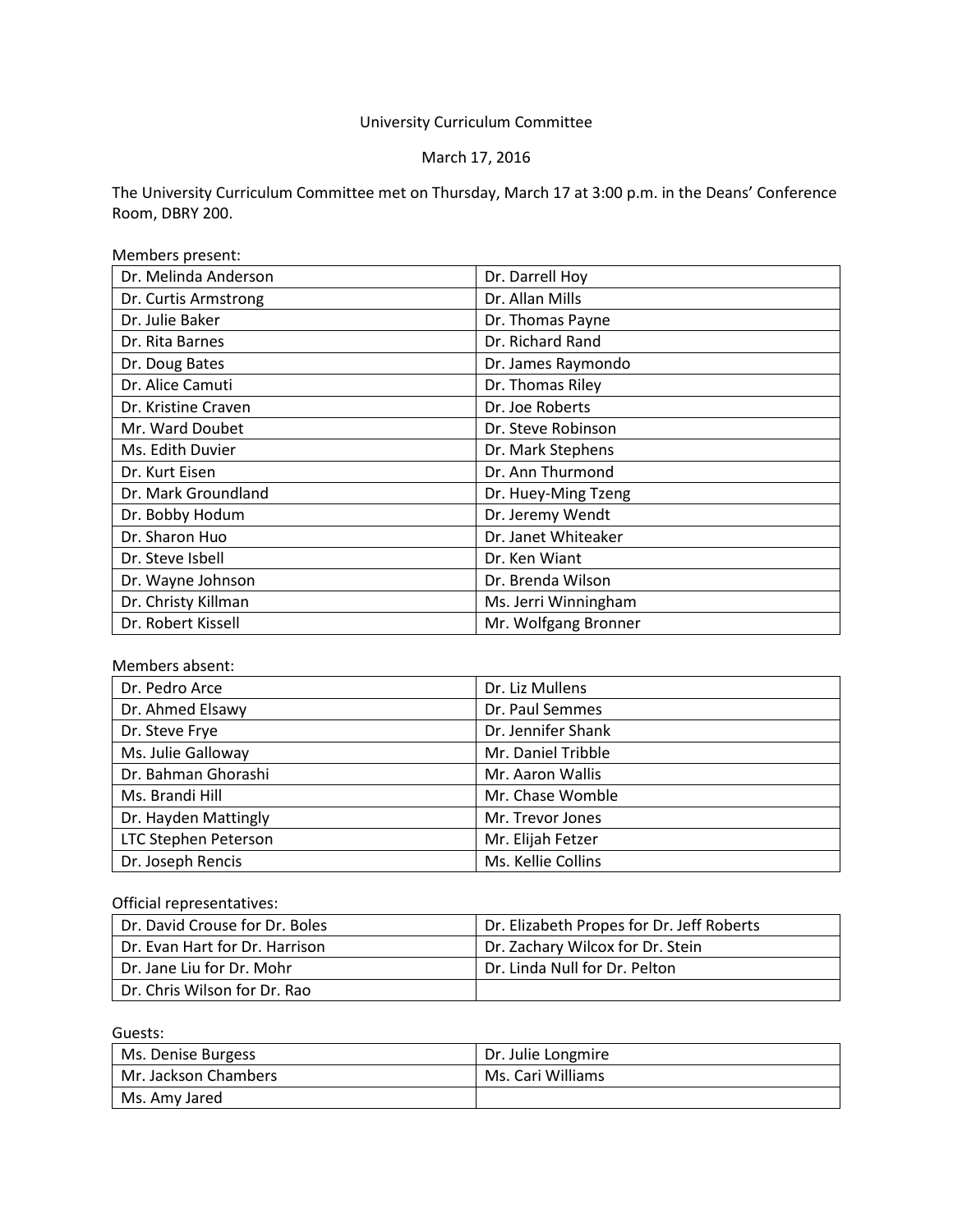## **SUMMARY OF PROCEEDINGS**

- 1. Approval of agenda as revised
- 2. Approval of February 11, 2016 minutes
- 3. Approval of course and curriculum changes from the Department of Curriculum & Instruction
- 4. Approval of course change from the Department of Counseling & Psychology
- 5. Approval of course changes from the Department of Music
- 6. Approval of course addition, changes, deletions and curriculum changes from the Department of Exercise Science, Physical Education and Wellness
- 7. Approval of course changes from the Department of Earth Sciences
- 8. Approval of course addition and curriculum change from the Department of Communication
- 9. Approval of course changes from the Department of Mathematics
- 10. Approval of course additions, changes and curriculum changes (BSME) from the Department of Mechanical Engineering
- 11. Approval of course additions, changes and curriculum changes (BSME Mechatronics) from the Department of Mechanical Engineering
- 12. Approval of name change from the College of Engineering
- 13. Approval of course addition and change from the Department of Civil & Environmental Engineering
- 14. Approval of course and curriculum change from the Department of Electrical and Computer Engineering
- 15. Approval of course additions, changes and curriculum changes from the Department of Manufacturing and Engineering Technology
- 16. Approval of curriculum change from the Department of History
- 17. Approval of course deletion, changes, curriculum changes and creation of minor from the Department of Chemistry
- 18. Approval of curriculum changes from the School of Art, Craft and Design
- 19. Approval of course deletion and changes from the Department of English
- 20. Approval of course additions from the School of Agriculture
- 21. Approval of curriculum changes from the Director for international Business and Cultures
- 22. Approval of course addition and change from the Department of Decision Sciences and Management
- 23. Approval of course addition, deletion, changes and curriculum changes from the School of Interdisciplinary Studies
- 24. Approval of course and curriculum changes from the School of Professional Studies
- 25. Approval of course addition, deletions, changes and curriculum changes from the School of Human Ecology
- 26. Approval of creation of lower division and upper division Dietetics options from the School of Human Ecology
- 27. Approval of catalog statement for the Provisional Certified Family Life Educator (CFLE) designation from the School of Human Ecology
- 28. Approval of concentration name change form from the Department of Sociology and Political Science
- 29. Approval of course name change from the Learning Support Program
- 30. Approval of Residence Statement for undergraduate catalog Policy 260
- 31. Approval of Academic Minor Requirements
- 32. Election of 2016-17 chairperson
- 33. Other Such Matters UNIV 1020 – Linda Null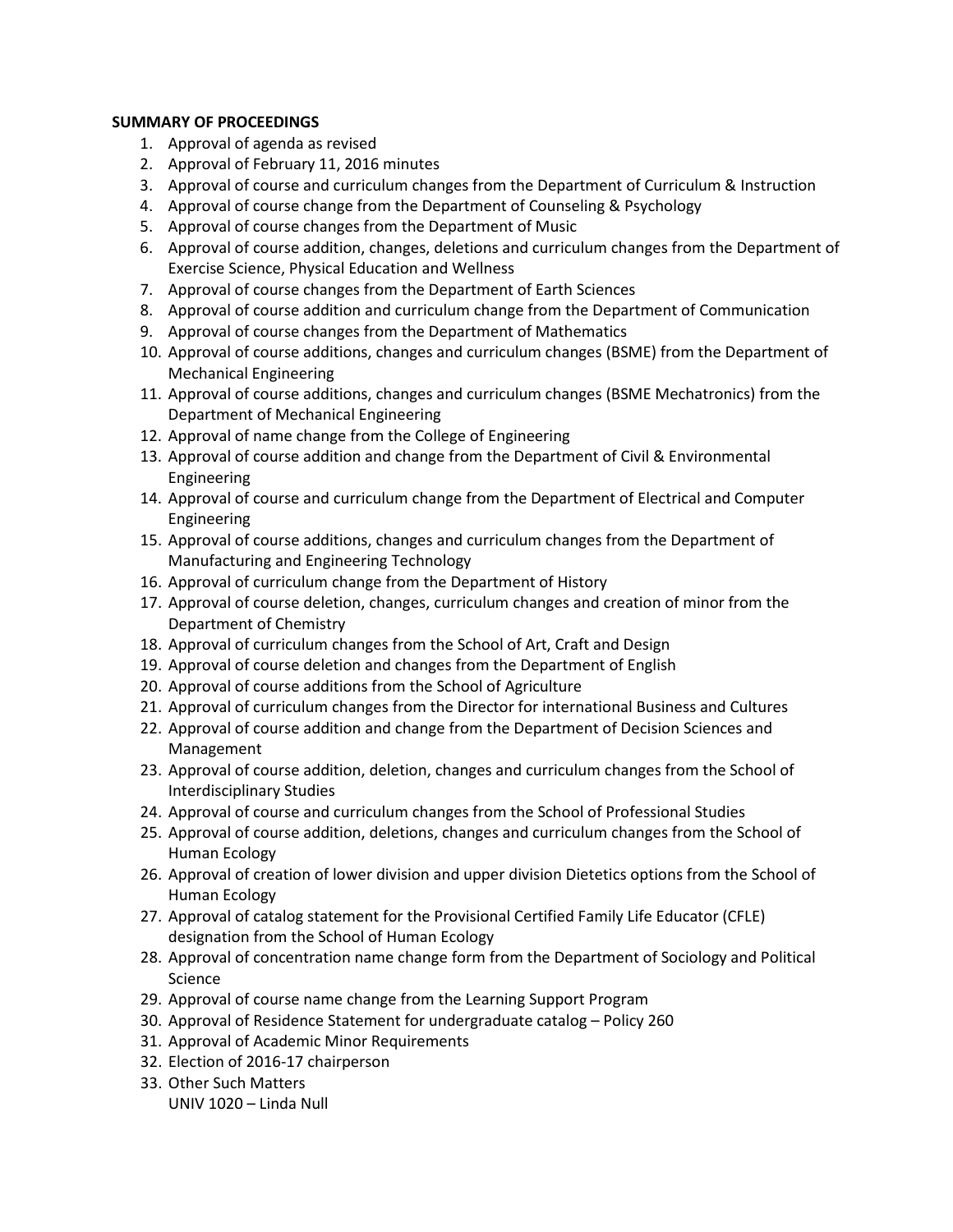#### **PROCEEDINGS**

#### **Approval of Agenda as Revised**

Dr. Mills requested the following revision to the agenda: Add Professional Studies memo to #23 Withdraw #22 Environmental & Sustainability Studies memo Add to other such matters: Sociology & POLS memo; Learning Support Program memo; Academic Minor Requirement report; Residence Requirement Report; Linda Null (UNIV 1020 info) **Motion.** Dr. Robinson moved to approve the agenda as revised. The motion was seconded by Dr. Joe Robert and carried.

#### **Approval of February 11, 2016 Minutes**

**Motion.** Dr. Johnson moved to approve the minutes as submitted. The motion was seconded by Dr. Barnes and carried.

## **Approval of Course Deletions and Changes from the Department of Curriculum and Instruction**

In a memorandum dated February 9, 2016, approval was requested for the following:

#### Course Deletions:

LSCI 4500(5500). Children's Literature. Lec. 3. Credit 3. LSCI 4800(5800). Library Practicum Credit 2 READ 4310(5310). Reading-Writing Assessment and Intervention Strategies K-8. Lec. 2. Credit 2. SPED 3040. Evaluation and Assessment for Content Specific Areas for Children with Special Needs. Lec. 3. Credit 3. SPED 3810. Practicum: Assessment Procedures in Special Education. Lab. 3. Credit 1. SPED 3811. Practicum: Applied Behavior Analysis. Lab. 3. Credit 1. SPED 4130(5130). Methods for Teaching Persons with Mild and Moderate Disabilities. Lec. 3. Credit 3. SPED 4320(5320). Assessment Procedures in SPED. Lec. 3. Credit 3. SPED 4340(5340). Systematic Instruction of Persons with Comprehensive Disabilities. Lec. 3. Credit 3. SPED 4820. Practicum: Teaching Persons with Mild and Moderate Disabilities. Lec.3. Credit 2. SPED 4821. Practicum in Systematic Instruction. Lab. 3. Credit 2.

## Course Change:

#### **From:**

CFS 2400. Children with Special Needs Lec. 3. Credit 3.

Cross-listing: ECSP 2400

Corequisite: CFS 2410. Knowledge of risk factors, developmental delay, and categories of disability. Understanding of special education and its emphasis on prevention, early intervention, and services in normal environments.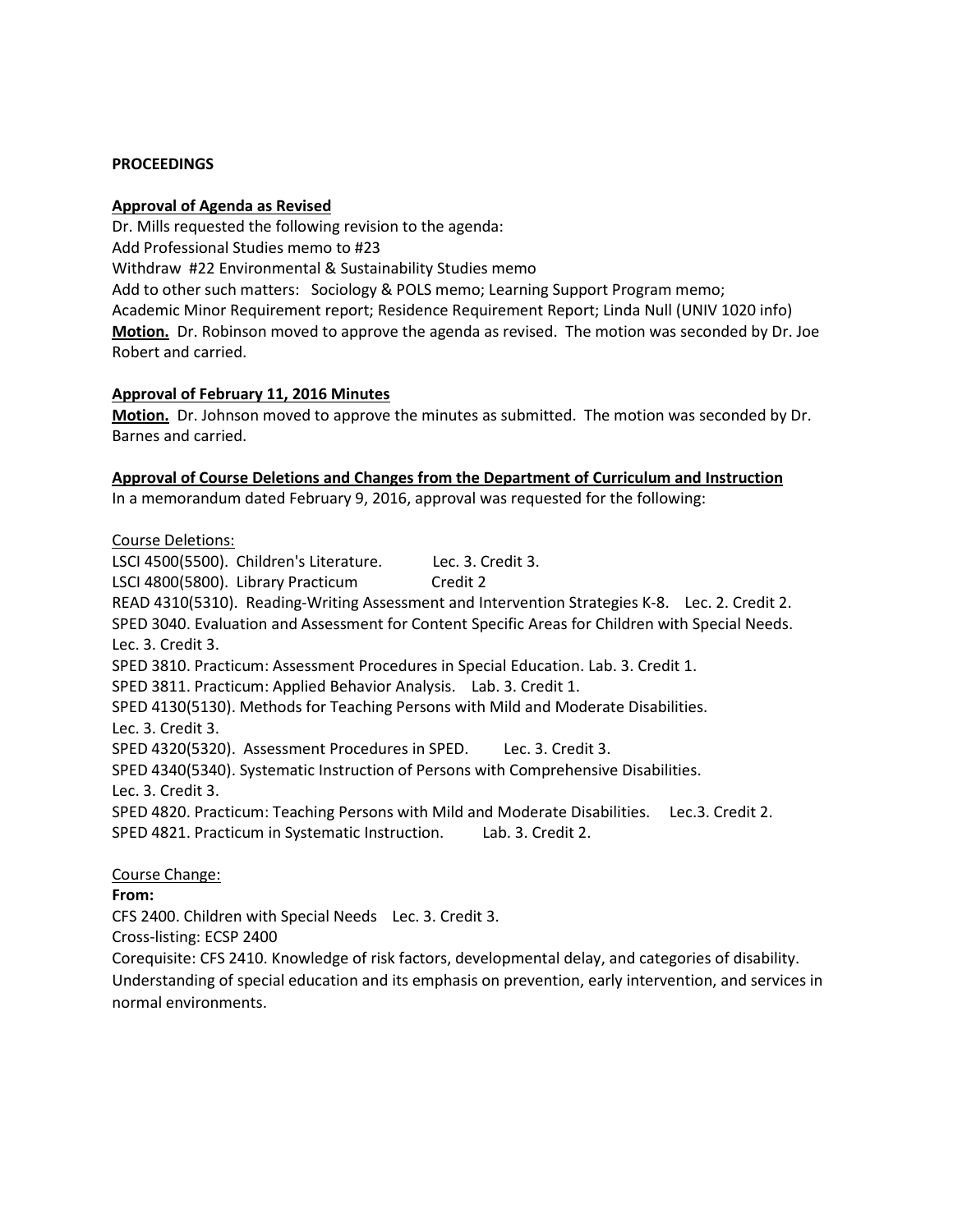To:

CFS 2400. Children with Special Needs Lec. 3. Credit 3. Cross-listing: ECSP 2400 Knowledge of risk factors, developmental delay, and categories of disability. Understanding of special education and its emphasis on prevention, early intervention, and services in normal environments. Practicum embedded into course. **Delete:** Delete Corequisite: CFS 2410.

**Add:** Practicum embedded into course.

From: CFS 2410. Practicum: Young Children with Special NeedsLab.4. Credit 1. Cross-listing: ECSP 2410 Corequisite: CFS 2400. Supervised participation in service delivery settings.

To:

CFS 2410. Practicum: Young Children with Special Needs Lab.4. Credit 1. Cross-listing: ECSP 2410 Supervised participation in service delivery settings. **Delete:** Delete Corequisite: CFS 2400.

From:

CUED 4400 (5400). Teaching Methods for Physical Science Lec. 3. Credit 3. Prerequisite: Consent of advisor and advanced graduate standing. This course focuses on teaching methods associated with the physical sciences of physics and chemistry. Students will experience and learn the theories behind inquiry, modeling, and other appropriate classroom instructional methods for physics and chemistry topics. Methods and topics will over grades K-12 with a strong emphasis on conceptual understanding and vertically-aligned standards-based instruction.

To:

CUED 4400 (5400). Teaching Methods for Physical Science Lec. 3. Credit 3. This course focuses on teaching methods associated with the physical sciences of physics and chemistry. Students will experience and learn the theories behind inquiry, modeling, and other appropriate classroom instructional methods for physics and chemistry topics. Methods and topics will cover grades K-12 with a strong emphasis on conceptual understanding and vertically-aligned standardsbased instruction.

**Delete:** Remove "Prerequisite: This course focuses on teaching methods associated with the physical sciences of physics and chemistry. " **Add:** Add "(5400)" to title. Class is already listed in graduate catalog. **Change:** Correct spelling of "appropriate" in second sentence.

# **From:**

ECED 3211. Practicum: Procedures for Infants, Toddlers & Preschoolers Lab.8. Credit 1. Cross-listing: ECSP 3211 Prerequisite: HEC 2200, CFS 2400, or the equivalents; full admission to the Teacher Education Program.

Corequisite: ECED 3001, ECED 3200 or ECSP 3200. Supervised teaching and intervening with infants,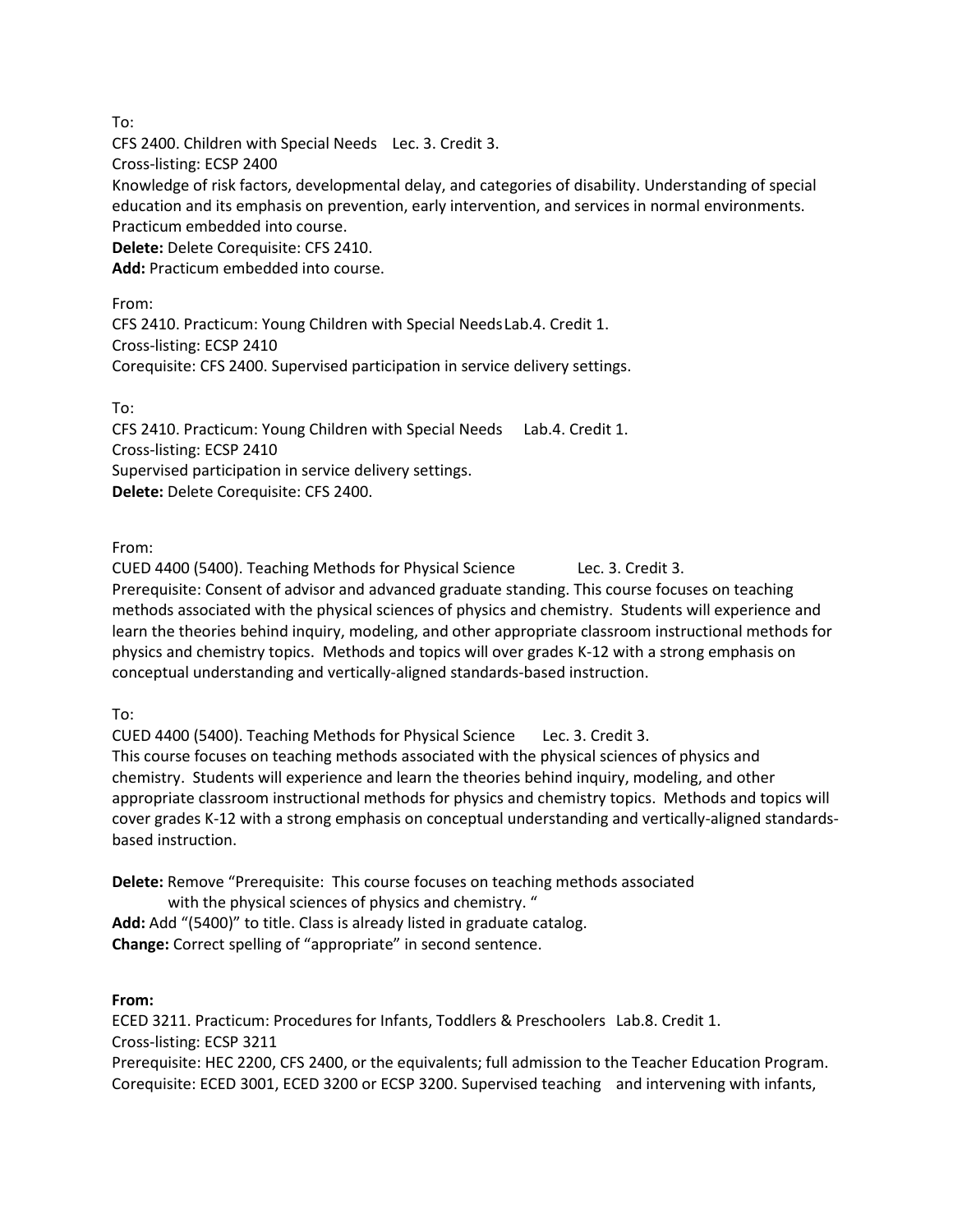toddlers, and preschoolers and their families in varied educational settings. A minimum grade of B is required to meet degree requirements.

**To:**

ECED 3211. Practicum: Procedures for Infants, Toddlers & Preschoolers Lab.1. Credit 1. Cross-listing: ECSP 3211

Prerequisite: HEC 2200, CFS 2400, or the equivalents; full admission to the Teacher Education Program. Corequisite: ECED 3001. Supervised teaching and intervening with infants, toddlers, and preschoolers and their families in varied educational settings. A minimum grade of B is required to meet degree requirements.

**Delete:** Remove ECED 3200 or ECSP 3200from corequisite. **Change:** there was typo on Lab credit, it should be 1.

From:

ECED 4230(5230). Early Intervention I Lec. 3. Credit 3.

Prerequisite: CFS 2400, CFS 2410. Methods of service delivery for infants and toddlers with developmental delays and their families. Effective consultation, trans-disciplinary collaboration, service coordination, family centeredness, and culturally responsive practices.

To:

ECED 4230(5230). Early Intervention I Lec. 3. Credit 3.

Prerequisite: CFS 2400. Methods of service delivery for infants and toddlers with developmental delays and their families. Effective consultation, trans-disciplinary collaboration, service coordination, family centeredness, and culturally responsive practices.

**Delete**: Delete Prerequisite: CFS 2410.

From:

ECED 4260. Early Childhood Program Leadership, Administration, & Assessment

Lec. 8. Credit 8.

Prerequisite: CFS 2400, CFS 2410. Course content focuses on early childhood leadership skills, administration, and assessment. Participants gain knowledge and skills in the planning, implementation, and evaluation of early childhood programs. In addition, assessment of administrator knowledge, skills, and experience will be conducted.

To:

ECED 4260. Early Childhood Program Leadership, Administration, & Assessment Lec. 8. Credit 8. Prerequisite: CFS 2400. Course content focuses on early childhood leadership skills, administration, and assessment. Participants gain knowledge and skills in the planning, implementation, and evaluation of early childhood programs. In addition, assessment of administrator knowledge, skills, and experience will be conducted.

**Delete:** Delete Prerequisite: CFS 2410.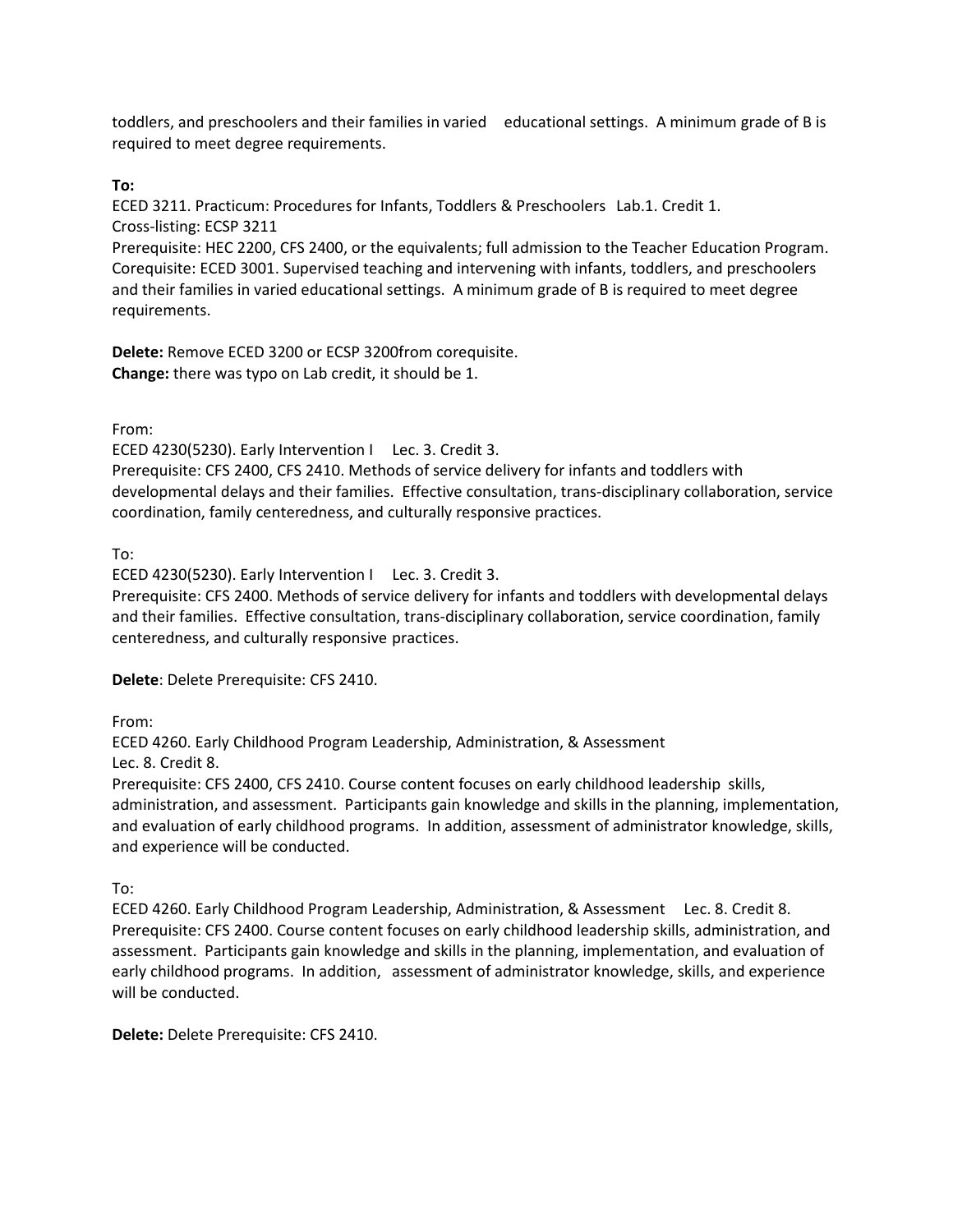From:

ECED 4290(5290). Community Connections Lec. 3. Credit 3. Prerequisite: CFS 2400, CFS 2410. Survey of community resources for families and young children, with an emphasis on federal, state and local programs.

To:

ECED 4290(5290). Community Connections Lec. 3. Credit 3. Prerequisite: CFS 2400. Survey of community resources for families and young children, with an emphasis on federal, state and local programs.

**Delete**: Delete Prerequisite: CFS 2410.

#### **From:**

ECED 4300(5300). Assessment of Young Children Lec. 3. Credit 3. Cross-listing: ECSP 4300(5300) Prerequisite: CFS 2400, CFS 2410, or consent of instructor. Theories, principles, and practices associated with child find, assessment, and evaluation of young children, their families, and their environments.

To:

ECED 4300(5300). Assessment of Young Children Lec. 3. Credit 3. Cross-listing: ECSP 4300(5300) Prerequisite: Full admission to the Teacher Education Program; CFS 2400, or consent of instructor. Theories, principles, and practices associated with child find, assessment, and evaluation of young children, their families, and their environments.

**Delete:** Delete Prerequisite: CFS 2410.

**Add:"** Full admission to the Teacher Education Program" to the prerequisite requirement.

## **From:**

ECSP 2400. Children with Special Needs Lec. 3. Credit 3. Cross-listing: CFS 2400

Corequisite: ECSP 2410. Knowledge of risk factors, developmental delay, and categories of disability. Understanding of special education and its emphasis on prevention, early intervention, and services in normal environments.

## **To:**

ECSP 2400. Children with Special Needs Lec. 3. Credit 3.

Cross-listing: CFS 2400

Knowledge of risk factors, developmental delay, and categories of disability. Understanding of special education and its emphasis on prevention, early intervention, and services in normal environments. Practicum embedded into course.

**Delete:** Delete Corequisite: ECSP 2410. **Add:** Practicum embedded into course.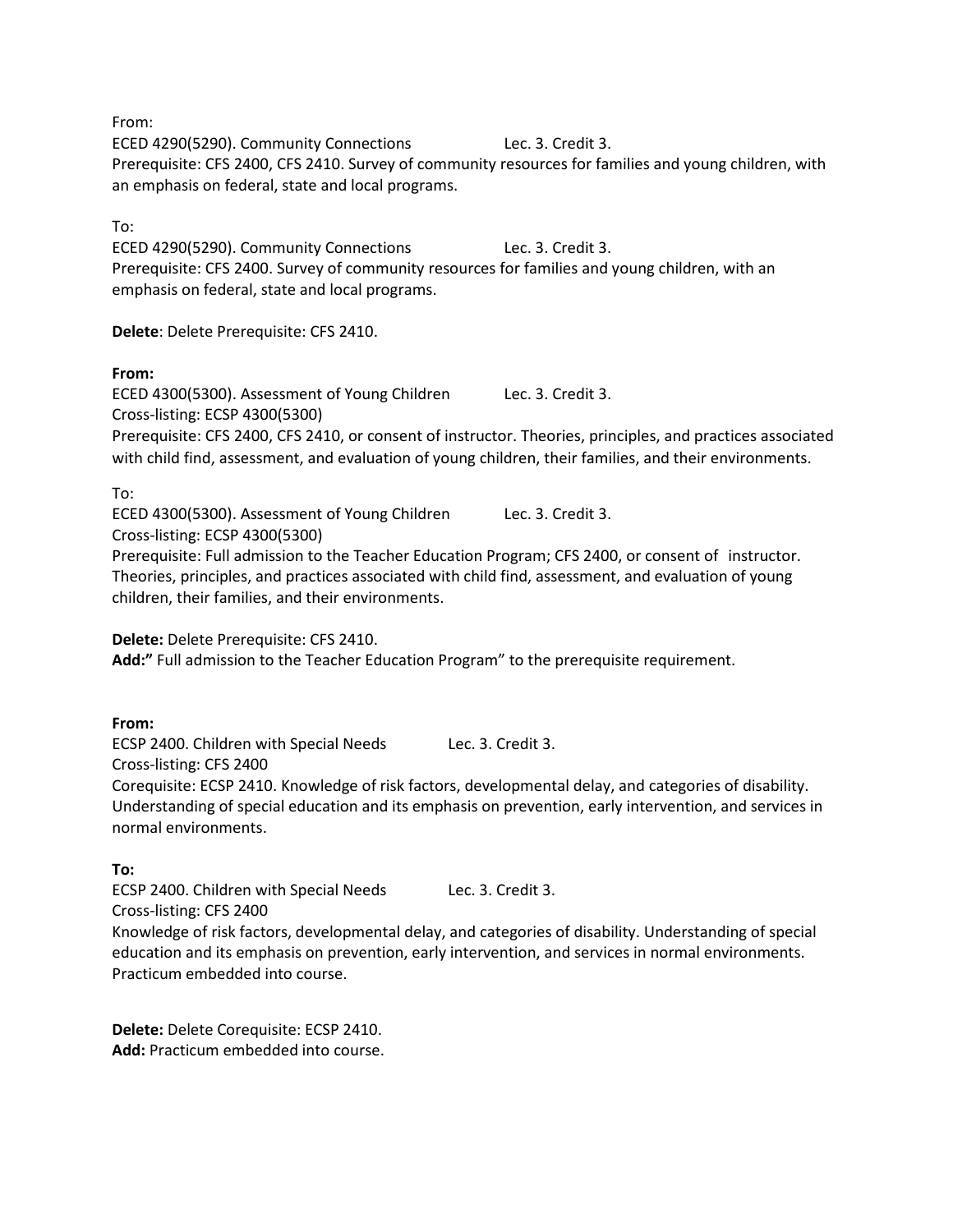From: ECSP 2410. Practicum: Children with Special Needs Lab.4. Credit 1. Cross-listing: CFS 2410 Corequisite: ECSP 2400. Supervised participation in service delivery settings.

To:

ECSP 2410. Practicum: Children with Special Needs Lab.4. Credit 1. Cross-listing: CFS 2410 Supervised participation in service delivery settings.

**Delete:** Delete Corequisite: ECSP 2400.

From:

ECSP 3211. Practicum: Procedures for Infants, Toddlers & Preschoolers Lab.1. Credit 1. Cross-listing: ECED 3211

Prerequisite: HEC 2200, CFS 2400 or the equivalents, and Full admission to the Teacher Education Program. Corequisite: ECSP 3001, ECSP 3200 or ECED 3200. Supervised teaching and intervening with infants, toddlers, and preschoolers and their families in varied educational settings. A minimum grade of B is required to meet degree requirements.

To:

ECSP 3211. Practicum: Procedures for Infants, Toddlers & Preschoolers Lab.1. Credit 1. Cross-listing: ECED 3211

Prerequisite: HEC 2200, CFS 2400 or the equivalents, and Full admission to the Teacher Education Program. Corequisite: ECSP 3001. Supervised teaching and intervening with infants, toddlers, and preschoolers and their families in varied educational settings. A minimum grade of B is required to meet degree requirements.

**Delete:** Remove ECSP 3200 or ECED 3200 from corequisite.

From:

ECSP 4300(5300). Assessment of Young Children Lec .3. Credit 3. Cross-listing: ECED 4300(5300)

Prerequisite: Full admission to the Teacher Education Program, CFS 2400, CFS 2410, or consent of instructor. Theories, principles and practices associated with child find, assessment, and evaluation of young children, their families, and their environments.

To:

ECSP 4300(5300). Assessment of Young Children Lec .3. Credit 3. Cross-listing: ECED 4300(5300)

Prerequisite: Full admission to the Teacher Education Program; CFS 2400 or consent of instructor. Theories, principles and practices associated with child find, assessment, and evaluation of young children, their families, and their environments.

**Add**: Add semicolon after Program in prerequisite. **Delete:** Remove CFS 2410 for prerequisite list.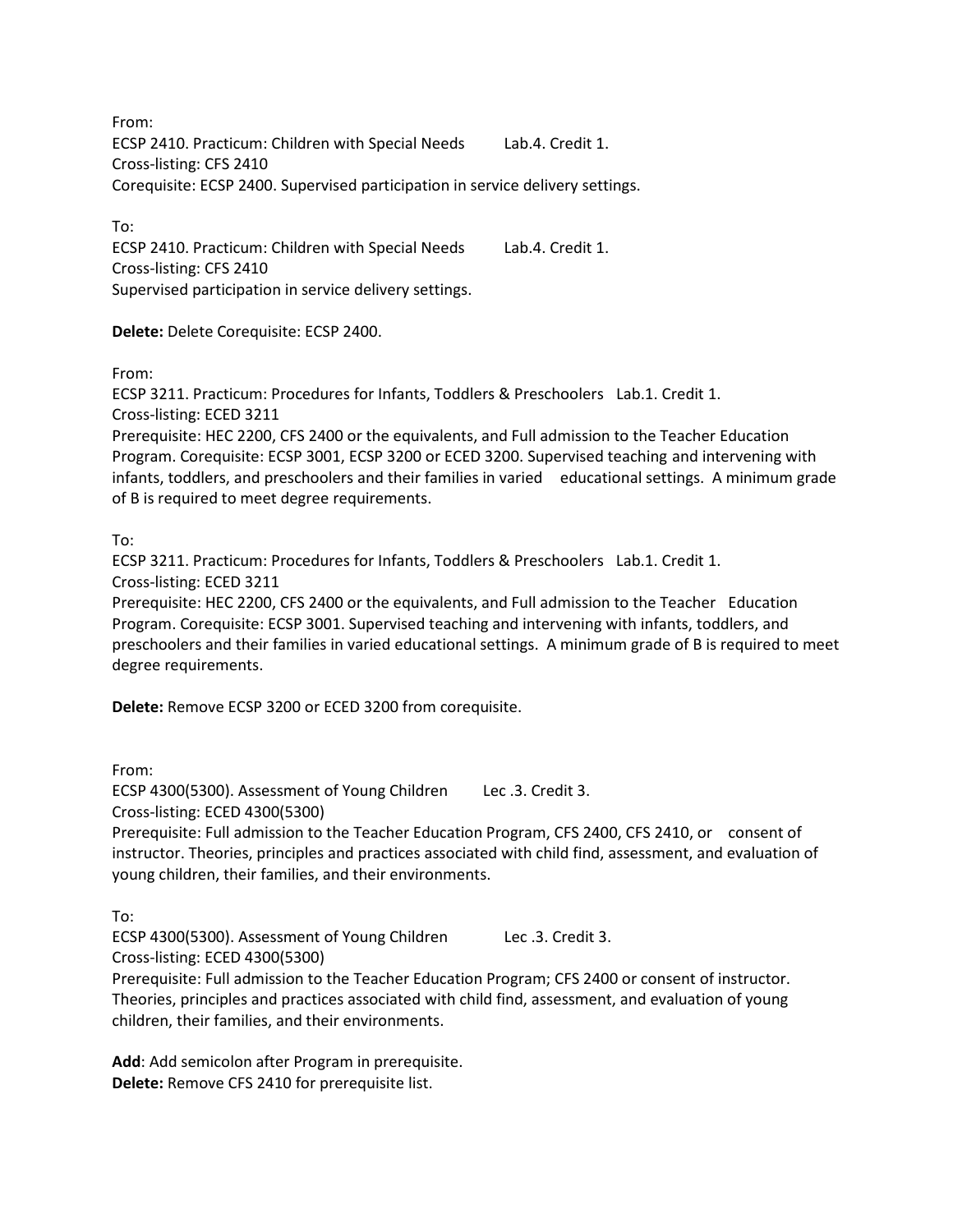## From:

READ 3313. Literacy for Special Populations Lec. 5. Credit 5. Prerequisite: FOED 3810 and full admission to the Teacher Education Program. This course is an integration of concepts fundamental to the development of literacy from birth through middle grades. It includes a study of language development and communication skills, language arts, content area reading, and the assessment and selection of appropriate instructional strategies based upon student need.

## To:

READ 3313. Literacy for Special Populations Lec. 5. Credit 5. Prerequisite: Full admission to the Teacher Education Program. Corequisite: FOED 3810. This course is an integration of the five main components of reading plus writing which are fundamental to the development of literacy from birth through middle grades. It includes a study of language development and communication skills, language arts, content area reading, and the assessment and selection of appropriate instructional strategies based upon student need.

Change: Correct FOED 3810 to be a corequisite instead of prerequisite. Change first sentence to "This course is an integration of the five main components of reading plus writing which are fundamental to the development of literacy from birth through middle grades.

From:

SEED 4120 (5120). Materials and Methods of Teaching English Lec. 3. Credit 3. Prerequisite: Full admission to the Teacher Education Program; READ 4411 (5411); and SPCH 2410. Corequisite: FOED 3820. Prerequisite or corequisite: Any two of the following: ENGL 3810, ENGL 3820, ENGL 3910, or ENGL 3920; and READ 3350. Principles, objectives, techniques, and evaluation in secondary school teaching of English.

## To:

SEED 4120 (5120). Materials and Methods of Teaching English Lec. 3. Credit 3. Prerequisite: Full admission to the Teacher Education Program; READ 4411 (5411); and SPCH 2410 or PC 2500. Corequisite: FOED 3820. Prerequisite or corequisite: Any two of the following: ENGL 3810, ENGL 3820, ENGL 3910, or ENGL 3920; and READ 3350. Principles, objectives, techniques, and evaluation in secondary school teaching of English.

**Add:** Add prerequisite of "or PC 2500" to go with the SPCH component.

From:

SPED 4100. Collaboration and Inclusive Practice Lec. 3. Credit 3. Prerequisite: SPED 2010, SPED 4050 (5050), full admission to Teacher Education Program. Corequisite: Residency I. This course is designed so candidates can gain research-based and practical knowledge of inclusion, collaboration, and co-teaching. It is designed for the special educator who will be working in resource or inclusive settings in the local education agency.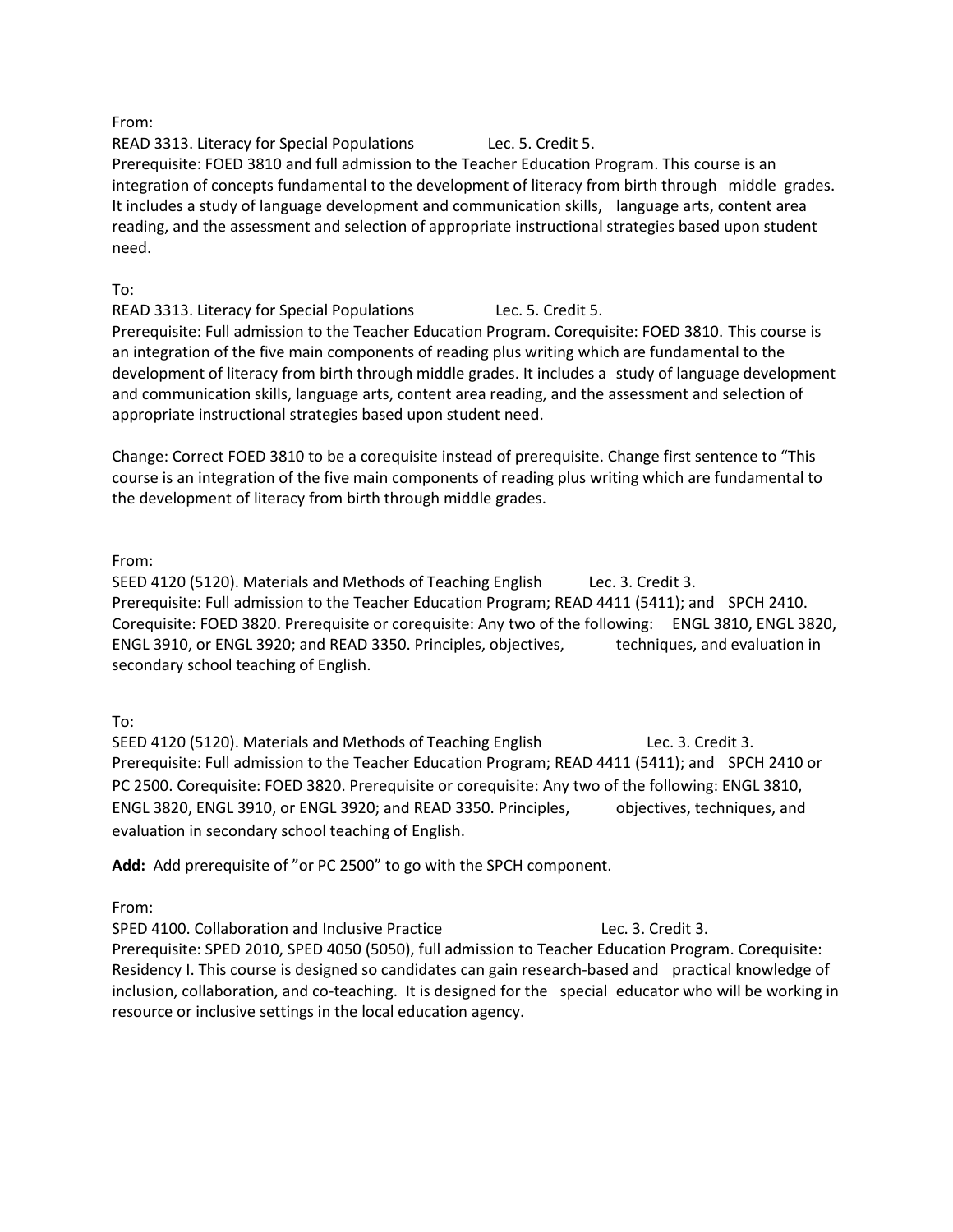To:

SPED 4100. Collaboration and Inclusive Practice Lec. 3. Credit 3.

Prerequisite: SPED 2010, SPED 3050, and full admission to Teacher Education Program. Corequisite: Residency I. This course is designed so candidates can gain research-based and practical knowledge of inclusion, collaboration, and co-teaching. It is designed for the special educator who will be working in resource or inclusive settings in the local education agency.

**Delete:** Remove SPED 4050(5050) from prerequisite.

**Add:** Add SPED 3050 to prerequisite list.

From:

SEED 4121 (5121). Materials and Methods of Teaching Career Technical Education Lec. 3. Credit 3.

Prerequisite: The prerequisite to all upper division education courses is full admission to the Teacher Education Program. Principles, objectives, techniques, and evaluation in secondary school teaching of industrial education.

To:

education.

SEED 4121 (5121). Materials and Methods of Teaching Career Technical Education Lec. 3. Credit 3. Principles, objectives, techniques, and evaluation in secondary school teaching of career technical

**Delete:** Prerequisite: The prerequisite to all upper division education courses is full admission to the Teacher Education Program.

**Change: "**industrial education" to "career technical education"

**Motion.** Dr. Wendt moved to approve the changes effective Fall 2016. The motion was seconded and carried.

**Approval of Curriculum Changes from the Department of Curriculum and Instruction**

In a memorandum dated February 9, 2016, approval was requested for the following:

# Addition:

# **ECED/Early Childhood/Special Education, Pre-K-3**

Add: ESLP 4100 (5100) ESL Methodology and Materials for PK-12 Credit 3 (Added to Junior year)

# **ECED/Non-Licensure**

ESLP 4100 (5100) ESL Methodology and Materials for PK-12 Credit 3 (Added to Junior year)

Deletion: ECED/Early Childhood/Special Education, Pre K-3 Delete: HEC 2060 Family System Credit 2 CFS 2410 Practicum: Young Children with Special Needs Credit 1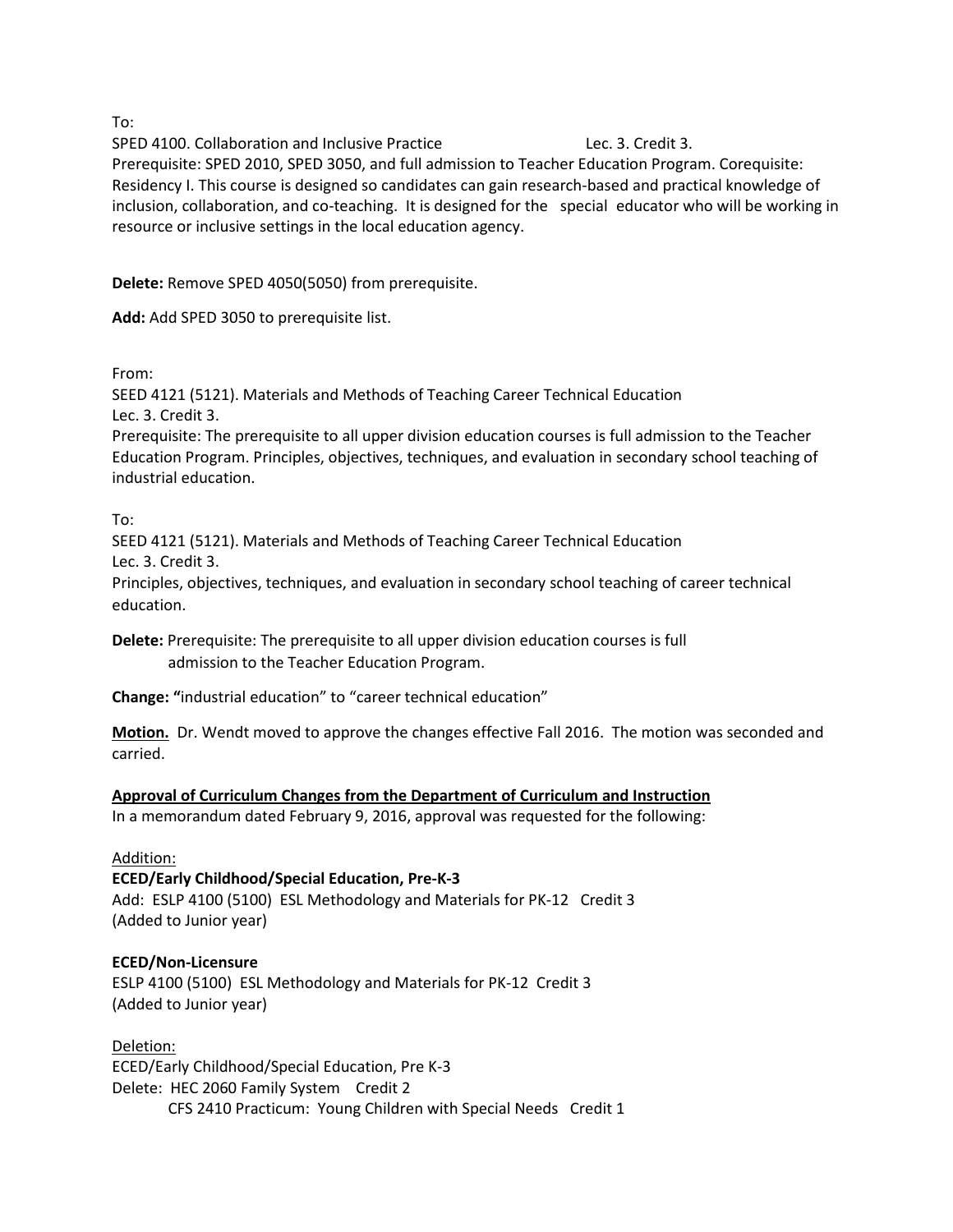ECED/Early Childhood, Non-Licensure

Delete: HEC 2060 The Family System Credit 2

CFS 2410 Practicum: Young Children with Special Needs Credit 1

## Change:

## **ECED/Early Childhood/Special Education, Pre K-3**

From: HEC 3520 Parent Ed. And Child Guidance Credit 2 MUS 1074 Music to Meet Exceptional Education Needs Credit 1 \*listed under Junior year

#### To:

HEC 3520 Parent Ed. And Child Guidance Credit 2 MUS 1074 Music to Meet Exceptional Education Needs Credit 1 \*change to be listed under Sophomore year

## **ECED/Early Childhood, Non-Licensure**

From: HEC 3520 Parent Ed. and Child Guidance Credit 2 MUS 1074 Music to Meet Exceptional Education Needs Credit 1 \*listed under Junior year

## To:

HEC 3520 Parent Ed. and Child Guidance Credit 2 MUS 1074 Music to Meet Exceptional Education Needs Credit 1 \*change to be listed under Sophomore year

## From:

FOED 3010 Integrating Instructional Technology into the Classroom Credit 3 \*listed under Senior year

# To:

FOED 3010 Integrating Instructional Technology into the Classroom Credit 3 \*changed to be listed under Junior year

# **MDS/General concentration**

From: EXPW 2130 Concepts of Comp. Health Credit 3 **OR** EXPW 2430 First Aid, Safety and CPR Credit 2 **OR** EXPW 3510 Physical Ed. Skills in Grades K-8 Credit 3

To: EXPW 2130 Concepts of Comp. Health Credit 3 **OR** EXPW 2430 First Aid, Safety and CPR Credit 2 **OR**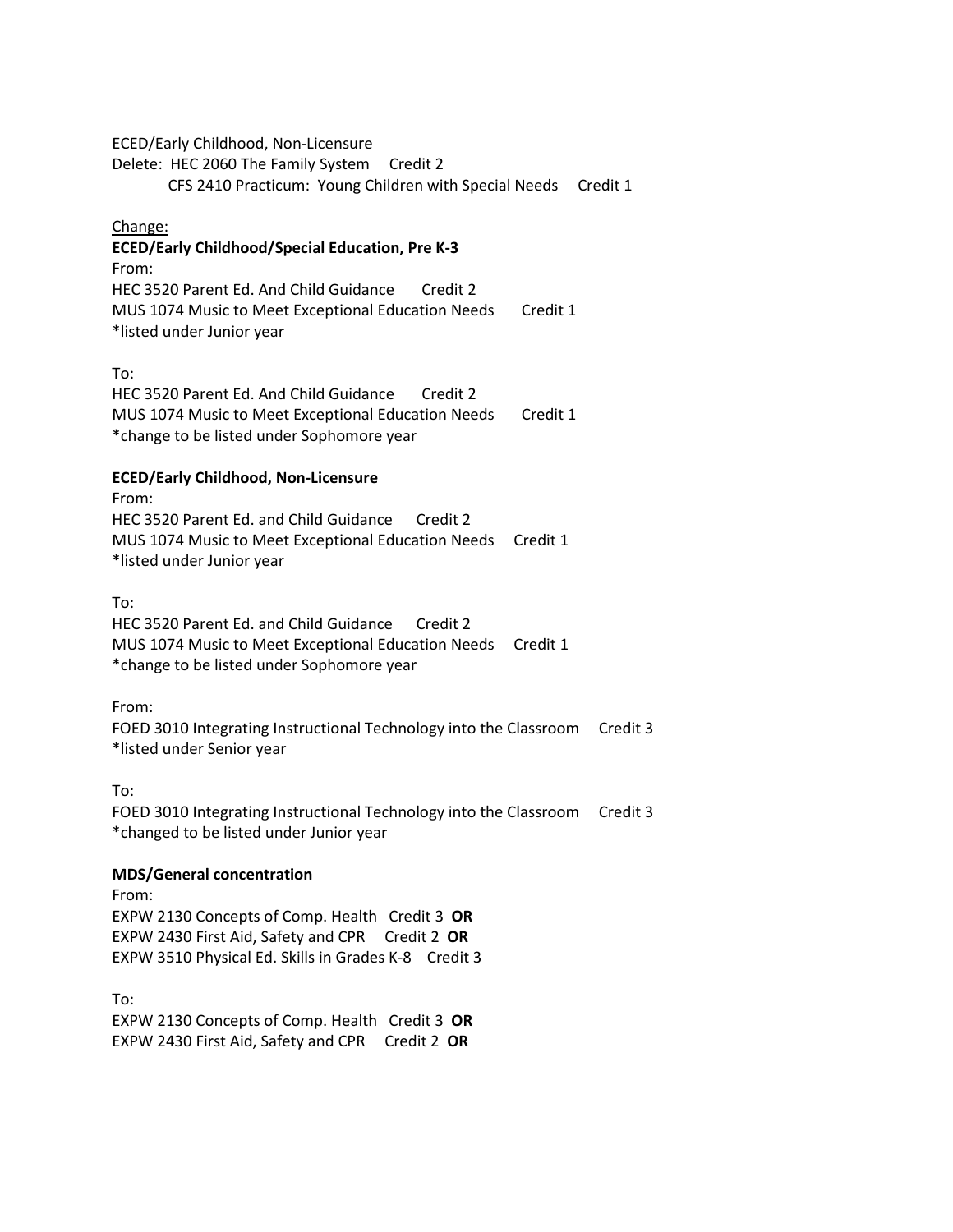#### **MDS/Middle School Social Studies 6-8**

From:

FOED 3800 Field Experiences in Education Credit 1-3 Two credit hours required

To:

FOED 3820 Field Experiences in Education Credit 1-2 Two credit hours required

#### **MDS/Elementary Education**

From: HEC 2200 Development of Young Children: Conception to Age 9 Credit 3

To:

HEC 3500 Development: Middle Childhood/Adolescence Credit 3

#### **SPED/SE Interventionist Math, 6-12**

From:

AGBE 2010 World Food and Society Credit 3 **OR** ANTH 1100 Intro. to Anthropology Credit 3 **OR** ECON 2010 Principles of Microeconomics Credit 3 **OR** GEOG 1120 Human Geography Credit 3 **OR** GEOG 1130 Geography of Natural Hazards Credit 3 **OR**  POLS 1000 American Government Credit 3 **OR** PSY 2010 General Psychology Credit 3 **OR** SOC 1010 Introduction to Sociology Credit 3

To:

Social/Behavioral Science Elective (Gen Ed) Credit 3 \*Freshman Year

From: ANTH 1100 Intro. to Anthropology Credit 3 **OR** ECON 2010 Principles of Microeconomics Credit 3 **OR** GEOG 1120 Human Geography Credit 3 **OR** POLS 1000 American Government Credit 3 **OR** PSY 2010 General Psychology Credit 3 **OR** SOC 1010 Introduction to Sociology Credit 3

To: Social/Behavioral Science Elective (Gen Ed) Credit 3 \*Sophomore Year

#### **SPED/SE Interventionist Social Studies/History, 6-12**

From: HIST 4730 (5730 Modern Middle East Credit 3 **OR** HIST 4740 (5740) History of Japan Credit 3 **OR**  HIST 4750 (5750) History of China Credit 3 **OR** HIST 4760 (5760 Vietnam: Its Wars & Their Aftermath Credit 3 **OR**  HIST 4790-4799 (5790) Latin American Studies Credit 3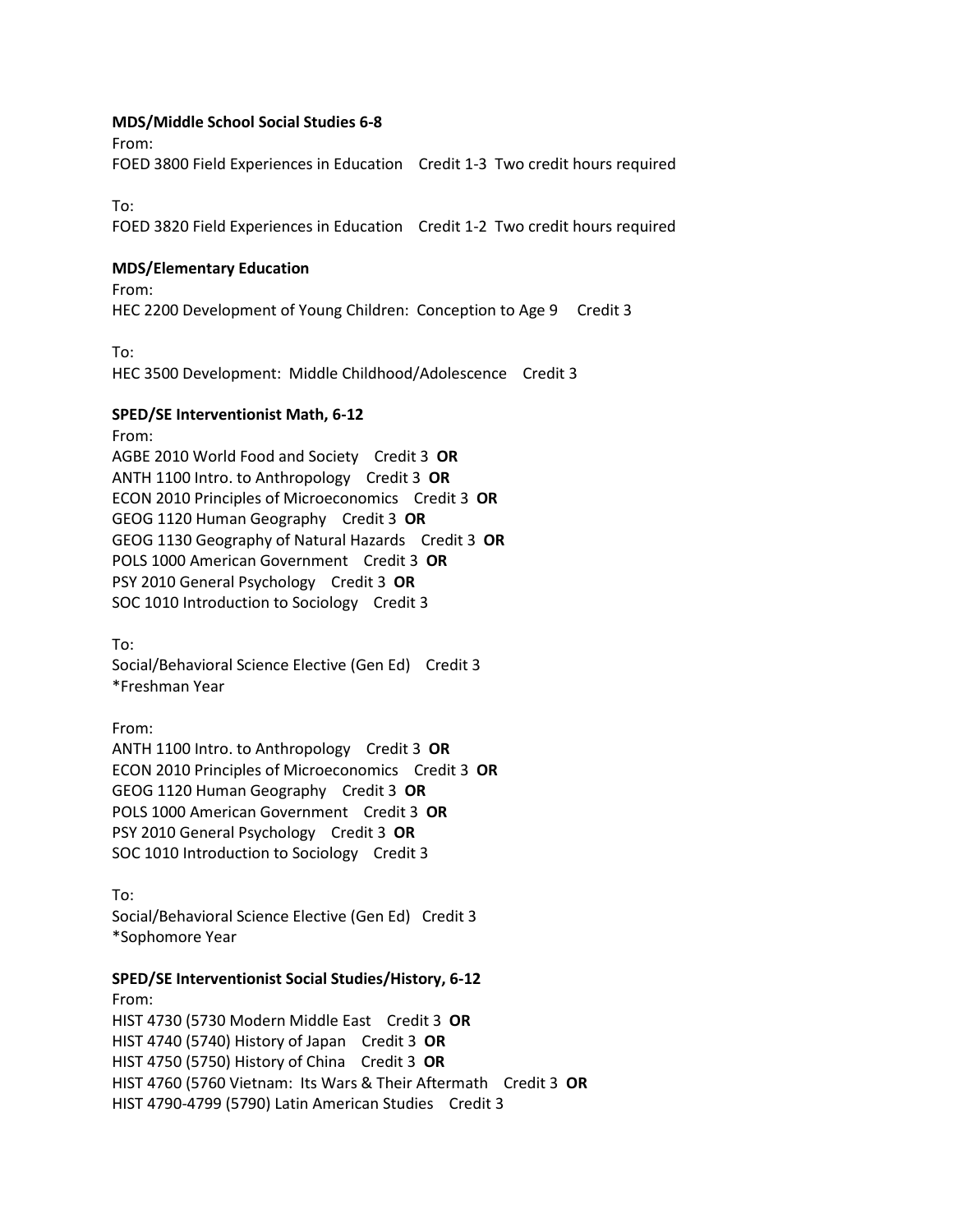To: HIST 4710 History of Africa Credit 3 **OR** HIST 4730 (5730 Modern Middle East Credit 3 **OR** HIST 4740 (5740) History of Japan Credit 3 **OR**  HIST 4750 (5750) History of China Credit 3 **OR** HIST 4760 (5760 Vietnam: Its Wars & Their Aftermath Credit 3 **OR**  HIST 4790-4799 (5790) Latin American Studies Credit 3

# **SPED/Comprehensive Program**

From: HEC 2200 Development of Young Children: Conception to Age 9 Credit 3

To: HEC 3500 Development: Middle Childhood/Adolescence Credit 3

From:

SPCH 2410 Introduction to Speech Communication **OR**  PC 2500 Communicating in the Professions \*listed under Sophomore year SPED 2010 Introduction to Special Education \*listed under Junior year

To: SPCH 2410 Introduction to Speech Communication **OR**  PC 2500 Communicating in the Professions \*listed under Junior year SPED 2010 Introduction to Special Education \*listed under Sophomore year

# **SPED/Non-Licensure**

From: HEC 2200 Development of Young Children: Conception to Age 9 Credit 3

To: HEC 2200 Development of Young Children: Conception to Age 9 Credit 3 **OR**  HEC 3500 Development: Middle Childhood/Adolescence Credit 3

## **SPED/SE Interventionist K-8**

From: HEC 2200 Development of Young Children: Conception to Age 9 Credit 3

To:

HEC 3500 Development: Middle Childhood/Adolescence Credit 3

Dr. Wendt requested that under the Multidisciplinary Studies, General Concentration , B.S., under the Sophomore year, to strike "EXPW 3510 Physical Ed. Skills in Grades K-8".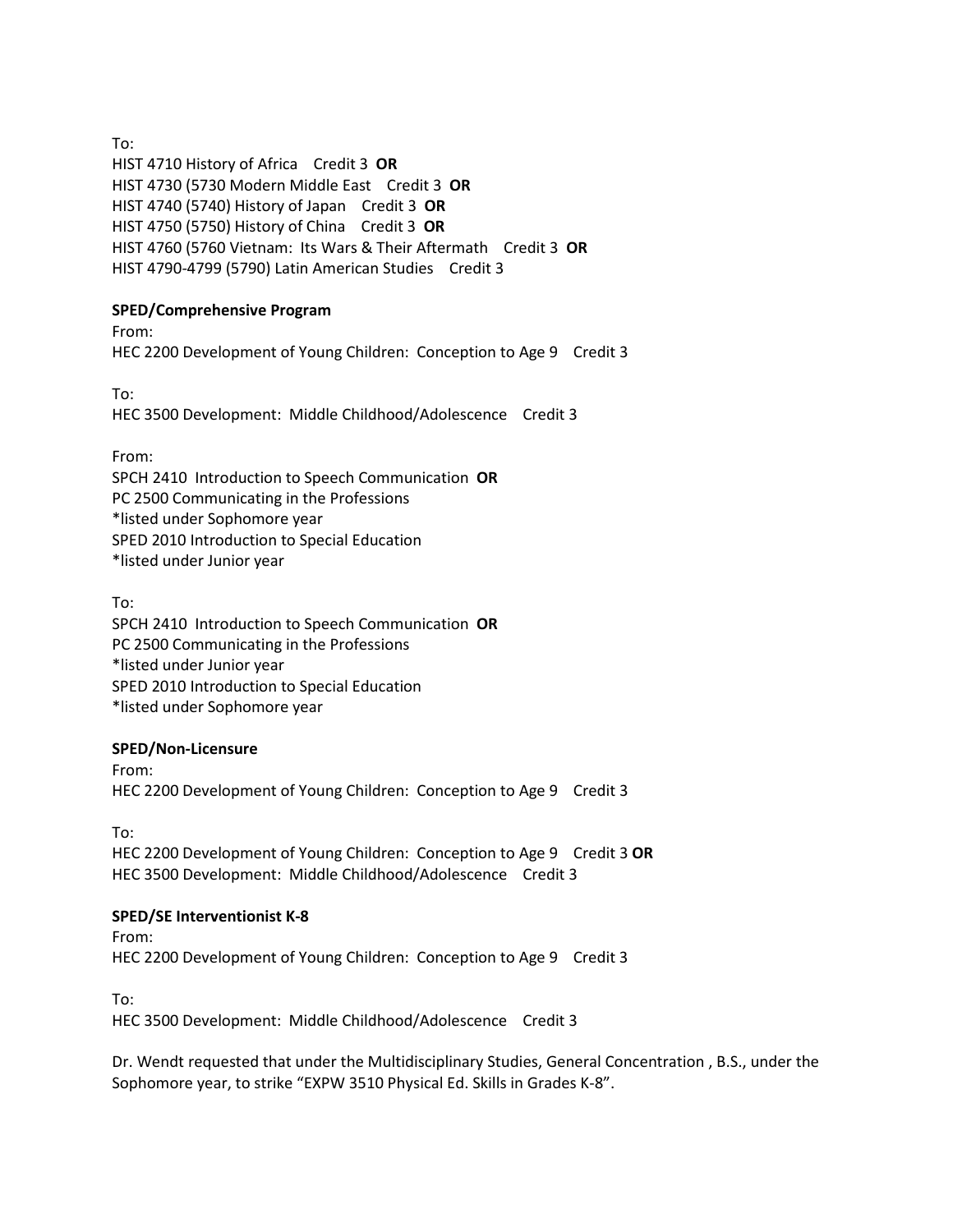**Motion.** Dr. Wendt move to approve the changes effective Fall 2016. The motion was seconded by Dr. Baker and carried.

#### **Approval of Course Change from the Department of Counseling and Psychology**

In a memorandum dated February 11, 2016, approval was requested for the following:

#### Course Change:

From:

EDPY 3300 Evaluation and Guidance Lec. 3, Credit 3

Prerequisite: Full admission to the second level. Major types of evaluation procedures, construction of evaluation instruments, and functions of the classroom teacher in evaluation.

To:

EDPY 3300 Evaluation and Guidance Lec. 3, Credit 3 Major types of evaluation procedures, construction of evaluative instruments, and functions of the classroom teacher in evaluation.

**Motion.** Dr. Baker move to approve the change effective Fall 2016. The motion was seconded by Dr. Anderson and carried.

## **Approval of Course Changes from the Department of Music**

In a memorandum dated February 15, 2016, approval was requested for the following:

#### Course Changes:

From:

MUED 3110. Materials and Methods in Music, Grades K-5 Lec. 3. Lab. 1. Credit 3. Prerequisite: Admission to Teacher Education Program, Praxis I exam and MUS 1024. This course will explore materials, methods and techniques used in teaching general music to children in grades Kindergarten through five. Public school field experience required.

#### **To:**

MUED 3110. Materials and Methods in Music, Grades K-5 Lec. 3. Lab.1. Credit 3 Prerequisite: Full Admission to the Teacher Education Program and MUS 1024. This course will explore materials, methods and techniques used in teaching general music to children in grades Kindergarten through five. Public school field experience required.

**Delete:** Delete "Praxis I exam" **Add:** Add "Full" Admission to the Teacher Education Program,

**From:**

MUED 3130. Materials and Methods in Instrumental Lec. 3. Lab 1. Credit 3 Music, Grades 6-12

Prerequisite: Admission to Teacher Education Program and MUS 1024. Intended for the instrumental music education major, this course will explore a variety of materials, methods and techniques which can be used to build and maintain successful school band and orchestra programs. Public school field experience required.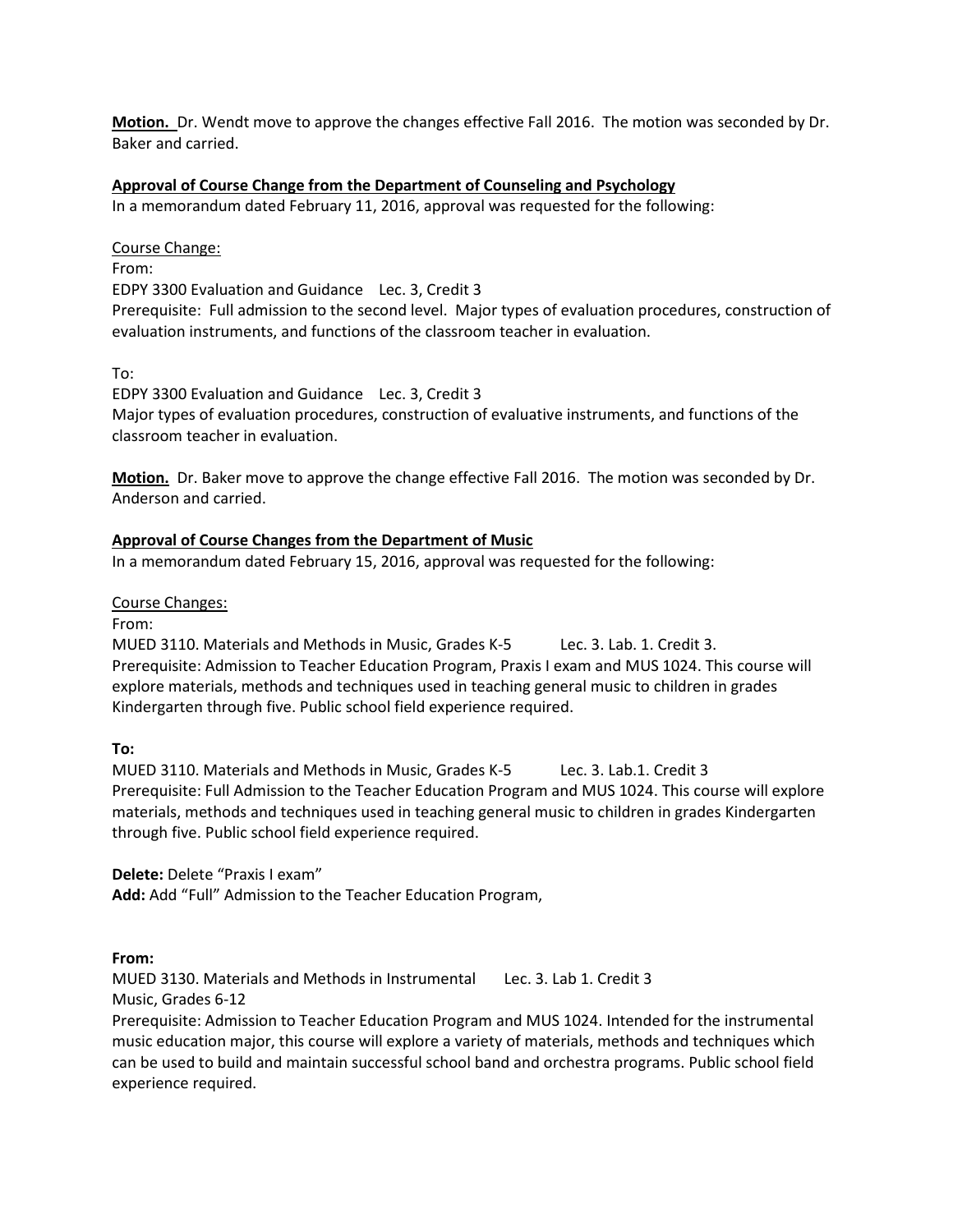# **To:**

MUED 3130. Materials and Methods in Instrumental Lec. 3. Lab 1. Credit 3 Music, Grades 6-12 Prerequisite: Full Admission to the Teacher Education Program and MUS 1024. Intended for the instrumental music education major, this course will explore a variety of materials, methods and techniques which can be used to build and maintain successful school band and orchestra programs. Public school field experience required.

**Add:** Add "Full" to "Admission to the Teacher Education Program"

From:

MUED 3140. Materials and Methods in Vocal Music, Grades 6-12 Lec. 3. Lab 1. Credit 3 Prerequisite: Admission to Teacher Education Program and MUS 1024. Intended for the vocal/general music education major, this course is directed towards developing a working knowledge of teaching strategies necessary for successful choral/general music programs. Public school field experience required.

To:

MUED 3140. Materials and Methods in Vocal Music, Grades 6-12 Lec. 3. Lab 1. Credit 3 Prerequisite: Full Admission to the Teacher Education Program and MUS 1024. Intended for the vocal/general music education major, this course is directed towards developing a working knowledge of teaching strategies necessary for successful choral/general music programs. Public school field experience required.

**Add:** Add "Full" to "Admission to the Teacher Education Program"

From:

MUED 3230. Marching Band TechniquesFall. Lec. 2. Lab Arr. Credit 2 Prerequisite: MUS 1024, MUS 2130, MUS 2140, and Harmony/AT Exam; MUED 1820 with a grade of B; and pass Praxis I exam. Group and individual drill maneuvers; music selection and arranging; and designing and charting for effective outdoor performances.

To:

MUED 3230. Marching Band TechniquesFall. Lec. 2. Lab Arr. Credit 2 Prerequisite: Full Admission to the Teacher Education Program, MUS 1024, MUS 2130, MUS 2140, and Harmony/AT Exam; MUED 1820 with a grade of B. Group and individual drill maneuvers; music selection and arranging; and designing and charting for effective outdoor performances.

**Delete:** Delete "and pass Praxis I exam." **Add:** Add "Full Admission to Teacher Education Program."

From:

MUED 3810. Practicum in Music Education I Credit 1 Corequisite: MUS 1024, MUS 2130, MUS 2140, and Harmony/AT Exam; MUED 1820 with a grade of B; and pass Praxis I exam. Supervised work experiences in the public schools stressing the translation of theory into practice.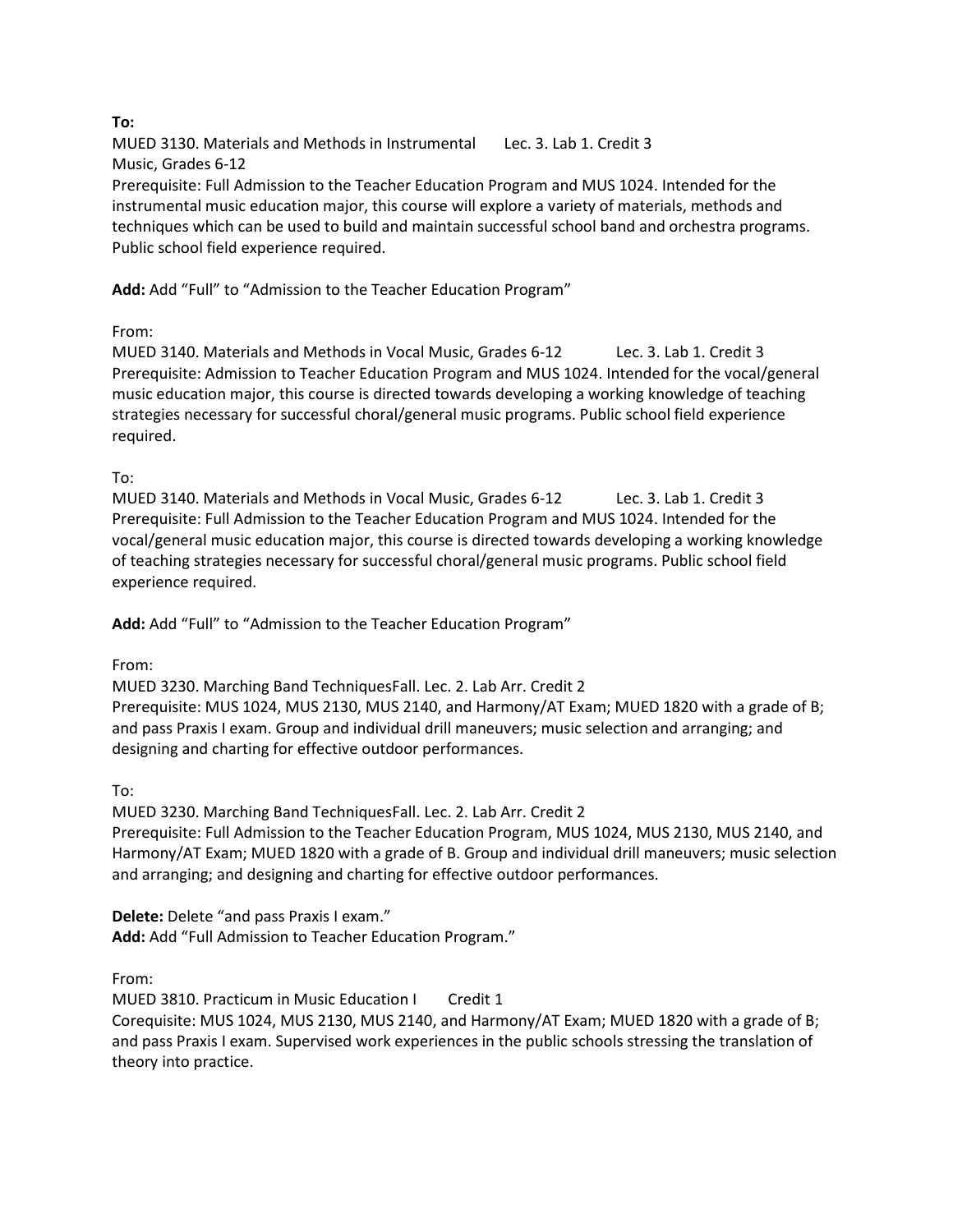To:

MUED 3810. Practicum in Music Education I Credit 1

Corequisite: MUS 1024, MUS 2130, MUS 2140, and Harmony/AT Exam; MUED 1820 with a grade of B; and Full Admission to the Teacher Education Program. Supervised work experiences in the public schools stressing the translation of theory into practice.

## **Delete:** Delete "and pass Praxis I exam."

**Add:** Add "Full Admission to the Teacher Education Program."

# From:

MUED 3830. Practicum in Music Education II, Instrumental Credit 1 Prerequisite: MUS 1024, MUS 2130, MUS 2140, and Harmony/AT Exam; MUED 1820 with a grade of B; pass Praxis I exam; and MUED 3620. Corequisite: MUED 3130. Instrumental music education majors will have the opportunity to translate theory into practice through guided work experiences in the public schools.

# To:

MUED 3830. Practicum in Music Education II, Instrumental Credit 1 Prerequisite: Full Admission to the Teacher Education Program, MUS 1024, MUS 2130, MUS 2140, and Harmony/AT Exam; MUED 1820 with a grade of B; and MUED 3620. Corequisite: MUED 3130. Instrumental music education majors will have the opportunity to translate theory into practice through guided work experiences in the public schools.

# **Delete:** Delete "pass Praxis I exam;"

**Add:** Add "Full Admission to the Teacher Education Program,"

From:

MUED 3840. Practicum in Music Education II, Vocal Credit 1 Prerequisite: MUS 1024, MUS 2130, MUS 2140, and Harmony/AT Exam; MUED 1820 with a grade of B; pass Praxis I exam; and MUED 3620. Corequisite: MUED 3140. Intended for the vocal/general music education major, this course provides the student with practical teaching experience in secondary choral/general music classes.

To:

MUED 3840. Practicum in Music Education II, Vocal Credit 1 Prerequisite: Full Admission to the Teacher Education Program, MUS 1024, MUS 2130, MUS 2140, and Harmony/AT Exam; MUED 1820 with a grade of B; and MUED 3620. Corequisite: MUED 3140. Intended for the vocal/general music education major, this course provides the student with practical teaching experience in secondary choral/general music classes.

# **Delete:** Delete "pass Praxis I exam;"

**Add:** Add "Full Admission to the Teacher Education Program,"

From:

MUED 4870. Student Teaching in Music I Credit 5 Prerequisite: Pass PRAXIS II Examination. Corequisite: MUED 4880 and MUED 4890. Activities directly related to teaching performance; planning and presenting lessons, directing study, and managing the classroom and rehearsal.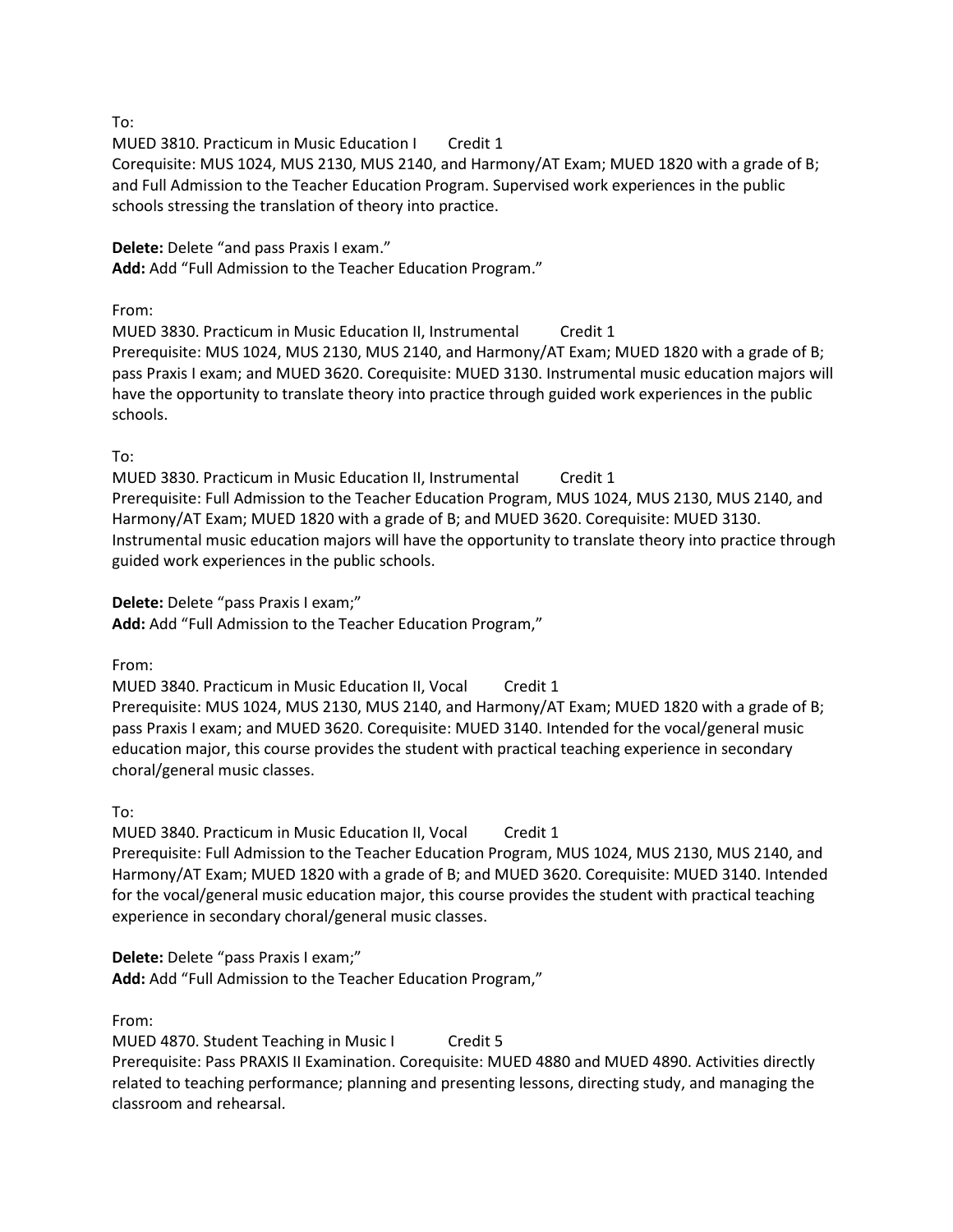A grade of B is required to meet degree requirements.

To:

MUED 4870. Student Teaching in Music I Credit 5 Prerequisite: Full Admission to the Teacher Education Program. Corequisite: MUED 4880 and MUED 4890. Activities directly related to teaching performance; planning and presenting lessons, directing study, and managing the classroom and rehearsal.

A grade of B is required to meet degree requirements.

**Delete:** Delete "Pass PRAXIS II Examination." **Add:** Add "Full Admission to the Teacher Education Program."

From:

MUED 4871. Residency I Credit 5 Corequisite: MUED 4872. Performance based clinical experience in authentic settings involving planning appropriate instruction based on student's needs, creating a positive learning environment, communicating and collaborating with colleagues and others, effectively assessing student learning and reflecting on practice.

A grade of B is required to meet degree requirements.

To:

MUED 4871. Residency I Credit 5

Prerequisite: Full Admission to the Teacher Education Program. Corequisite: MUED 4872. Performance based clinical experience in authentic settings involving planning appropriate instruction based on student's needs, creating a positive learning environment, communicating and collaborating with colleagues and others, effectively assessing student learning and reflecting on practice.

A grade of B is required to meet degree requirements.

**Add:** Add "Prerequisite: Full Admission to the Teacher Education Program."

From:

MUED 4872. Professional Seminar I Credit 5

Corequisite: MUED 4871. Seminar for residency I candidates to develop curriculum, identify effective instructional strategies, and implement appropriate assessment methods to support and meet the needs of all learners.

To:

MUED 4872. Professional Seminar I Credit 5

Prerequisite: Full Admission to the Teacher Education Program. Corequisite: MUED 4871. Seminar for residency I candidates to develop curriculum, identify effective instructional strategies, and implement appropriate assessment methods to support and meet the needs of all learners.

**Add:** Add "Prerequisite: Full Admission to the Teacher Education Program."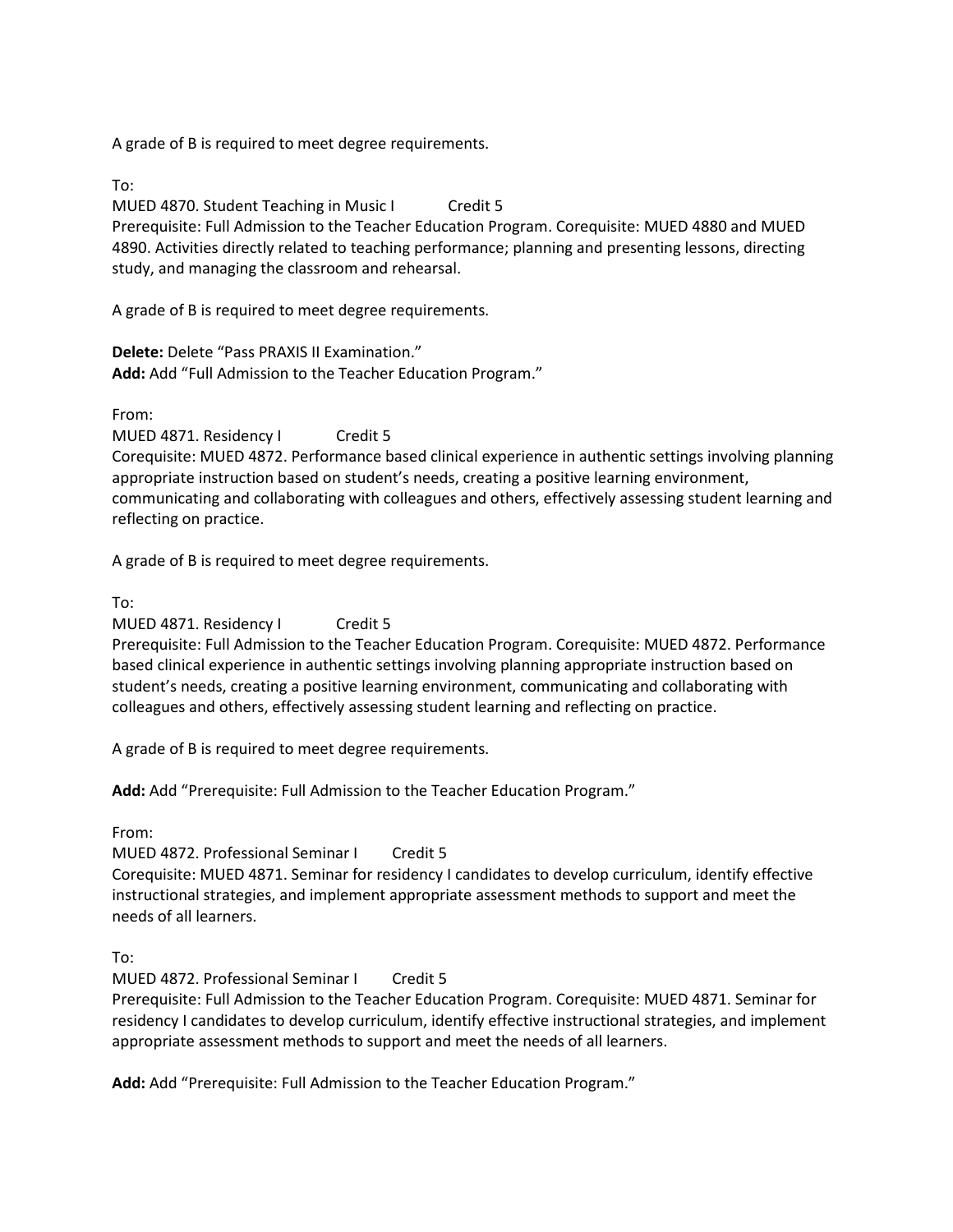# From:

MUED 4880. Student Teaching in Music II Credit 5 Prerequisite: Pass PRAXIS II Examination. Corequisite: MUED 4870 and MUED 4890. Study of personalprofessional characteristics, human relations skills, and educational philosophy in teaching.

# To:

MUED 4880. Student Teaching in Music II Credit 5 Prerequisite: Full Admission to the Teacher Education Program. Corequisite: MUED 4870 and MUED 4890. Study of personal-professional characteristics, human relations skills, and educational philosophy in teaching.

**Delete:** Delete "Pass PRAXIS II Examination." **Add:** Add "Full Admission to the Teacher Education Program."

From:

MUED 4881. Residency II Credit 10 Prerequisite: MUED 4871 with a grade of B. Corequisite: MUED 4882. Performance based full time clinical experience in authentic settings involving planning appropriate instruction based on student's needs, demonstrating effective instructional strategies, creating a positive learning environment, communicating and collaborating with colleagues and others, effectively assessing student learning and reflecting on practice.

# To:

MUED 4881. Residency II Credit 10

Prerequisite: Full Admission to the Teacher Education Program. MUED 4871 with a grade of B. Corequisite: MUED 4882. Performance based full time clinical experience in authentic settings involving planning appropriate instruction based on student's needs, demonstrating effective instructional strategies, creating a positive learning environment, communicating and collaborating with colleagues and others, effectively assessing student learning and reflecting on practice.

**Add:** Add "Full Admission to the Teacher Education Program."

From:

MUED 4882. Professional Seminar II Credit 2

Corequisite: MUED 4881. Seminar for residency II candidates supporting professional development in areas of planning, assessment, instruction, classroom management, communication and reflection.

To:

MUED 4882. Professional Seminar II Credit 2

Prerequisite: Full Admission to the Teacher Education Program. Corequisite: MUED 4881. Seminar for residency II candidates supporting professional development in areas of planning, assessment, instruction, classroom management, communication and reflection.

**Add:** Add "Prerequisite: Full Admission to the Teacher Education Program."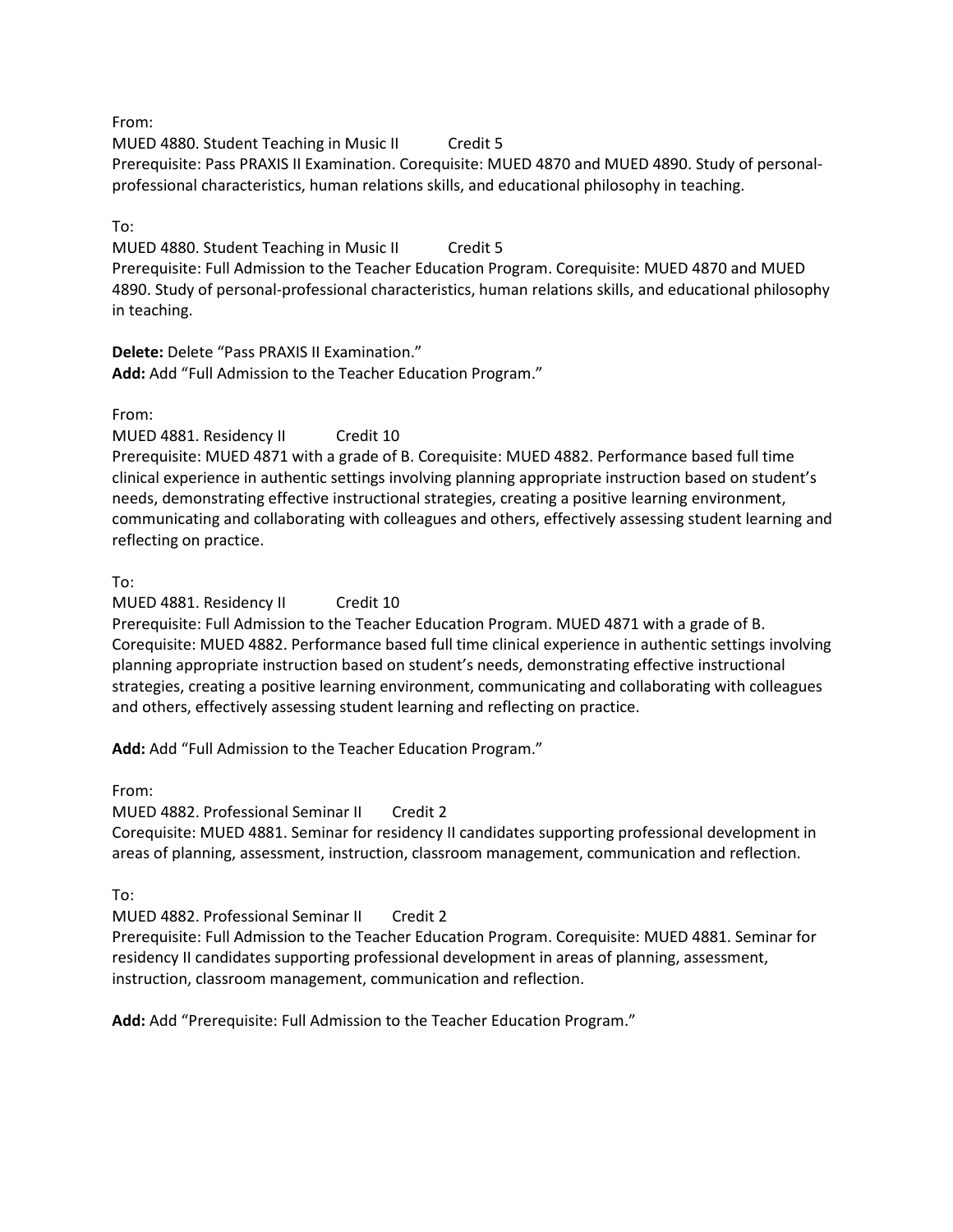From:

MUED 4890. Seminar: Education and Society Credit 2

Corequisite: MUED 4870 and MUED 4890. Seminar on issues related to the interrelationships among school, culture, and society; a historical, philosophical, and sociological analysis.

To:

MUED 4890. Seminar: Education and Society Credit 2 Prerequisite: Full Admission to the Teacher Education Program. Corequisite: MUED 4870 and MUED 4890. Seminar on issues related to the interrelationships among school, culture, and society; a historical, philosophical, and sociological analysis.

**Add:** Add "Prerequisite: Full Admission to the Teacher Education Program."

From:

MUS 3530. Music Applications Lec. 3. Credit 3

Prerequisite: Admission to the Teacher Education Program. Course content is directed toward the music education needs of prospective elementary classroom teachers.

To:

MUS 3530. Music Applications Lec. 3. Credit 3

Prerequisite: Full Admission to the Teacher Education Program. Course content is directed toward the music education needs of prospective elementary classroom teachers.

**Add:** Add "Full" Admission to the Teacher Education Program.

**Motion.** Ms. Thurman moved to approve the course changes effective Fall 2016. The motion was seconded by Dr. Eisen and carried.

# **Approval of Course Addition from the Department of Exercise Science, Physical Education and Wellness**

In a memorandum dated February 11, 2016, approval was requested for the following:

# Course Addition:

PHED **0800** 1002 Physical Fitness Test

This is a 0 credit course that will not affect your GPA. However, this course is intended to ensure quality participation in the required yearly fitness test. All EXPW majors are required to take this test once per academic year. The 6 aspects of physical fitness will be evaluated. These aspects are cardiovascular endurance, muscular power, muscular endurance, muscular strength, flexibility, and body composition.

(Repeatable up to 5 times – once per academic year for undergraduate students)

In discussion of the use of the 0800 designation, it was agreed that a 1000 level course number, that is not currently being use, could replace the "0800" number. **NOTE: The course number agreed to be used is "1002."**

**Motion.** Dr. Killman moved to approve the course addition, using a 1000 level course number, effective Spring 2016. The motion was seconded and carried.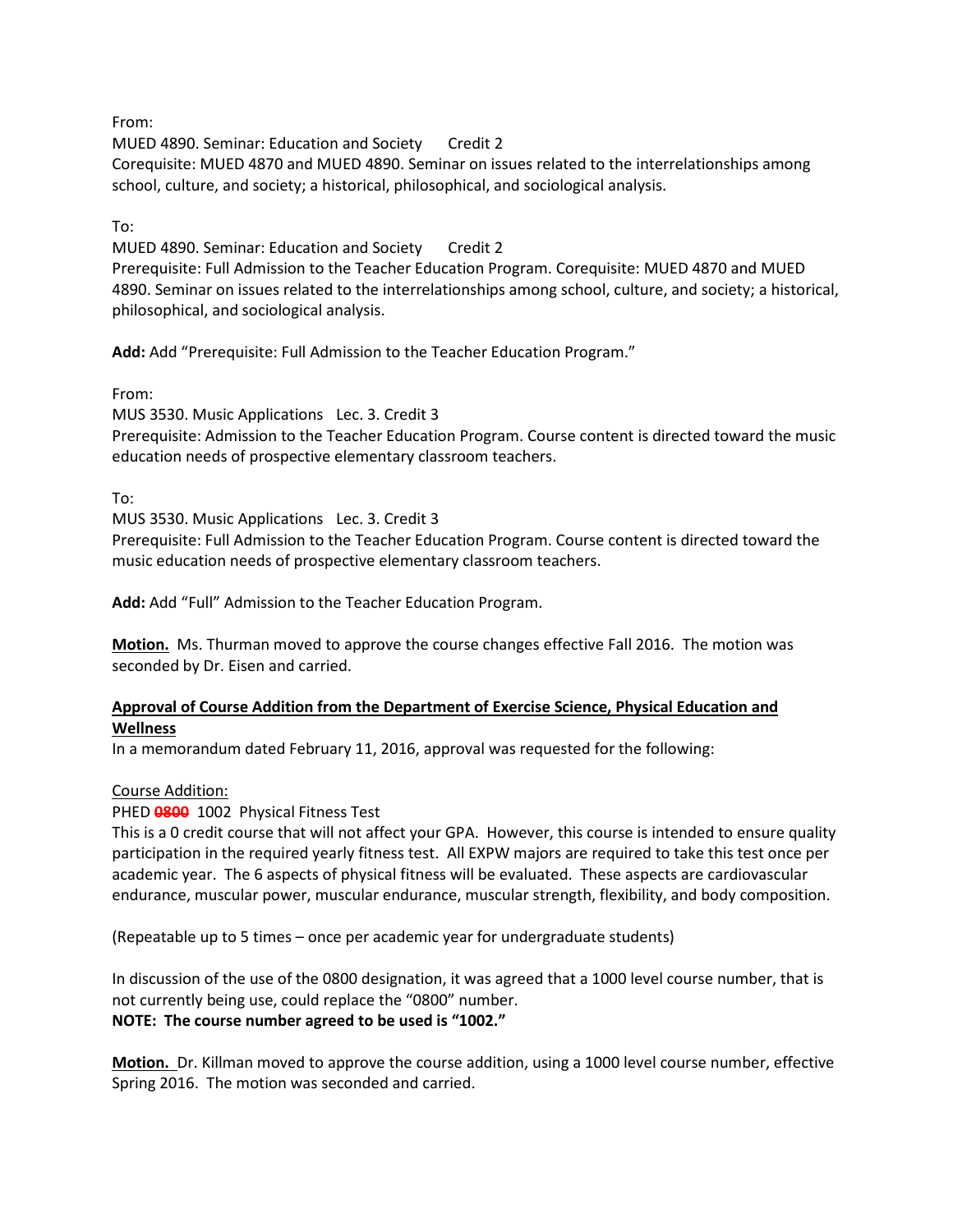| Approval of Curriculum and Course Changes from the Department of Exercise Sciences, Physical                                    |                                                                                                            |                       |  |  |
|---------------------------------------------------------------------------------------------------------------------------------|------------------------------------------------------------------------------------------------------------|-----------------------|--|--|
| <b>Education and Wellness</b><br>In a memorandums dated January 10 and March 3, 2016, approval was requested for the following: |                                                                                                            |                       |  |  |
|                                                                                                                                 |                                                                                                            |                       |  |  |
| Pre-OT                                                                                                                          |                                                                                                            |                       |  |  |
| <u> Add:</u>                                                                                                                    |                                                                                                            |                       |  |  |
|                                                                                                                                 | BIOL 1105 - Foundations of Biology                                                                         | Lec. 3. Lab. 2. Cr. 4 |  |  |
| ANTH/                                                                                                                           | SOC 1100 - Introduction to Anthropology                                                                    | Lec. 3. Cr. 3         |  |  |
|                                                                                                                                 | SOCI 1120 - Introduction to Cultural Anthropology                                                          | Lec. 3. Cr. 3         |  |  |
| <u>Delete:</u>                                                                                                                  |                                                                                                            |                       |  |  |
|                                                                                                                                 | BIOL 2110 - General Botany                                                                                 | Lec. 3. Lab. 2. Cr. 4 |  |  |
|                                                                                                                                 |                                                                                                            |                       |  |  |
| Pre-PT                                                                                                                          |                                                                                                            |                       |  |  |
| <u> Add:</u>                                                                                                                    |                                                                                                            |                       |  |  |
|                                                                                                                                 | BIOL 1105 - Foundations of Biology                                                                         | Lec. 3. Lab. 2. Cr. 4 |  |  |
| <u>Delete:</u>                                                                                                                  |                                                                                                            |                       |  |  |
|                                                                                                                                 | BIOL 2110 - General Botany                                                                                 | Lec. 3. Lab. 2. Cr. 4 |  |  |
|                                                                                                                                 | EXPW 2130 - Concepts of Comprehensive Health                                                               | Lec. 3. Cr. 3.        |  |  |
|                                                                                                                                 |                                                                                                            |                       |  |  |
| Change:<br>FROM:                                                                                                                |                                                                                                            |                       |  |  |
| Junior Year                                                                                                                     |                                                                                                            |                       |  |  |
| <b>Electives Credit 8</b>                                                                                                       |                                                                                                            |                       |  |  |
|                                                                                                                                 |                                                                                                            |                       |  |  |
| TO:                                                                                                                             |                                                                                                            |                       |  |  |
| Junior Year                                                                                                                     |                                                                                                            |                       |  |  |
| Electives Credit 11                                                                                                             |                                                                                                            |                       |  |  |
|                                                                                                                                 |                                                                                                            |                       |  |  |
|                                                                                                                                 | Course Changes (memo dated March 3, 2016)                                                                  |                       |  |  |
|                                                                                                                                 | <b>PHED Course Descriptions:</b>                                                                           |                       |  |  |
|                                                                                                                                 | PHED 0900 - Conditioning and Agility                                                                       | Credit 1.             |  |  |
|                                                                                                                                 | Physical conditioning with focus on aerobic training.                                                      |                       |  |  |
|                                                                                                                                 | This course is designed for people interested in learning the importance of athletic conditioning and      |                       |  |  |
|                                                                                                                                 | agility. Focus is on improving cardiovascular health, coordination, and explosive skills involved in       |                       |  |  |
|                                                                                                                                 | athletics, every day activity, and overall health.                                                         |                       |  |  |
|                                                                                                                                 | PHED 1000 - Modified Seasonal Sports                                                                       | Credit 1.             |  |  |
|                                                                                                                                 | For students with physical limitations. Students are enrolled in this course on advice of their physicians |                       |  |  |
|                                                                                                                                 | or serve as peer tutors to other students.                                                                 |                       |  |  |
|                                                                                                                                 |                                                                                                            |                       |  |  |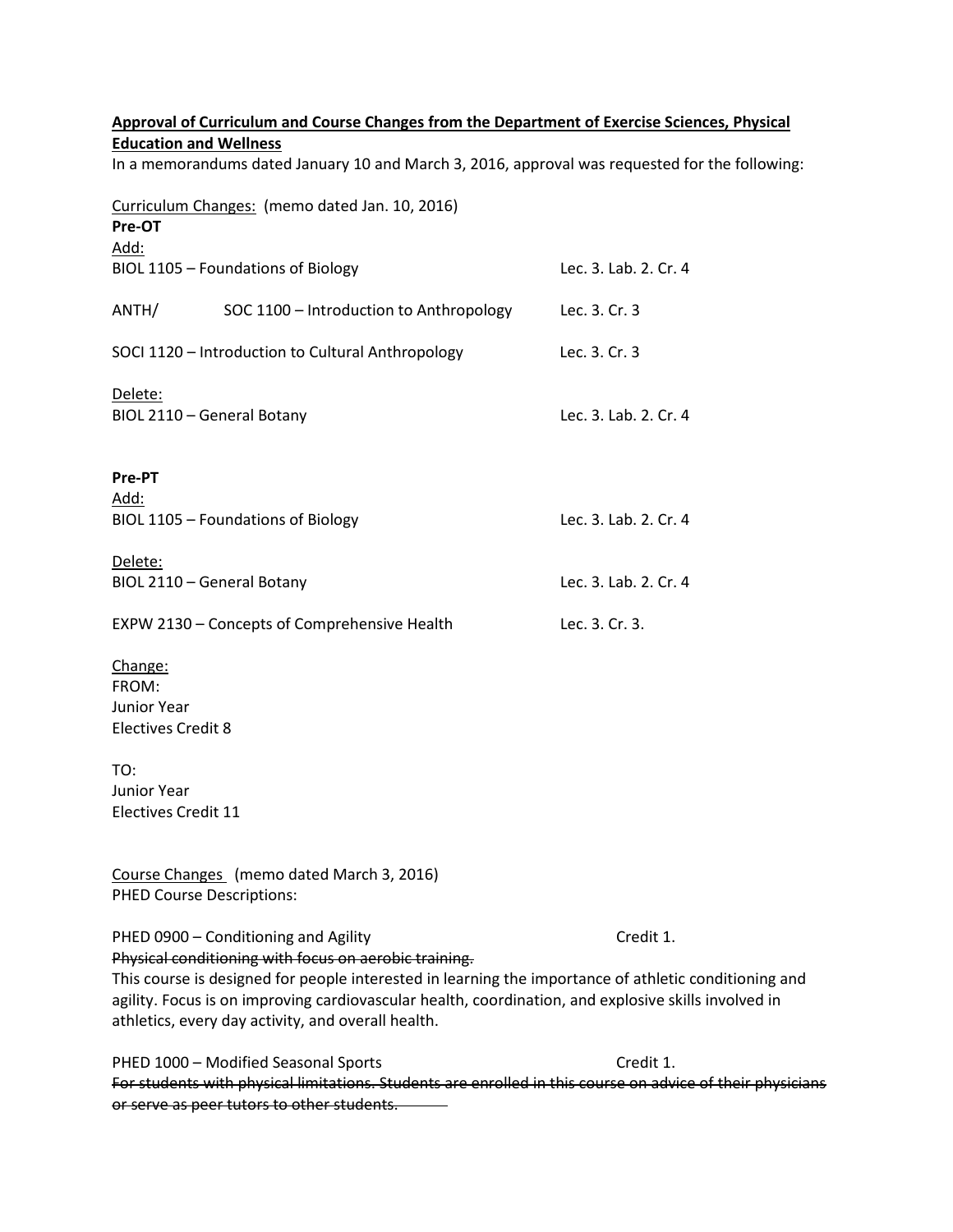This course is designed for students to learn and understand modifications that are available for an assortment of sporting activities. Students will learn to modify equipment and design rules and regulations that meet the needs of individuals with physical or mental disabilities.

#### PHED 1010 – Tennis Credit 1. NO DESCRIPTION LISTED

This course is designed for students to learn how to play the game of tennis. Basic strokes of tennis will be covered, including forehand, backhand, and the serve. Court dimensions and markings as well as singles and doubles rules of game play will be included. Upon completion of this class, students should feel confident in their skills to participate in recreational tennis.

#### PHED 1020 – Swimming Credit 1. NO DESCRIPTION LISTED

This course is designed for non-swimmer or beginning swimmers to develop skills of swimming. Swimming pool/water safety will be addressed and students will learn to float and execute swim strokes including but not limited to the front crawl, back crawl and elementary backstroke.

# PHED 1021 – Intermediate Swimming Credit 1. NO DESCRIPTION LISTED

This course is for students with moderate to advanced swimming skills. Advanced swim strokes will be taught and students will participate in endurance swimming.

# PHED 1030 – Bowling Credit 1.

# NO DESCRIPTION LISTED

This course is designed for students who have no prior knowledge of bowling to gain the necessary skills needed to successfully participate in bowling. Students will learn proper techniques, bowling etiquettes and score keeping. After completing this course students should have a clear understanding of bowling.

#### PHED 1031 – Advanced Bowling Credit 1. NO DESCRIPTION LISTED

This course is designed for students who have a basic knowledge of bowling and builds on the skills learned in PHED 1030. Advanced bowling includes a brief review of proper form, different techniques and etiquette. Students will become competent in these skills in class and outside of the classroom.

#### PHED 1040 – Archery Credit 1. NO DESCRIPTION LISTED

This course is designed for people looking for a place to learn about and potentially begin the hobby of archery. This is an off-campus course, which focuses on the history, safety, variations of bows, variations of arrows, and skills associated with beginning archery.

PHED 1050 – Basketball for Women Credit 1.

# NO DESCRIPTION LISTED

This course introduces the fundamental skills of basketball for women. Emphasis is placed on skill development, rules and fair play. Dribbling, passing, shooting and offensive and defensive strategies are among skills that will be focused on throughout the duration of the class. The main goal of the class is to strive for improvement in every aspect of the game of basketball.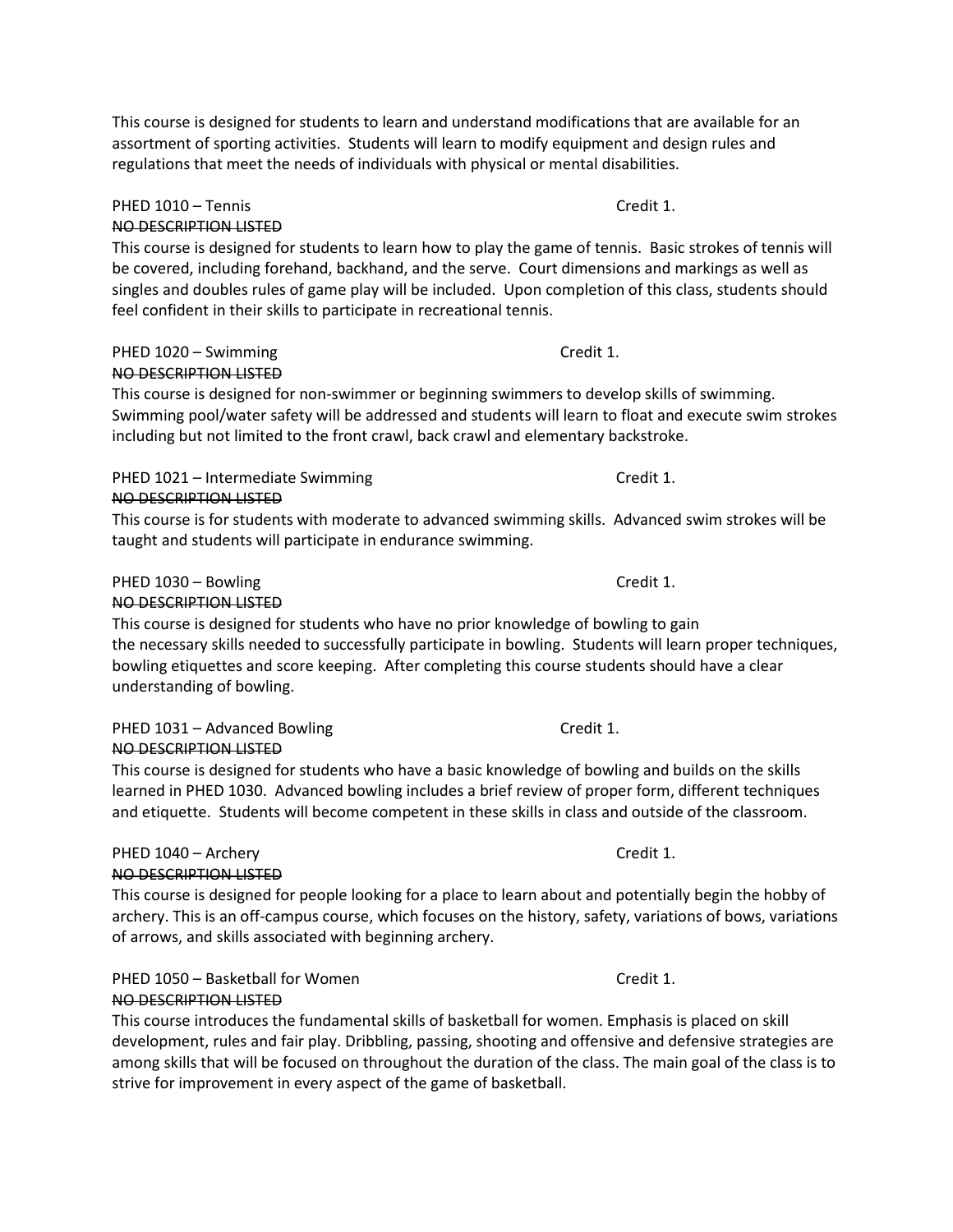# PHED 1070 – Volleyball **Credit 1.** The Credit 1. NO DESCRIPTION LISTED

This course is designed to help students learn to play the game of volleyball using the proper technique, strategies and scoring. Students will demonstrate the skills of passing, setting and serving, as well as the knowledge of rotations of the players and each position's responsibilities, and how to keep score.

PHED 1080 - Racquetball and Handball Credit 1. (fee) NO DESCRIPTION LISTED

This course is designed to provide students with the knowledge and skill development necessary to be successful in playing racquetball and/or handball. Offensive and defensive strategies and scoring are also addressed.

PHED 1090 – Softball Credit 1. NO DESCRIPTION LISTED

This course is designed to help students learn to play the game of softball using proper skills, strategies, and scoring. Students will become familiar with throwing, catching, and hitting in addition to rules and terminology. By the end of the semester students should have a basic understanding of the game of softball and feel confident in recreational game play.

# PHED 1100 – Golf Credit 1.

# NO DESCRIPTION LISTED

This course is designed to give students the opportunity to learn the basic strokes and rules of game play for golf. Which clubs to use when and score keeping are included.

#### PHED 1101 – Advance Golf Credit 1. NO DESCRIPTION LISTED

This course is for students who have completed PHED 1100 or have basic golf skills. Continuing to improve strokes and perfect golf skills as well as gaining knowledge of game play strategies is included.

#### PHED 1110 – Badminton Credit 1. NO DESCRIPTION LISTED

This course is designed to give students basic information about the game/sport of badminton. Skill development, basic knowledge, rules and strategies of play for singles and doubles play are included in the course. Strokes and scoring are major components of this course.

#### PHED 1120 – Ballroom Dance Credit 1. NO DESCRIPTION LISTED

Ballroom dance class is designed to help students learn basic to advanced ballroom dance steps, including but not limited to Foxtrot, Cha Cha, Rumba, Waltz and Tango. This class is appropriate for all level of ballroom dancers. Students enjoy a culminating BALL at the end of each semester.

PHED 1150 – Riflery Credit 1. NO DESCRIPTION LISTED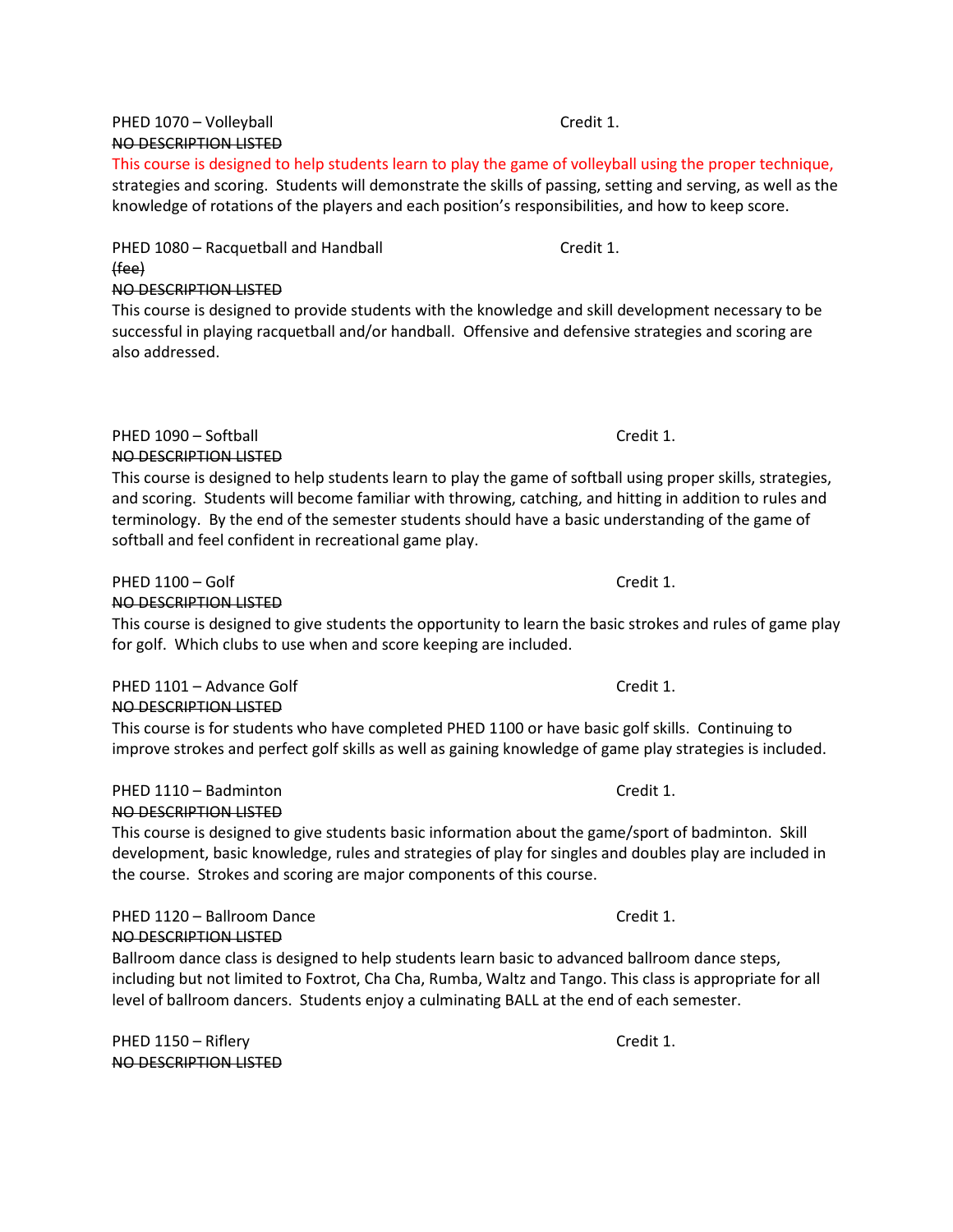This course is designed for people interested in the hobby of riflery. This course is based on recreational riflery, and covers topics such as; safety, rifle uses, recreational riflery, ammunition, sights, reloading, and competitive riflery rules/regulations.

PHED 1160 – Scuba and Skin Diving Credit 1. NO DESCRIPTION LISTED

This course is designed for students who want to learn to scuba/skin dive. Students spend time in the classroom and in the pool checking off on skills and practice diving before going out for a 'check off' dive. Students can become certified divers in this class.

# PHED 1170 – Karate Credit 1. NO DESCRIPTION LISTED

This course is designed for students who are interested in karate with little or no background in martial arts. Beginners are encouraged to sign up for this course and start training in martial arts.

#### PHED 1171 – Kempojutsu **Credit 1.** Credit 1. NO DESCRIPTION LISTED

The "Way of the Fist Methods" is the base martial arts of several systems taught today. This system is oriented toward those who would like an in-depth study of "Close Quarters Defensive Tactics". The program emphasizes practical martial arts methods-no hold high kicks and no forms to learn.

# PHED 1172 - **Tai Chi/Qigong** Credit 1. NO DESCRIPTION LISTED

Tai Chi is an ancient Chinese form of "Moving Meditation" and relaxation. Its movements achieve harmony and balance between the mind and body. The movements are designed to help you feel relaxed, yet alive and energized. Qigong is also known as "Energy Exercise". The practice of Qigong is done in place and relates more toward internal energy and health.

PHED 1173 – Samurai Sword Credit 1. NO DESCRIPTION LISTED

The Samurai sword is the most notable weapon of the Japanese samurai warriors. Iaijutsu is the drawing of the sword. Kenjutsu is the collection of follow-on techniques after the draw. The student will learn numerous fighting skills of the samurai warriors. Classes will be taught using a bokken (wooden sword).

PHED 1180 – Self Defense for Women Credit 1. NO DESCRIPTION LISTED

The "Way of the Fist Methods" is the base martial arts of several systems taught today. This system is oriented toward those who would like an in-depth study of "Close Quarters Defensive Tactics". The program emphasizes practical martial arts methods-no hold high kicks and no forms to learn. Techniques are tailored to meet each individual's needs. Instruction is conducted in a friendly, selfpaced learning environment. Unusual physical ability and flexibility are not required for the program.

PHED 1190 – Water Aerobics Credit 1. NO DESCRIPTION LISTED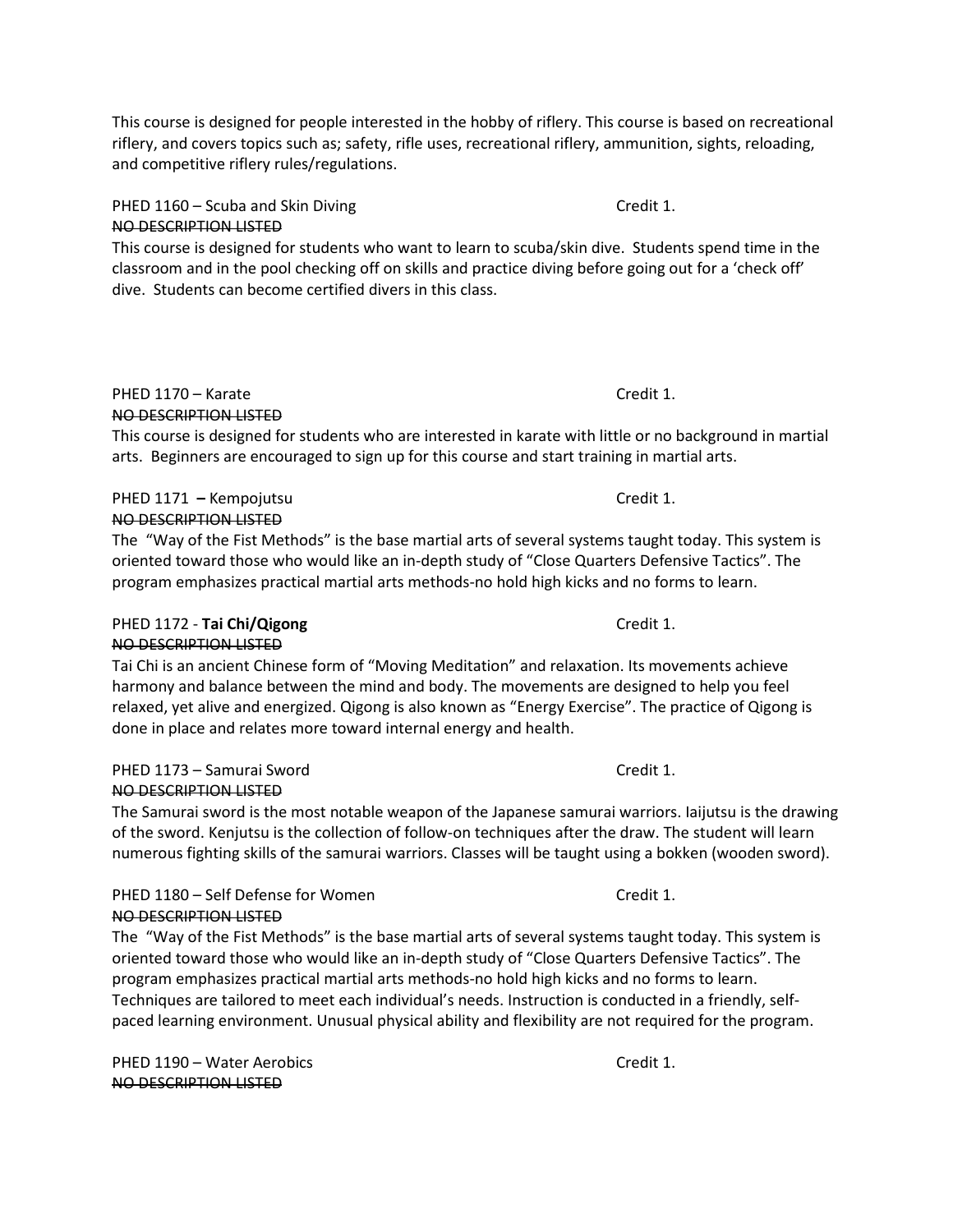This class is designed to use the natural resistance of water against your body to provide a wide variety of conditioning activities: including but not limited to swimming, stretching, yoga, running, water weight exercises, and more. The purpose is to provide students with water aerobic exercises that will help reduce unnecessary stress on joints.

PHED 1200 – Beginning Foil Fencing Credit 1. NO DESCRIPTION LISTED This course is for students who are interested in learning about foil fencing.

# PHED 1220 – Active Lifestyles and Health Credit 1.

# Promotion of health through an active lifestyle.

This course is designed for students to have multiple opportunities to participate in a variety of sports and physical activities in pursuit of a healthy lifestyle. Health topics including but not limited to physical fitness and nutrition will be covered.

# PHED 1230 – Map Reading/Orienteering Credit 1. NO DESCRIPTION LISTED

This course is for students who are interested in learning about navigating by map reading and orienteering. There will be an equal amount of classroom work and hands on experience.

# PHED 1240 – Soccer Credit 1.

# NO DESCRIPTION LISTED

This course is designed for beginners as well as seasoned players to be able to participate in the game of soccer. Basic skills and drills will be used to teach or reinforce necessary soccer skills. In addition, rules of play, positions and offensive and defensive strategies will be covered. By the end of the course students should feel confident in participating in recreational soccer.

# PHED 1250 – Beginning West African Dance Credit 1. NO DESCRIPTION LISTED

This course provides students with the history and basic principles of West African Dance. Through brief lecture, active participation, and group exercises, students will gain an understanding of the West African Culture and its dance origin.

# PHED 1260 – Advanced West African Dance Credit 1. NO DESCRIPTION LISTED

This course provides students with an in-depth study of West African Culture and advanced technical dance routines and implications.

# PHED 1290 – Basketball for Men Credit 1. NO DESCRIPTION LISTED

This course introduces the fundamental skills of basketball. Emphasis is placed on skill development, rules and fair play. Dribbling, passing, shooting and offensive and defensive strategies are among skills that will be focused on throughout the duration of the class. The main goal of the class is to strive for improvement in every aspect of the game of basketball.

PHED 1360 – Slimnastics and Aerobics Credit 1. NO DESCRIPTION LISTED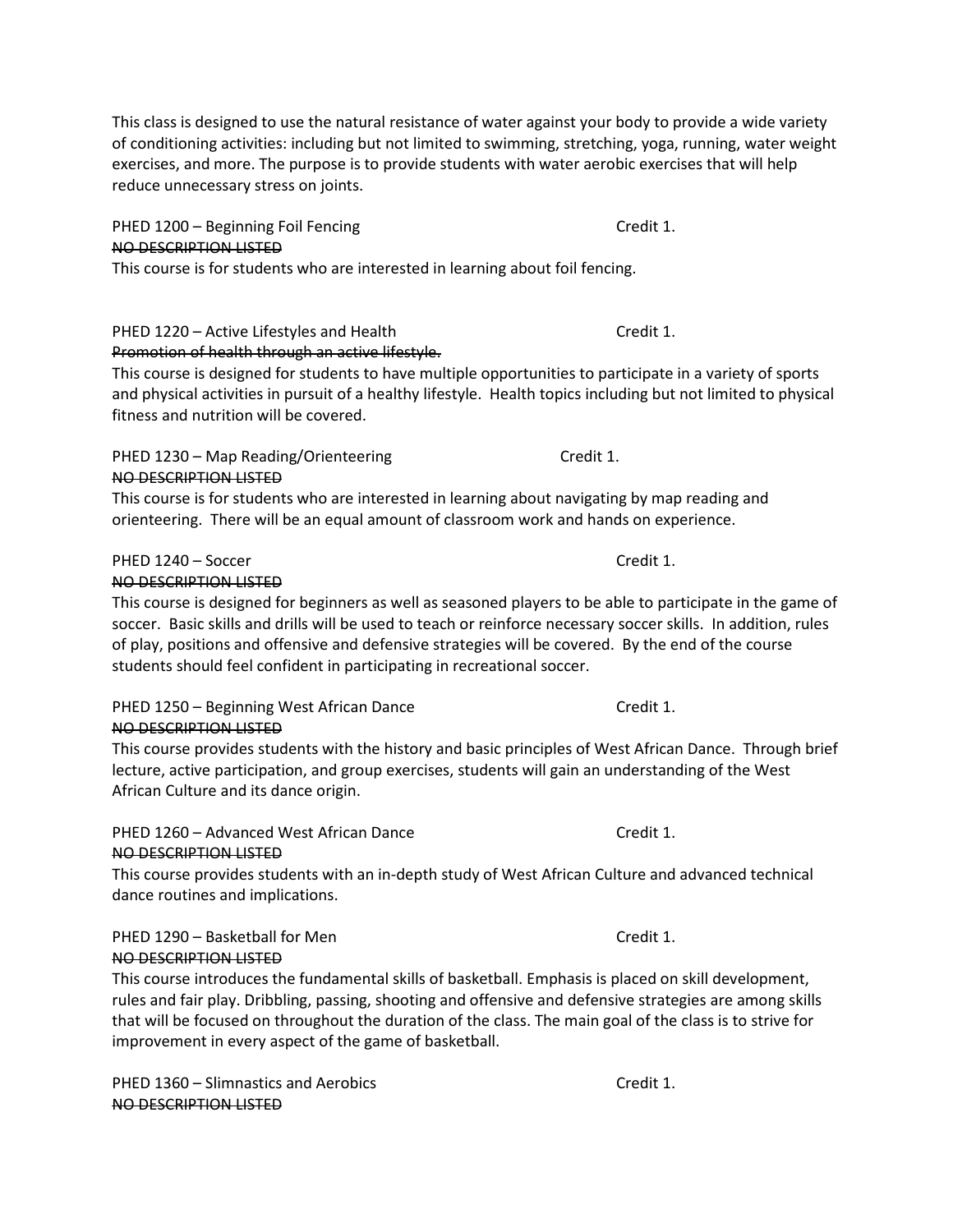This class is designed to provide multiple and diverse opportunities for the student to exercise/workout in many different ways: including but not limited to yoga, circuit training, cross fit, exercise videos and more. The purpose is to provide many avenues of exercise so students might find something they enjoy and that fits into their ongoing exercise routine.

## PHED 1370 – Weight Training and Physical Fitness Credit 1. NO DESCRIPTION LISTED

This course offers training, instruction and practice in proper techniques of the development of muscular strength, endurance, and flexibility. Emphasis is placed on the application of scientific principles and methods used to build, improved and maintain proper muscular fitness. Body composition and nutrition for health and fitness are also discussed. After taking this course students should be able to apply common knowledge into individual workout plans.

#### PHED 1371 – Advanced Weight Training and Physical Fitness Credit 1. NO DESCRIPTION LISTED

This course reviews the fundamentals of proper technique of weight training and provides for continued improvement in strength, endurance, and flexibility. Students will set workout goals and apply knowledge to individualized workout routines.

# PHED 1372 – Weight Training and Physical Fitness for Women Credit 1. NO DESCRIPTION LISTED

This course offers training, instruction and practice in proper techniques of the development of muscular strength, endurance, and flexibility for women. Emphasis is placed on the application of scientific principles and methods used to build, improved and maintain proper muscular fitness. Body composition and nutrition for health and fitness are also covered.

#### PHED 1374 – Cross Training Credit 1. NO DESCRIPTION LISTED

This class combines cardiovascular exercises to raise your heart rate and burn calories with resistance exercises to tone and sculpt your muscles. This total body class combines compound exercise training with isolated muscle group training, to give a total body workout.

#### PHED 1390 – Firearm Safety, Hunting and Outdoorsmanship Credit 1. NO DESCRIPTION LISTED

A course offered for people interested in becoming knowledgeable about firearms, hunting, and outdoorsmanship. The course covers topics such as the dangers of firearms, TWRA and national guidelines of hunting, as well as respectful conduct when hunting or being involved in outdoor activity.

## PHED 1400 – Skeet and Trap Shooting Credit 1. NO DESCRIPTION LISTED

A course offered for those interested in learning the basics of skeet and trap shooting. This is an offcampus course. The course covers basic shotgun safety, ammunition, loading and reloading of shotgun shells, rules and regulations of competitive skeet and trap shooting.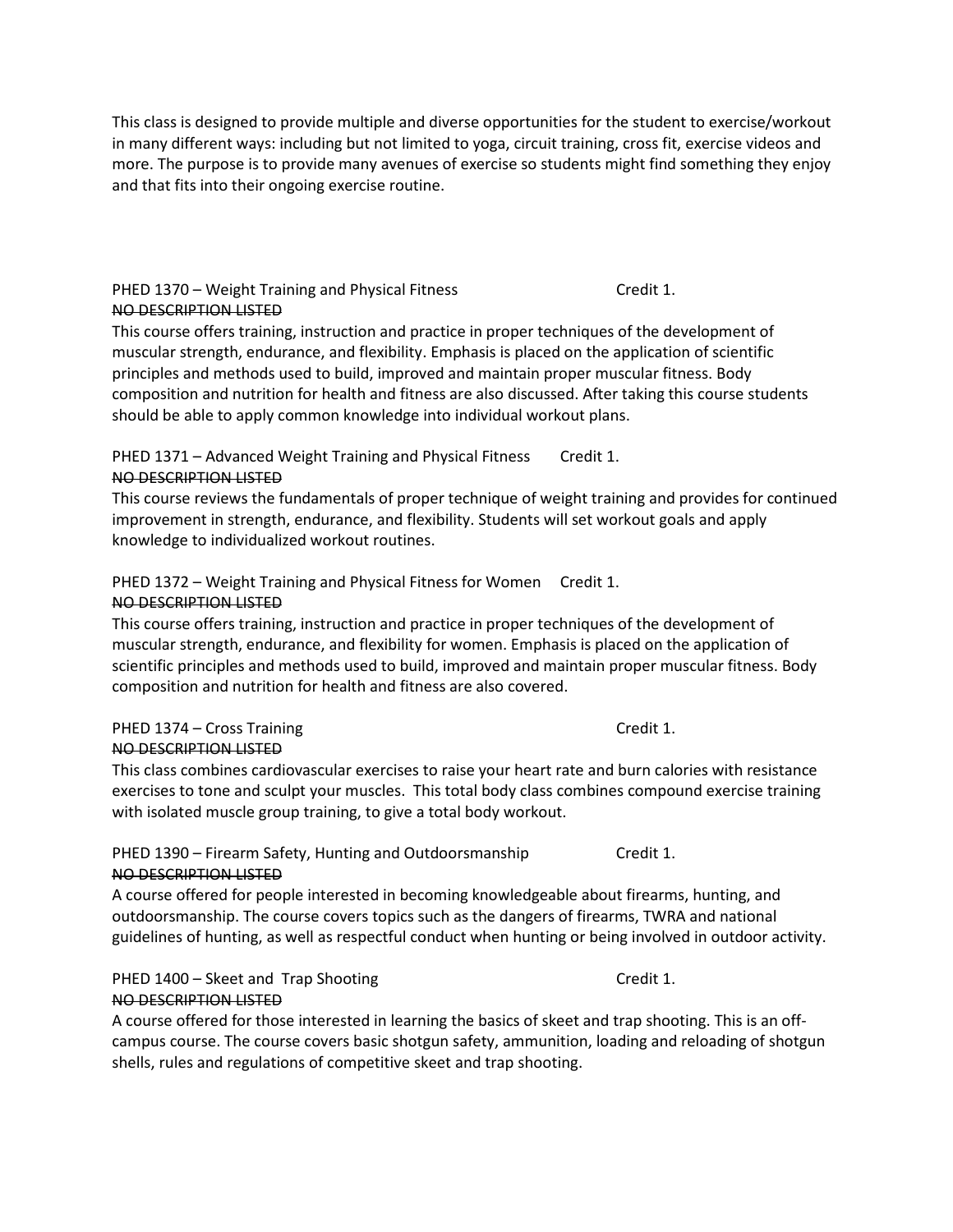A course offered for those who regularly engage in competitive skeet and trap shooting, or as an extension class of PHED 1441. This course solely focuses on competitive skeet and trap shooting and participates in competitions.

NO DESCRIPTION LISTED A course offered for people seeking knowledge about handgun safety, or interested in acquiring their Tennessee Handgun Carry Permit. This course covers topics such as; safety and dangers affiliated with handguns, political issues regarding handguns, ammunition, reloading, targeting, and the Tennessee Handgun Carry Permit written test and shooting test.

PHED 1470 - Handgun Familiarization and Safety Credit 1.

# PHED 1520 – Canoe and Camping Credit 1.

# NO DESCRIPTION LISTED

NO DESCRIPTION LISTED

This course provides students with outdoor learning opportunities directly related to canoeing, kayaking and camping. Students will learn in a simulated environment and then go on an outdoor adventure incorporating canoeing and camping. Survival principles will also be studied.

# PHED 1530 – Backpacking Camping Credit 1.

# NO DESCRIPTION LISTED

This course provides students with outdoor learning opportunities through Backpacking Camping, and survival principles.

# PHED 1550 – Advanced Open Water Scuba Diving The Credit 1.

# NO DESCRIPTION LISTED

This course provides students who already hold a basic scuba certification the opportunity to learn about and participate in advanced open water diving skills. Students will be required to dive in an off campus open water location for the advanced certification.

PHED 1570 – Bicycle Touring Credit 1.

# NO DESCRIPTION LISTED

This course is designed as an introduction to the basics of Biking. Students will be introduced to the basic equipment, techniques, terminology, and safety of biking.

## PHED 1590 – Back Country Adventure I Credit 1. NO DESCRIPTION LISTED

This course is designed for students to gain basic knowledge and skills to be able to participate safely in back-country adventures. Certain criteria must be met in order to participate in the off campus back country adventure trip.

PHED 1600 – Back Country Adventure II Credit 1. NO DESCRIPTION LISTED

This course is an advanced course in back-country. Students will participate in relevant planning, practice and skill development to prepare for an extended back-country adventure trip.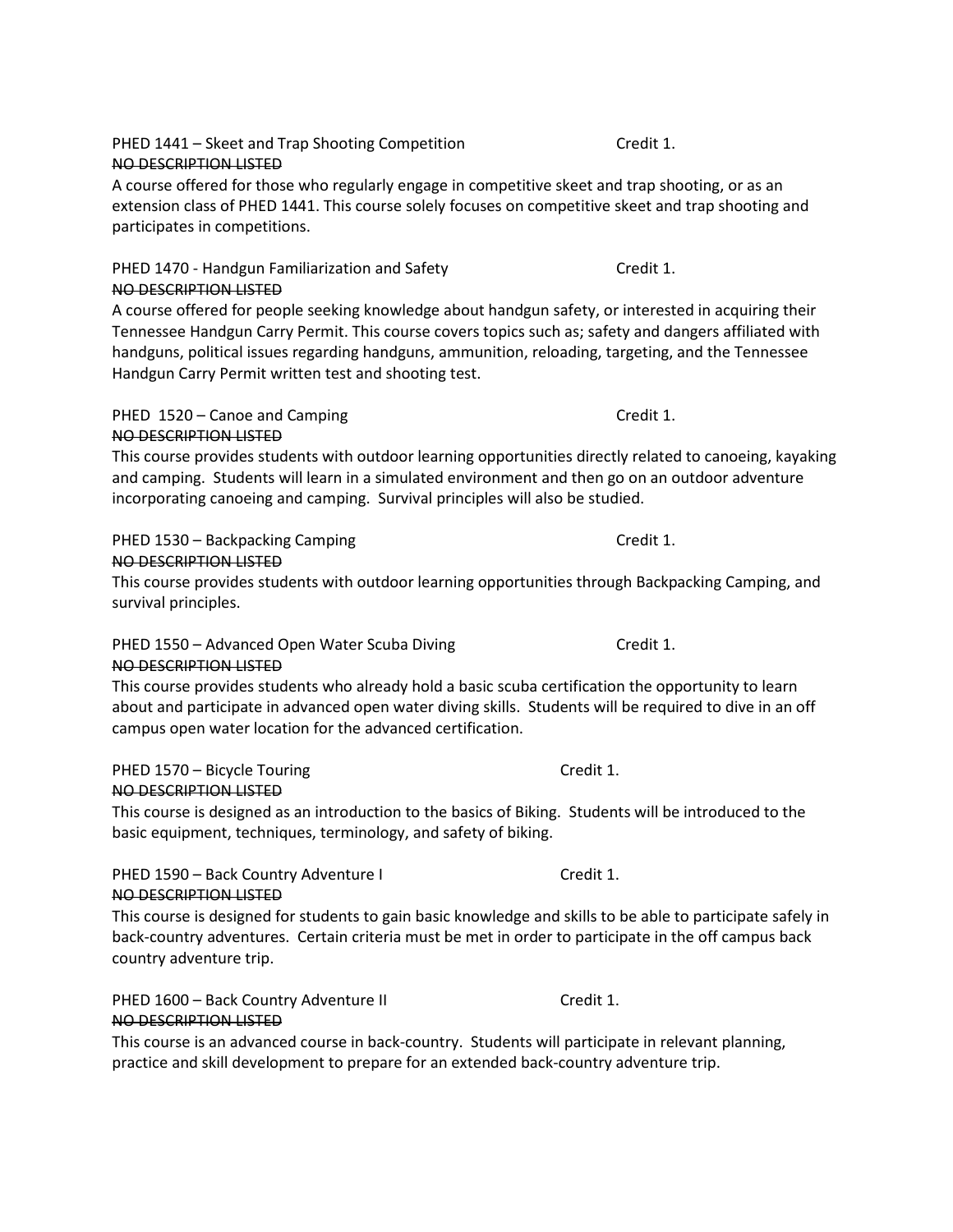PHED 1610 - Challenge Course-Team Building Facilitation Credit 2.

The purpose of this course is to provide the student with the knowledge, skills, and methods necessary to facilitate challenge course program in a variety of settings.

This course is designed to provide the student with the knowledge and skills necessary to participate in and facility challenge course programs in various settings. Basic team building skills and challenges will be included.

PHED 1620 - Bouldering Movement and Technique Credit 1. This course is designed to covers the basics of safe and responsible bouldering. Topics include equipment, bouldering techniques, safety procedures, injury prevention, and training for competitive climbing.

# PHED 1630 - Basic Caving Credit 1.

This course is designed to introduce students to the basics of rope climbing and rappelling. Knots, types of rope, various climbing systems, rigging, rappelling, belaying, and climbing will be the focus of the course. Proper techniques will be emphasized with safety as the main priority.

# PHED 1640 - Mountain Bike Skills Credit 1.

This course is designed as an introduction to the basics of mountain biking. Students will be introduced to the basic equipment, techniques, terminology, and safety of necessary to go mountain biking.

# PHED 1650 - Outdoor Water Skills Credit 1.

This course is designed to introduce for students to gain the knowledge and skills needed to safely enjoy a variety of water activities including but not limited to canoeing for recreation, relaxation, lifetime physical fitness or work.

# PHED 2100 – Lifeguard Training Credit 2. NO DESCRIPTION LISTED

The purpose of the American Red Cross Lifeguarding course is to provide entry-level lifeguard participants with the knowledge and skills to prevent, recognize and respond to aquatic emergencies and to provide care for breathing and cardiac emergencies, injuries and sudden illnesses until emergency medical services (EMS) personnel take over.

**Motion.** Dr. Killman moved to approve the curriculum and course changes effective Fall 2016. The motion was seconded and carried.

# **Approval of Course Deletions from the Department of Exercise Science, Physical Education and Wellness**

In a memorandum dated March 3, 2016, approval was requested for the following:

# Course Deletions:

- 1. PHED 1060 Tumbling
- 2. PHED 1130 Modern Dance
- 3. PHED 1140 Folk and Square Dance
- 4. PHED 1210 Clogging: Country & Western
- 5. PHED 1300 Snow Skiing
- 6. PHED 1310 Horsemanship
- 7. PHED 1320 Ballet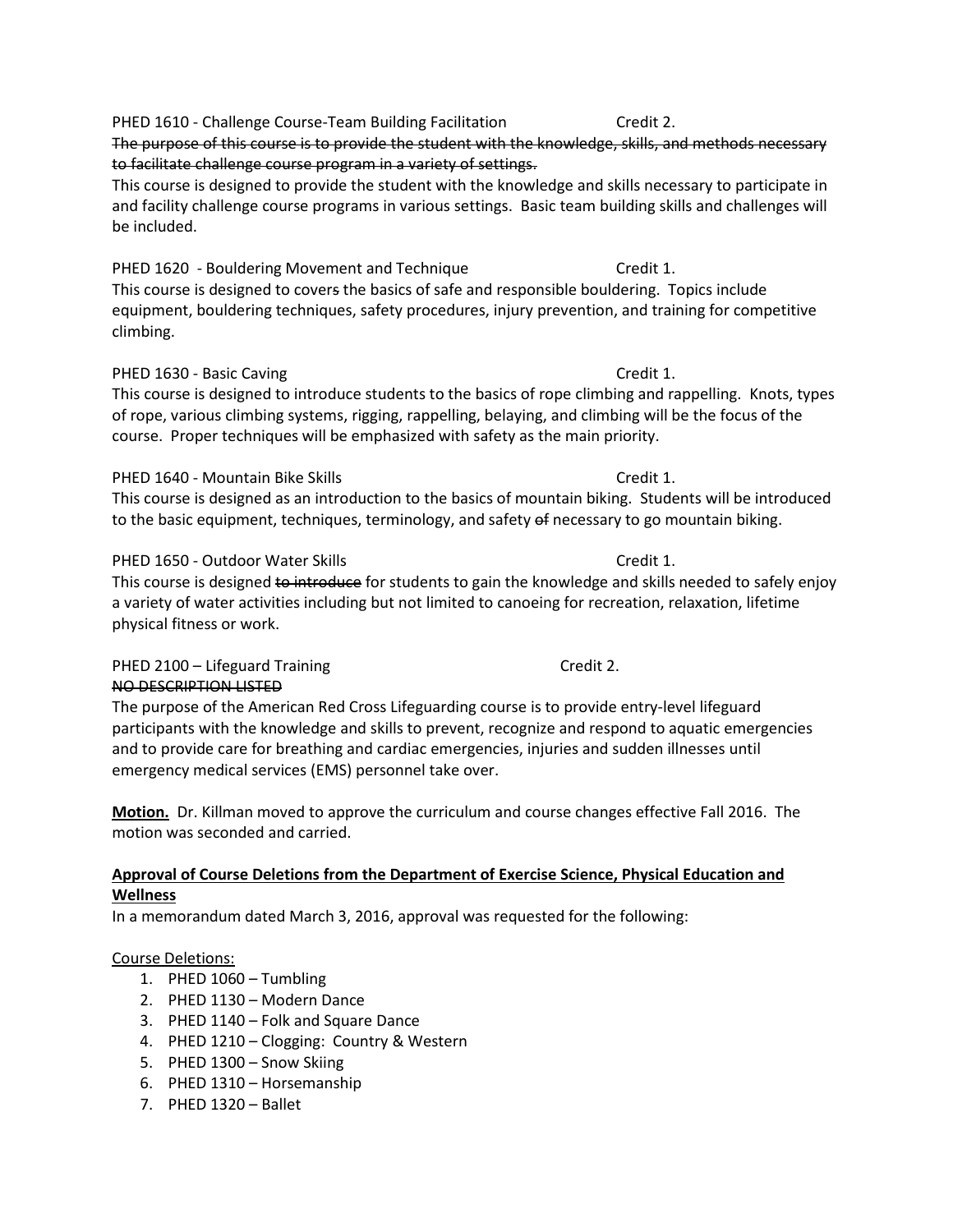- 8. PHED 1420 Roller Skating
- 9. PHED 1430 Jazz Dance
- 10. PHED 1510 Intermediate Snow Skiing
- 11. PHED 1560 Water Skiing
- 12. PHED 1580 Mountaineering

**Motion.** Dr. Killman moved to approve the course deletions effective Fall 2016. The motion was seconded by Dr. Baker and carried.

# **Approval of Course Changes from the Department of Earth Sciences**

In a memorandum dated February 25, 2016, approval was requested for the following:

Course Changes: Change the Lecture/Lab hours for Geomorphology—GEOL/GEOG 4150 (5150) From Lec. 3. Lab. 2. Credit 4. To Lec. 2. Lab. 4. Credit 4

Change the credit hours for Special Problems—GEOL/GEOG 4810 (5810) From **Credit 1-3** To **Credit 1-4**.

Change the credit hours for Special Problems—GEOL/GEOG 4820 (5820) From **Credit 1-3** To **Credit 1-4**.

**Motion.** Dr. Evan Hart, representing Dr. Harrison, moved to approve the changes effective Summer 2016. The motion was seconded by Dr. Joe Roberts.

The Course Checklists for GEOL/GEOG 4810 and 4820 had been submitted indicating that the number of times or credit hours the course could be repeated was 10. This number was questioned and after some discussion Dr. Mills moved to amend the motion to change this number to 1. This was agreeable with Dr. Joe Roberts. After further discussion, it was suggested a more accurate number would be four.

**Amended Motion.** Dr. Hart moved to approve up to four credit hours to be repeatable. The motion was seconded by Dr. Joe Roberts and carried.

**Approval of Course Addition and Curriculum Change from the Department of Communication** In a memorandum dated March 3, 2016, approval was requested for the following:

Course Addition:

SPCH 4440 Semiotics Lec. 3, Credit 3 Studies in philosophy and principles of code systems and language theory, including a range of code systems from simple to complex.

**Motion.** Dr. Wilson moved to approve the course addition effective Fall 2016. The motion was seconded by Dr. Null and carried. Curriculum Change: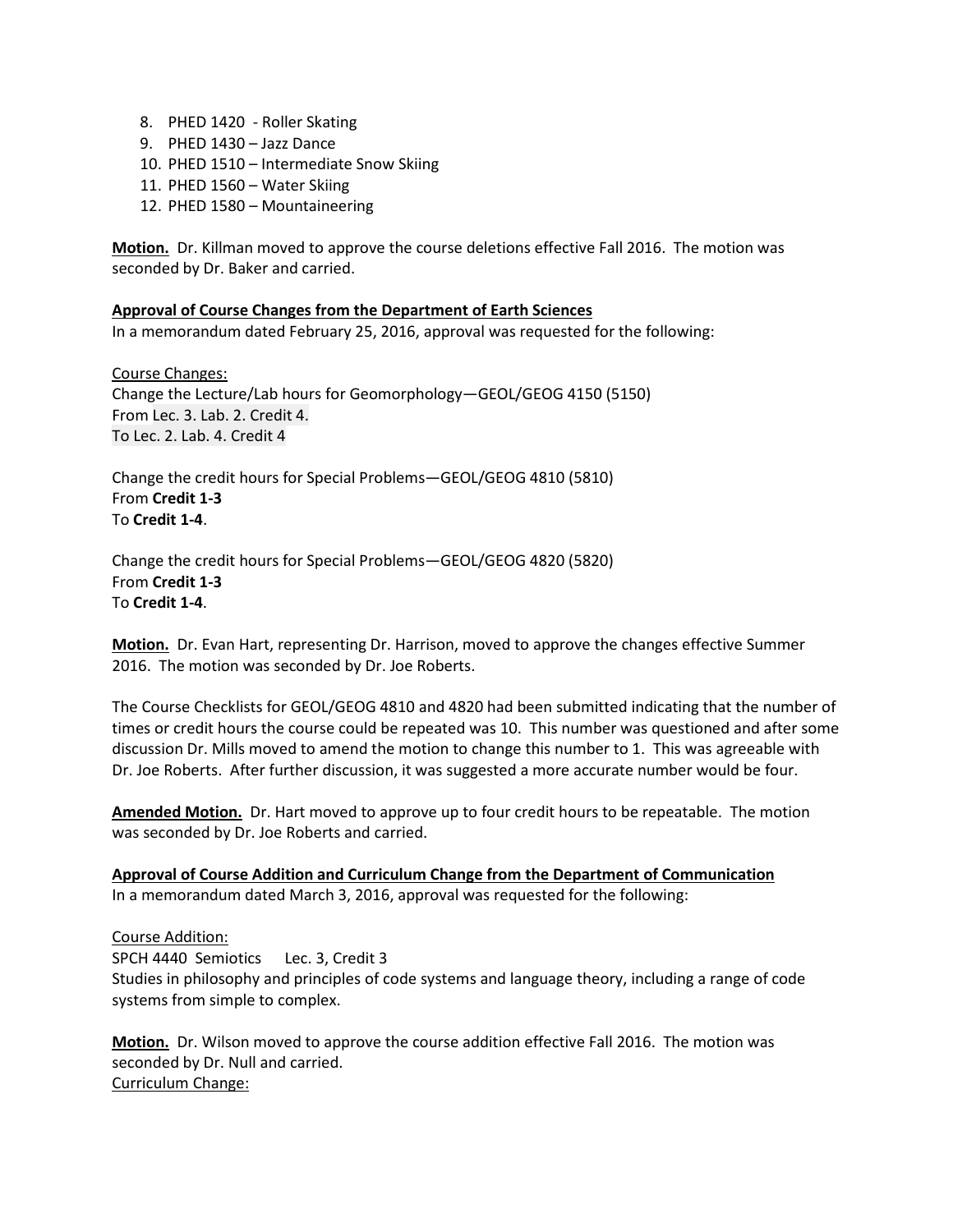Do not count UNIV 1020 First-Year Connections toward the 120 hours in the Speech curriculum and change the number of Directed Electives from 21 hours to 22 hours to account for the 1 hour of UNIV 1020.

**Motion.** Dr. Wilson moved to approve the change effective Fall 2016. The motion was seconded by Dr. Baker and carried.

Dr. Mills relinquished the chair to Dr. Wendt.

## **Approval of Course Changes from the Department of Mathematics**

In a memorandums dated January 26 and March 3, 2016, approval was requested for the following:

Course Changes: (memo March 3) From: MATH 1010 Introduction to Contemporary Mathematical Ideas. MATH 1410 Survey of Elementary Mathematics I. MATH 1420 Survey of Elementary Mathematics II. MATH 1530 Elementary Probability and Statistics. MATH 1720 Pre-calculus II. MATH 1830 Concepts of Calculus. MATH 2010 Matrix Algebra.

To:

MATH 1010 Math for General Studies. MATH 1410 Number Concepts for Teachers. MATH 1420 Geometry Concepts for Teachers. MATH 1530 Introductory Statistics. MATH 1720 Pre-calculus Trigonometry. MATH 1830 Applied Calculus. MATH 2010 Introduction to Linear Algebra.

**Motion.** Dr. Mills moved to approve the changes effective Fall 2016. The motion was seconded by Dr. Eisen and carried.

Course Changes: (memo January 26) From:

MATH 1710. Pre-calculus I. Lec. 3. Credit 3.

Prerequisites: ACT Math score of 22 or higher or equivalent COMPASS score or C or better in MATH 1000. Review of algebra; relations and functions and their graphs, including polynomial and rational functions; conic sections; inequalities, arithmetic, and geometric sequences and series. Credit will not be given for both MATH 1710 and MATH 1730.

## MATH 1730. Pre-Calculus Mathematics. Lec. 5. Credit 5.

Prerequisites: ACT Math score of 25 or higher or equivalent COMPASS score. Two years of high school algebra, one year of high school geometry, and 12 weeks of trigonometry. Review of algebra and trigonometry; relations and functions and their graphs, including polynomial and rational functions; conic sections; inequalities; polar coordinates; complex numbers; and advanced topics in algebra. Credit will not be given for both MATH 1730 and any of MATH 1710 and MATH 1720.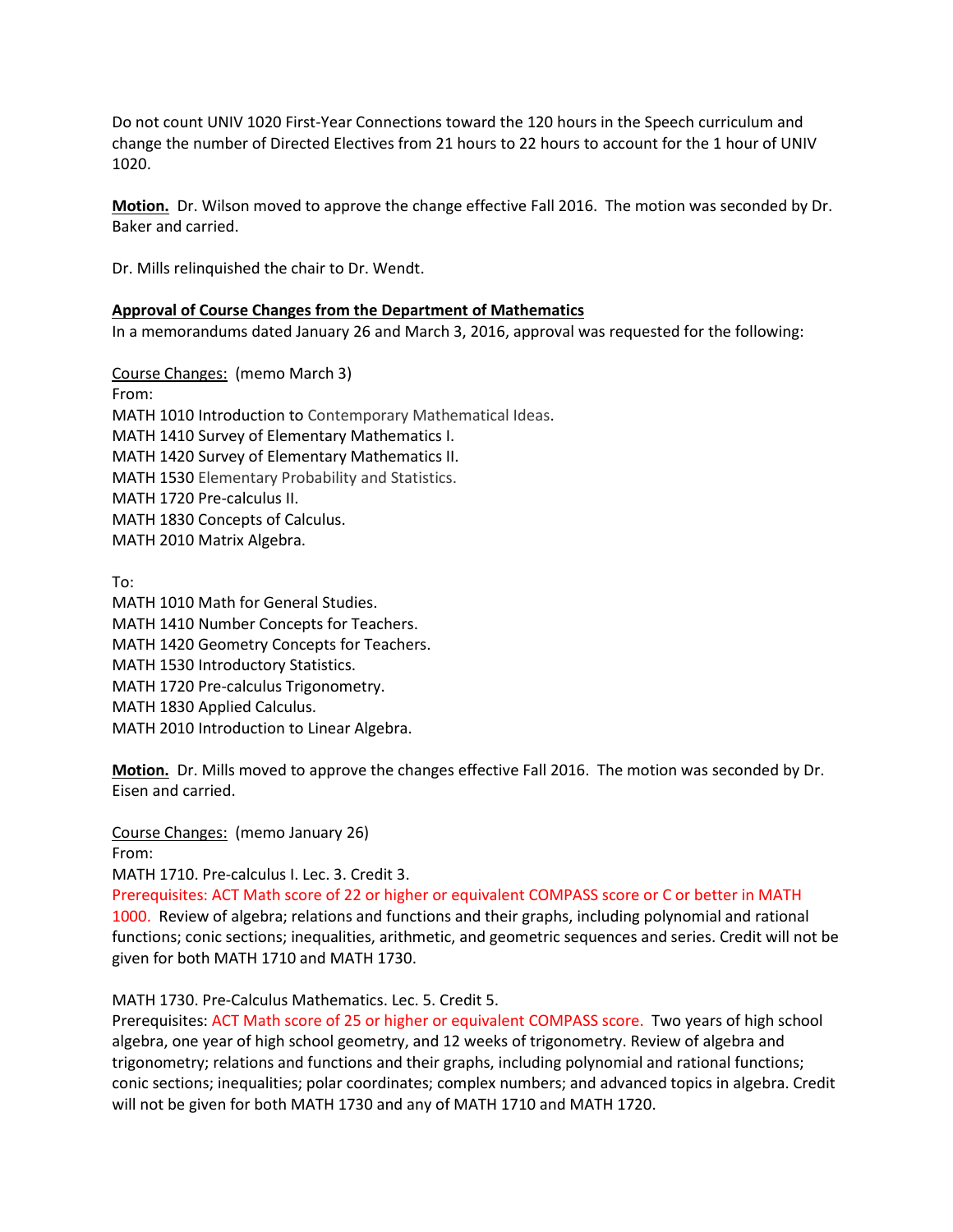## To:

MATH 1710. Pre-calculus Algebra. Lec. 3. Credit 3.

Prerequisites: ACT Math score of 22 or higher or equivalent COMPASS placement exam score or C or better in MATH 1000. Review of algebra; relations and functions and their graphs, including polynomial and rational functions; conic sections; inequalities, arithmetic, and geometric sequences and series. Credit will not be given for MATH 1710 and MATH 1130 or for MATH 1710 and MATH 1730.

MATH 1730. Pre-Calculus Mathematics. Lec. 5. Credit 5.

Prerequisites: ACT Math score of 25 or higher or equivalent COMPASS placement exam score. Two years of high school algebra, one year of high school geometry, and 12 weeks of trigonometry. Review of algebra and trigonometry; relations and functions and their graphs, including polynomial and rational functions; conic sections; inequalities; polar coordinates; complex numbers; and advanced topics in algebra. Credit will not be given for both MATH 1730 and any of MATH 1130, MATH 1710 and MATH 1720.

Dr. Mills requested to add the prerequisite "ACT Math score of 22 or higher or equivalent COMPASS score or C or better in MATH 1000" to MATH 1710 and "ACT Math score of 25 or higher or equivalent COMPASS score" to MATH 1730, as they had been accidently left off.

**Motion.** Dr. Mills moved to approve the changes effective Fall 2016. The motion was seconded.

Ms. Whiteaker made a friendly amendment to change "COMPASS" to "placement exam." The COMPASS exam will no longer be used as of November, but as of yet another exam has not been identified.

A vote was taken and the motion carried.

Dr. Wendt relinquished the chair back to Dr. Mills

# **Approval of Course Additions, Changes and Curriculum Changes from the Department of Mechanical Engineering**

In a memorandum dated March 4, 2016, approval was requested for the following:

## Course Additions:

ME 4410 Senior Design Project 1 Lec. 2, Lab. 2, Credit 3 Prerequisites: Completion of required 3000-level ME courses; ME 4010. Co-requisite: ME 4020 or 4720. Principles of engineering design with emphasis on contemporary industrial design processes and engineering economics with application in product design. Development phase for capstone team design project in mechanical engineering: preliminary design, supporting analyses and drawings with bill of materials

ME 4420 Senior Design Project II Lec. 1. Lab. 4. Cr. 3.

Prerequisites: ME 4410; ME 4020 or ME 4720. Co-requisite: ME 4020 or 4720. Continuation of ME 4410. Prototyping and testing phase for capstone team design project. Final design reporting (written and oral).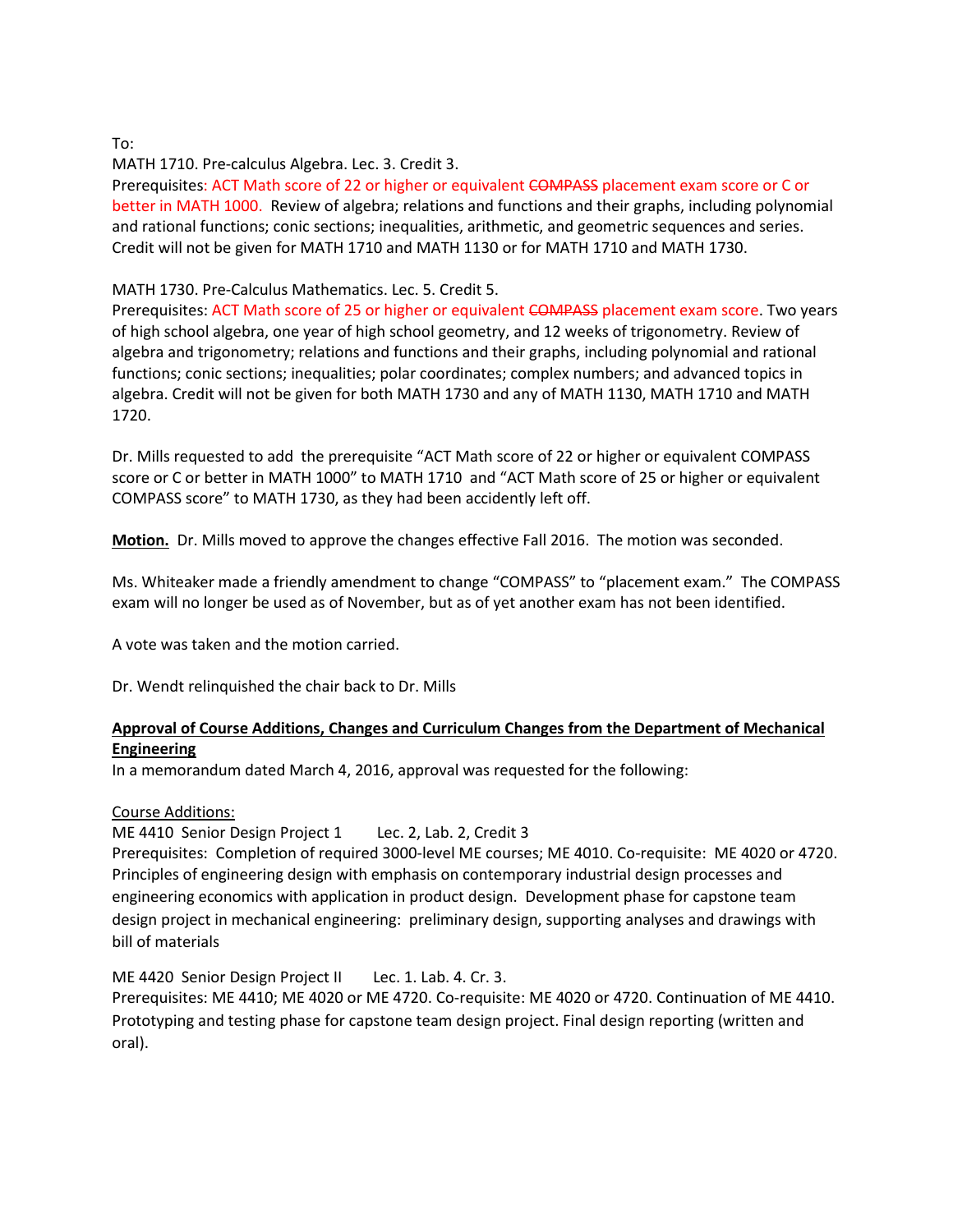**Motion.** Dr. Chris Wilson, representing Dr. Rao, moved to approve the additions effective Fall 2016. The motion was seconded by Dr. Johnson and carried.

Course Change:

From:

ME 4720**:** Thermal Design Lec. 3. Cr. 3.

Prerequisites: ME 3900, ME 3220, ME 3710, and ME 3720. Introduction to the design of thermofluid devices and systems; general design methodology, modeling, simulation, and optimization; and heat exchangers and prime movers in systems.

To:

ME 4720**:** Thermal Design Lec. 3. Cr. 3.

Prerequisites: ME 3900, ME 3220, ME 3710, and ME 3720. Introduction to the design of thermofluid devices and systems; general design methodology, modeling, simulation, and optimization; and heat exchangers and prime movers in systems.

From:

ME 4020**:** Applied Machine Design Lec. 2. Lab 2. Cr. 3.

Prerequisite: ME 3610, ME 3900 and ME 4010. Design for strength and rigidity under dynamic loads; shaft design; design of joints (threaded fasteners, welds, springs, keys, etc.); design of gear trains; lubrication and bearing design; finite element analysis; and optimization, and statistical consideration in design.

To:

ME 4020**:** Applied Machine Design Lec. 2. Lab 2. Cr. 3.

Prerequisite: ME 3610, ME 3900 and ME 4010. Design for strength and rigidity under dynamic loads; shaft design; design of joints (threaded fasteners, welds, springs, keys, etc.); design of gear trains; lubrication and bearing design; finite element analysis; and optimization, and statistical consideration in design.

**Motion.** Dr. Wilson moved to approve the change effective Fall 2016. The motion was seconded by Dr. Johnson and carried.

Curriculum Changes Remove from curriculum: ME 3900 Design and Professionalism (3) ME 4444 Senior Design Project (4)

Add to curriculum:

ME 3910: Mechanical Engineering Seminar (1)—existing course that we will start scheduling again ME 4410: Senior Design Project I (3)—new course listed in Part I. above ME 4420: Senior Design Project II (3)— new course listed in Part I. above

**Motion.** Dr. Wilson moved to approve the changes effective Fall 2016. The motion was seconded by Dr. Johnson and carried.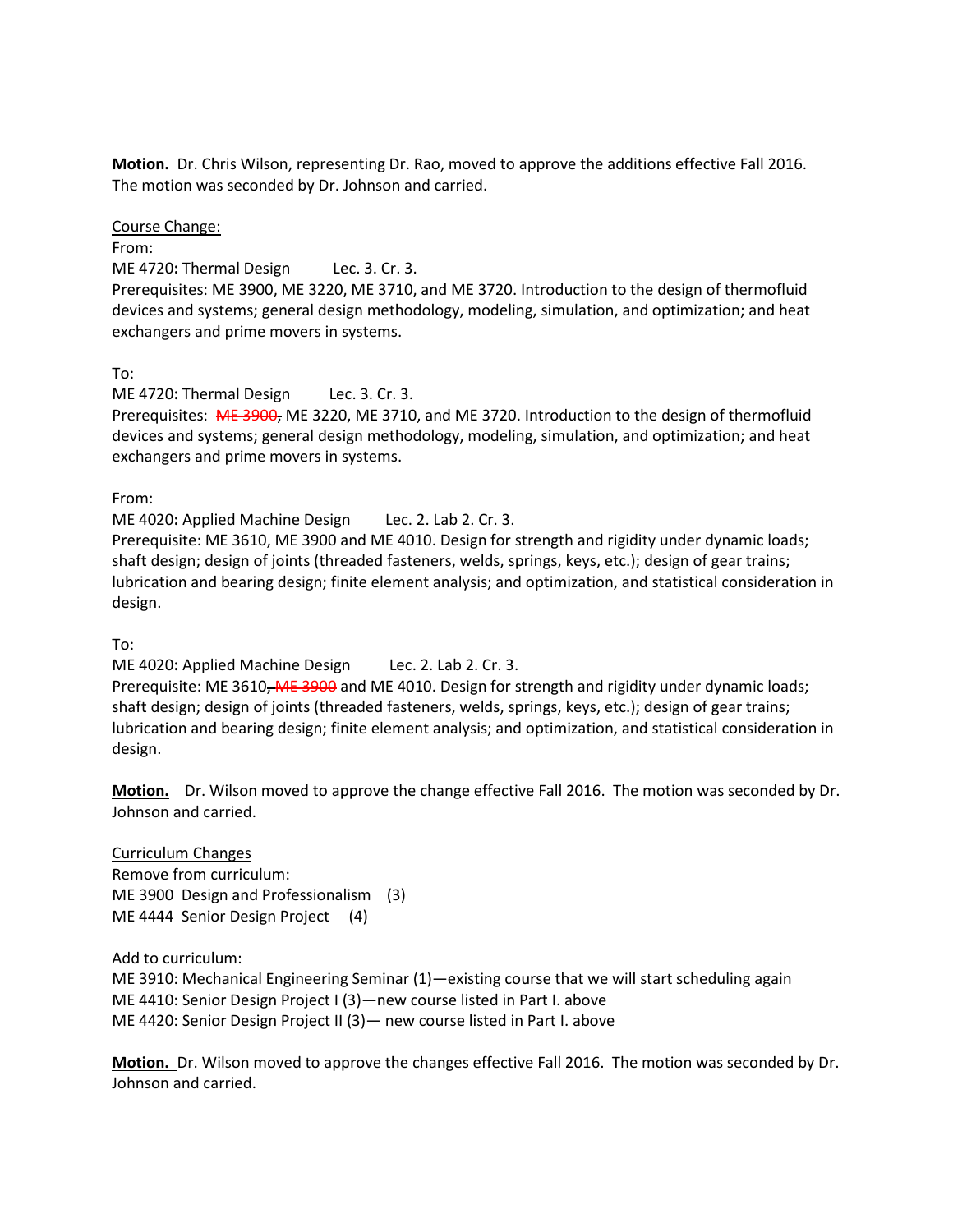Area of Emphasis (AOE Courses: Revised -Area of Emphasis (AOE) Courses

There are a large number of courses that can be used to satisfy the Area of Emphasis (AOE) course requirements in Mechanical Engineering. These courses fall into four categories: (1) ME electives as regular course offering; (2) mathematics courses applicable to ME; (3) special problems in ME and other engineering fields; and (4) miscellaneous engineering and science offerings. Technology courses, such as manufacturing and engineering technology (MET) or agricultural engineering technology (AGET), may not be used as AOEs. No online courses may be used as AOEs.

*Category 1: Mechanical engineering elective courses*

ME 4060 (5060) - Machine Vibrations

- ME 4120 (5120) Intermediate Dynamics
- ME 4140 (5140) Introduction to Robotics and Intelligent Machines Engineering
- ME 4160 (5160) Experimental Stress Analysis
- ME 4180 (5180) Finite Element Methods in Mechanical Design
- ME 4190 (5190) Advanced Mechanics of Materials
- ME 4210 Refrigeration and Air Conditioning
- ME 4220 Air Conditioning Design
- ME 4260 (5260) Energy Conversion and Conservation
- ME 4310 (5310) Gas Dynamics
- ME 4370 (5370) Mechatronics and Intelligent Machines Engineering
- ME 4460 (5460) Mechanical Properties of Materials
- ME 4470 (5470) Interdisciplinary Studies in Ceramic Materials Processing
- ME 4480 (5480) Microstructural Analysis
- ME 4490 (5490) Properties and Selection of Engineering Materials
- ME 4510 (5510) Aerodynamics
- ME 4610 Steam Power Plants
- ME 4620 (5620) Turbomachinery
- ME 4630 Internal Combustion Engines
- ME 4730 (5730) Numerical Heat Transfer
- ME 4810 (5810) Automatic Controls
- ME 4930 (5930) Noise Control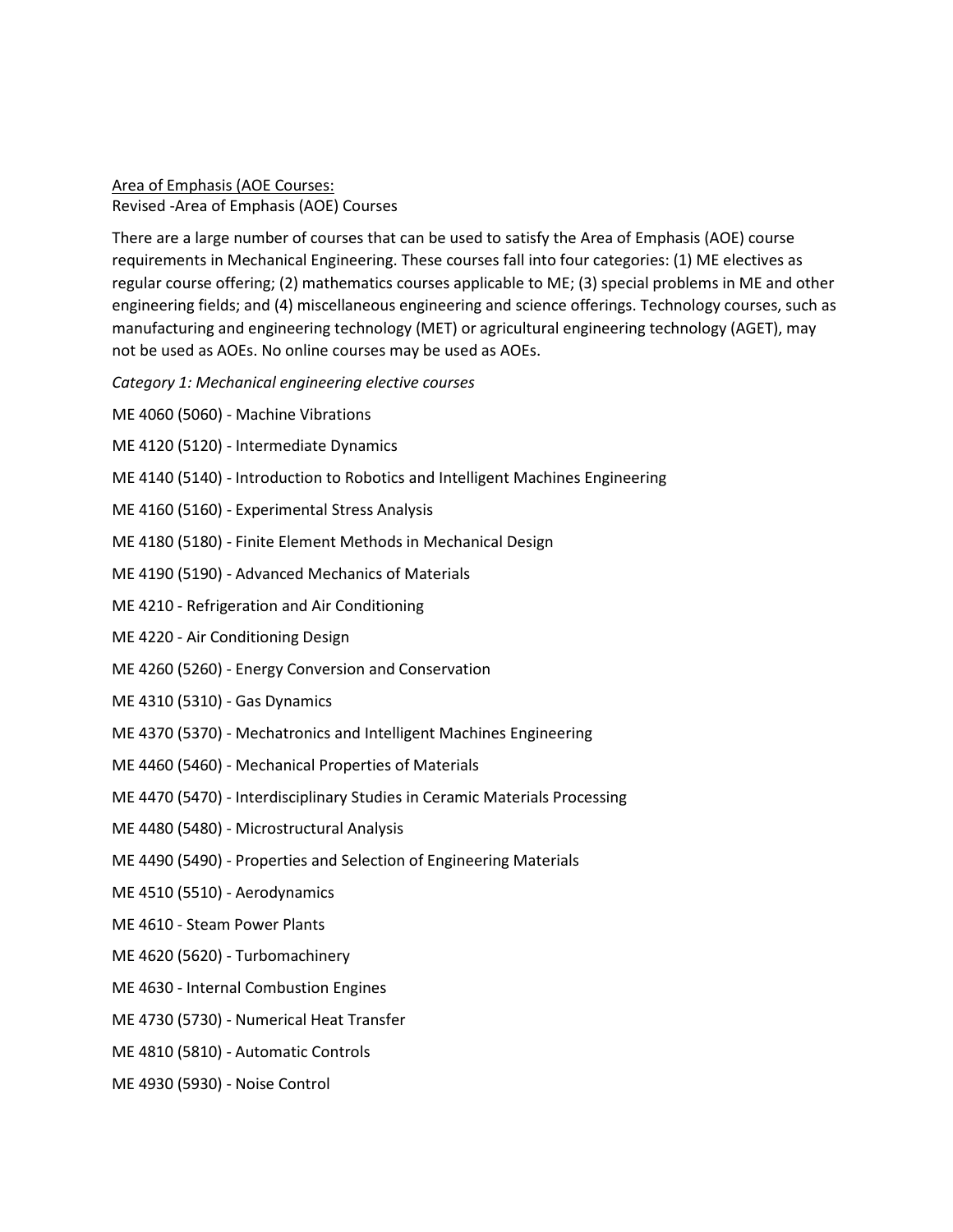ME 6000-level courses may be used with prior approval of both the course instructor and the ME department chair/associate chair. The student must be within 18 credit hours of graduation.

*Category 2: Mathematics directly applicable to mechanical engineering*

MATH 3070 – Statistical Methods I or MATH 3470 - Introductory Probability and Statistics (both courses cannot be taken as AOEs)

MATH 3080 – Statistical Methods II

MATH 3810 - Complex Variables

MATH 4210 (5210) - Numerical Analysis I

MATH 4220 (5220) - Numerical Analysis II

MATH 4250 (5250) - Advanced Ordinary Differential Equations I

MATH 4510 (5510) – Advanced Mathematics for Engineers

MATH 4530 (5530) - Linear Algebra I

MATH 4710 (5710) - Vector Analysis

*Category 3: Independent Study Courses*

ME 4990 Special Problems – May be used with prior approval of both the course instructor and the ME department chair/associate chair.

Other Engineering Special Problems Courses – May be used with prior approval of both the course instructor and the ME department chair/associate chair.

Note - No more than 3 credit hours of actual independent study will be approved in this category. In cases where the 4990 or equivalent course is actually a trial version of a course offered to a general group of students, then the 4990 or equivalent course will be treated as a Category 4 course (see below).

#### *Category 4: Miscellaneous Courses*

Other upper division (3000 and 4000-level) engineering and science courses may be used with prior approval of both the course instructor and the ME department.

**Motion.** Dr. Wilson move to approve the revised Area of Emphasis courses effective Fall 2016. The motion was seconded by Dr. Johnson and carried.

## **Approval of Course Additions, Changes and Curriculum Changes from the Department of Mechanical Engineering**

In a memorandum dated March 4, 2016, approval was requested for the following:

#### **BSME Mechatronics Concentration**

Course Additions:

#### ME 4410 Senior Design Project 1 Lec. 2, Lab. 2, Credit 3

Prerequisites: Completion of required 3000-level ME courses; ME 4010. Co-requisite: ME 4020 or 4720.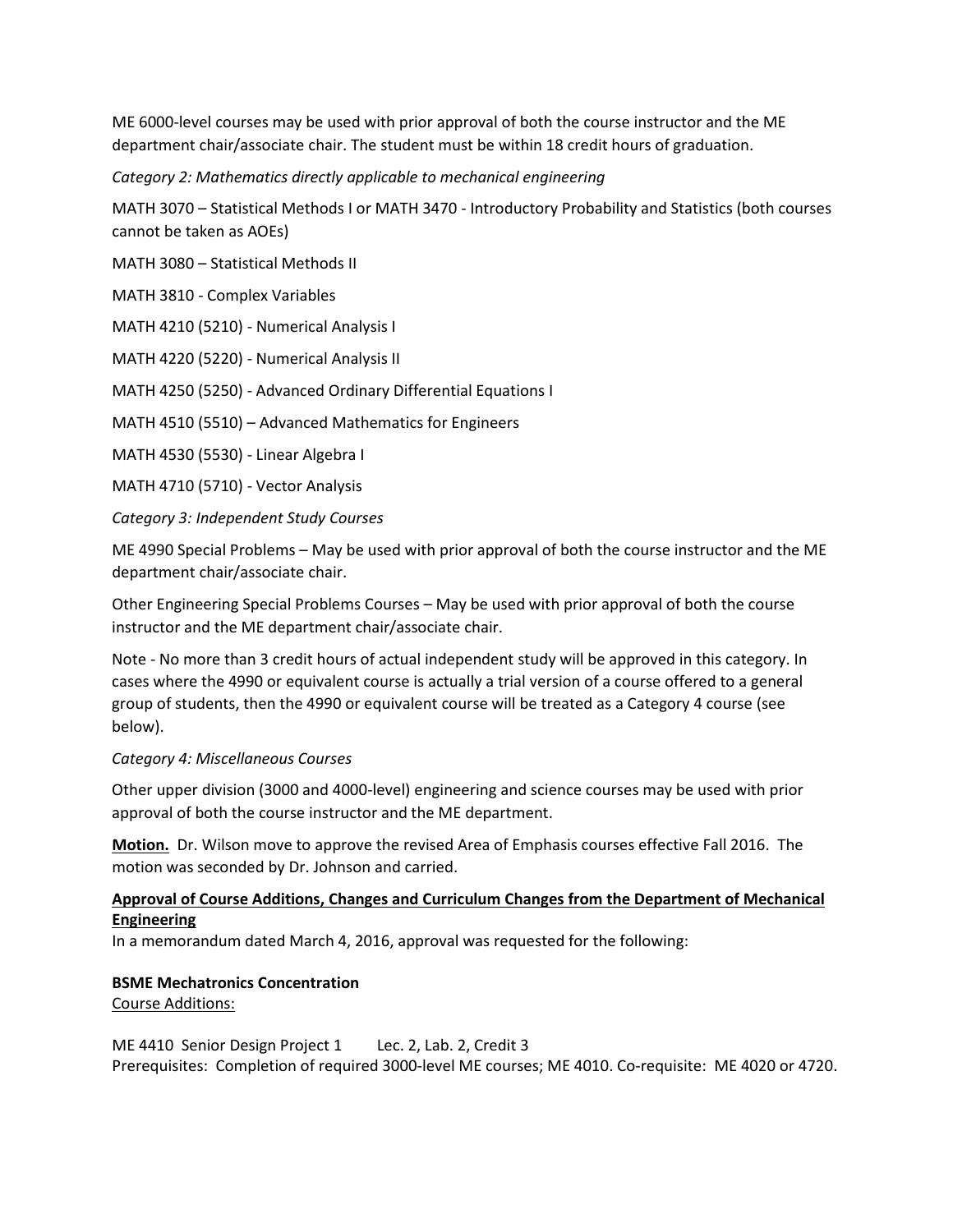Principles of engineering design with emphasis on contemporary industrial design processes and engineering economics with application in product design. Development phase for capstone team design project in mechanical engineering: preliminary design, supporting analyses and drawings with bill of materials

# ME 4420**:** Senior Design Project II Lec. 1. Lab. 4. Cr. 3.

Prerequisites: ME 4410; ME 4020 or ME 4720. Co-requisite: ME 4020 or 4720. Continuation of ME 4410. Prototyping and testing phase for capstone team design project. Final design reporting (written and oral).

Course Changes:

From:

ME 4720**:** Thermal Design Lec. 3. Cr. 3.

Prerequisites: ME 3900, ME 3220, ME 3710, and ME 3720. Introduction to the design of thermofluid devices and systems; general design methodology, modeling, simulation, and optimization; and heat exchangers and prime movers in systems.

To:

ME 4720**:** Thermal Design Lec. 3. Cr. 3.

Prerequisites: ME 3900, ME 3220, ME 3710, and ME 3720. Introduction to the design of thermofluid devices and systems; general design methodology, modeling, simulation, and optimization; and heat exchangers and prime movers in systems.

From:

ME 4020**:** Applied Machine Design Lec. 2. Lab 2. Cr. 3.

Prerequisite: ME 3610, ME 3900 and ME 4010. Design for strength and rigidity under dynamic loads; shaft design; design of joints (threaded fasteners, welds, springs, keys, etc.); design of gear trains; lubrication and bearing design; finite element analysis; and optimization, and statistical consideration in design.

To:

ME 4020**:** Applied Machine Design Lec. 2. Lab 2. Cr. 3. Prerequisite: ME 3610, ME 3900 and ME 4010. Design for strength and rigidity under dynamic loads; shaft design; design of joints (threaded fasteners, welds, springs, keys, etc.); design of gear trains; lubrication and bearing design; finite element analysis; and optimization, and statistical consideration in design.

## Curriculum Changes:

Remove from curriculum: ME 3900 Design and Professionalism (3) ME 4444 Senior Design Project (4) ENGR 1120 Programming for Engineers (2) ECE 2020 Electric Circuits II (3) ECE 3300 Electronics I (3) ECE 4210 Control System Design 1 (3)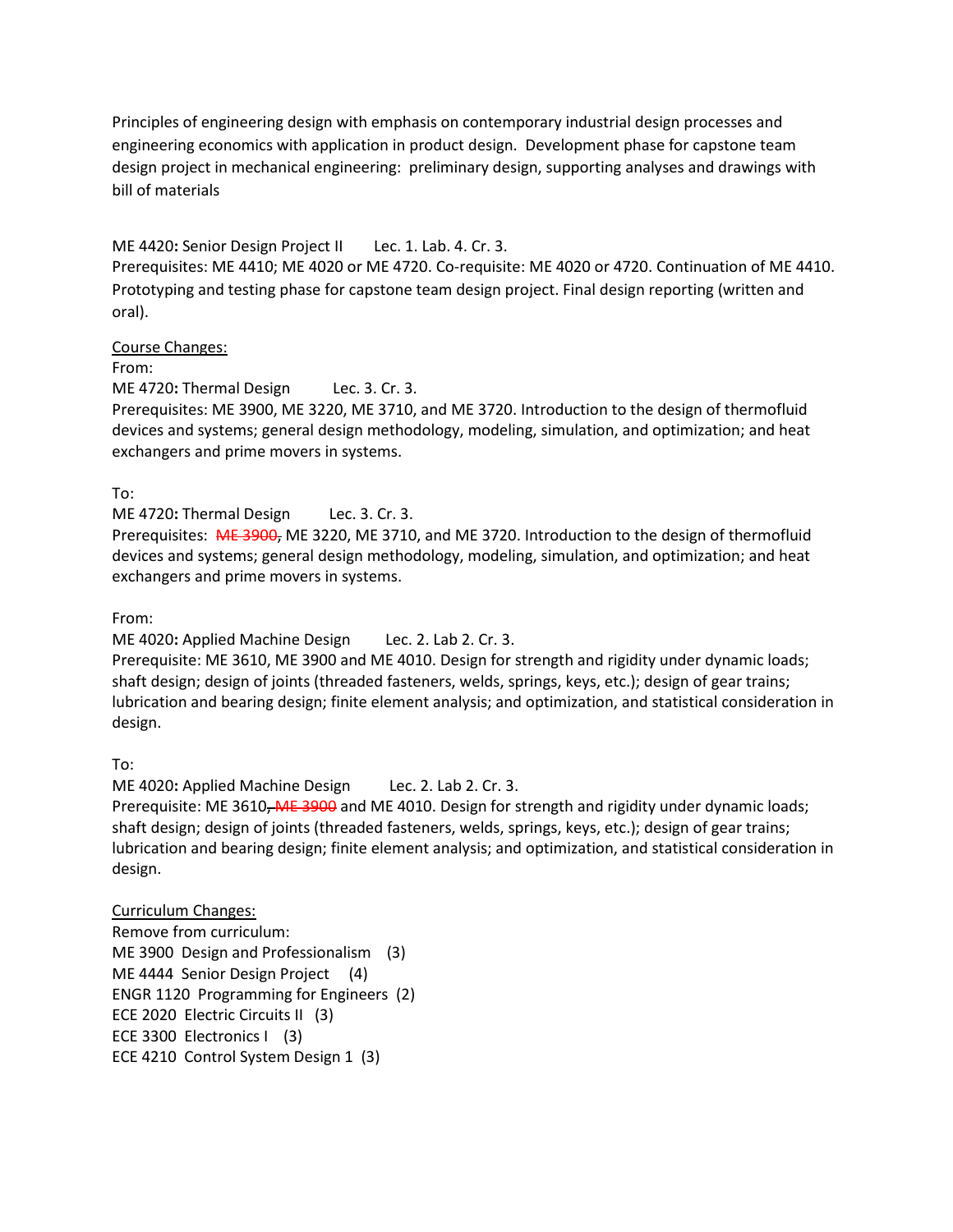Add to curriculum:

ME 3910: Mechanical Engineering Seminar (1)—existing course that we will start scheduling again ME 4410: Senior Design Project I (3)—new course listed in Part I. above ME 4420: Senior Design Project II (3)— new course listed in Part I. above CSC 2100: Introduction to Problem Solving and Computer Programming (3) CSC 2101: Problem Solving and Computer Programming Lab (1) ECE 3130: Microcomputer Systems (4) ECE 3210: Control System Analysis (3)\* or ME 4810: Automatic Controls (3) \*It is recommended that a student taking ECE 3210 also take ECE 3260, but it is not required.

ECE 3260: Control System Laboratory (1)

**Motion.** Dr. Wilson moved to approve the additions and changes effective Fall 2016. The motion was seconded by Dr. Johnson and carried.

# **Approval of Name Change from the College of Engineering**

A TBR Name/Title Change form was submitted to rename the Basic Engineering Department to the Department of General Engineering.

**Motion.** Dr. Hoy moved to approve the name change. The motion was seconded by Dr. Joe Roberts.

Discussion followed concerning the confusion that would result from using "General" in the title. Ms. Duvier suggested the title of "Department of Engineering." Dr. Hoy made a friendly amendment to his motion to use "Department of Engineering" as the new title.

Further discussion ensued and Dr. Hoy withdrew his friendly amendment. Dr. Hodum suggested a new title of "Department of General and Basic Engineering," as Basic Engineering is still a component of the department.

Dr. Hoy made a friendly amendment to change the new title to "Department of General and Basic Engineering."

A motion was taken and the vote carried.

**Approval of Course Addition and Change from the Department of Civil and Environmental Engineering** In a memorandum dated March 3, 2016, approval was requested for the following:

## Course Addition:

CEE 4810 (5810) Foundation Engineering. Lec. 3. Credit 3.

Prerequisite: CEE 4800. Soil mechanics (emphasis on stress and shear strength), bearing capacity, magnitude and time-rate of consolidation, geotechnical design of shallow and deep foundations, lateral earth pressure, and geotechnical aspects of retaining wall design.

**Motion.** Dr. Jane Liu, representing Dr. Mohr, moved to approve the addition effective Fall 2016. The motion was seconded by Dr. Isbell and carried.

Course Change: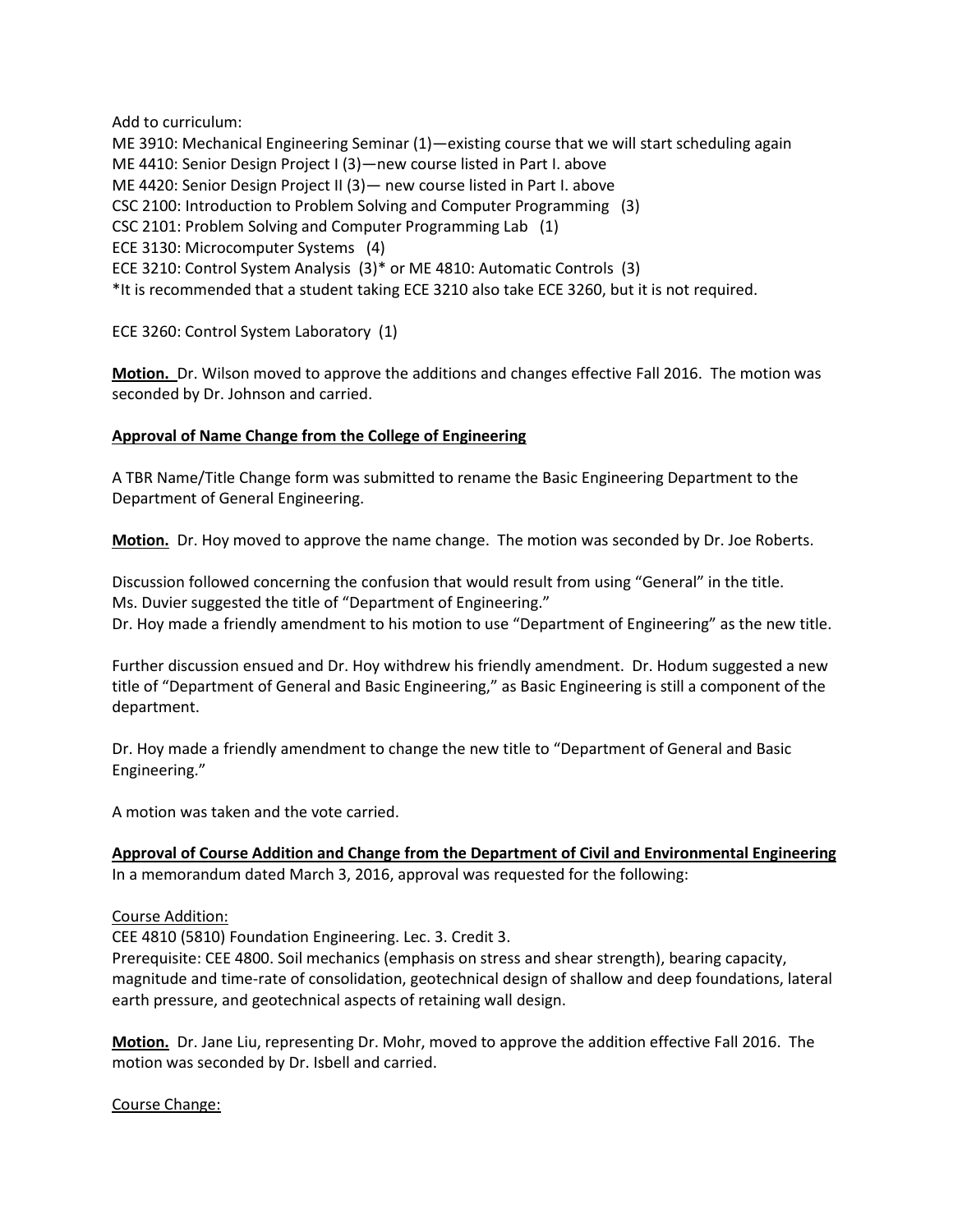## FROM:

CEE 4800 Geotechnical Engineering. Lec. 3. Credit 3.

Prerequisite: CEE 3030 and GEOL 3210. Soil physical properties, classification, permeability and seepage, consolidation, design, and analysis of foundations.

# TO:

CEE 4800 Geotechnical Engineering. Lec. 3. Credit 3.

Prerequisite: CEE 3030 and GEOL 3210 (CEE 3030 and GEOL 3210 may be taken concurrently). Soil physical properties, classification, permeability and seepage, consolidation, shear strength and introduction to foundations.

**Motion.** Dr. Liu moved to approve the change effective Fall 2016. The motion was seconded by Dr. Craven and carried.

## **Approval of Course and Curriculum Changes from the Department of Electrical and Computer Engineering**

In a memorandum dated March 1, 2016, approval was requested for the following:

## Course Change:

From:

ECE 2110 - INTRODUCTION TO DIGITAL SYSTEMS Lec. 3. Credit 3.

Prerequisite: Sophomore standing. Basic concepts in the design and analysis of digital systems. Number systems and codes. Combinational circuit analysis and design using Boolean algebra. Sequential logic circuit analysis and design.

To:

ECE 2110 - INTRODUCTION TO DIGITAL SYSTEMS Lec. 3. Credit 3.

Prerequisite: C or better in CSC 2100. Basic concepts in the design and analysis of digital systems. Number systems and codes. Combinational circuit analysis and design using Boolean algebra. Sequential logic circuit analysis and design.

Curriculum Change: Delete CSC 3030 Practical and Professional Issues in Computer Science 1 hr

Add ECE Lab. Elec 1 hr

**Motion.** Dr. Johnson moved to approve the changes effective Fall 2016. The motion was seconded by Dr. Craven and carried.

# **Approval of Course Additions, Changes and Curriculum Change from the Department of Manufacturing and Engineering Technology**

In a memorandum dated January 26, 2016, approval was requested for the following: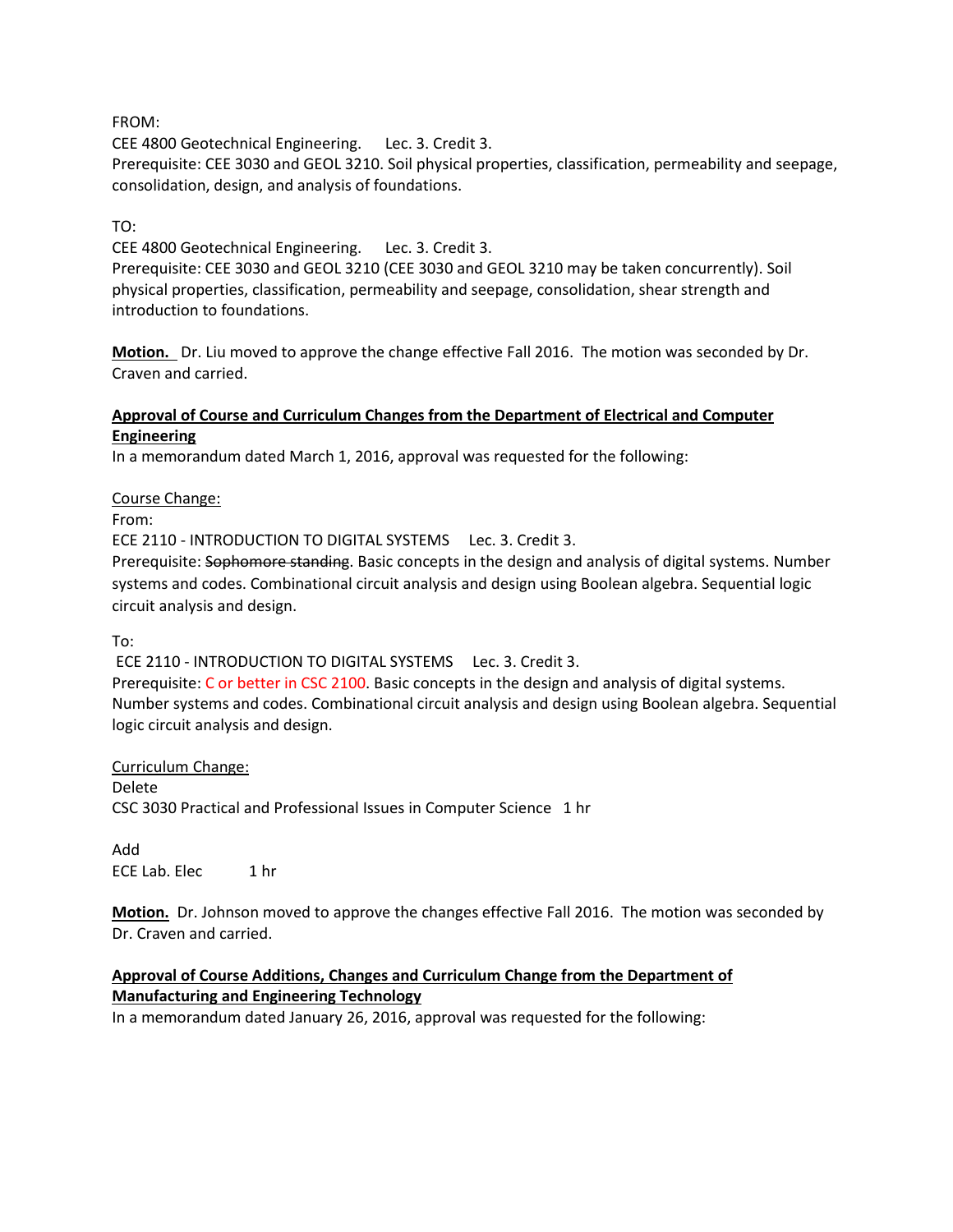Course Addition:

MET 3100 – Applied Physical Metallurgy Lec. 2. Lab. 2. Credit 3. Prerequisite: MET 1100, CHEM 1010 or 1110. A study of the relationships between chemical compositions and structures on the properties of ferrous, non-ferrous metals and alloys used in manufacturing industry.

MET 4700 (5700) – Automation of Manufacturing Systems Lec.  $2.3$ , Credit 3.

Prerequisite: Senior or graduate standing in engineering or engineering technology. General principles of operation and programming of automated systems. Automated assembly, automated manufacturing, and inspection systems. Control of automated manufacturing. Industrial logic systems and programmable logic controllers. Computer numerical control, industrial robotics, and computer integrated manufacturing. Students enrolled in the 5000-level course will be required to complete additional work as stated in the syllabus.

Course Changes:

From:

MET 3000 - PRINCIPLES OF METAL CASTINGLec 1. Lab 2. Credit 2. Prerequisite**:** ENGR 1110, MET 1100, and ME 3110. ME 3110 can be taken as a co-requisite. Principles of molding and casting aluminum, bronze and gray iron. Use of cores, patterns and machine molding included.

MET 3000 - PRINCIPLES OF METAL CASTING Lec 1. Lab 2. Credit 2. Prerequisite: ENGR 1110, MET 1100, and ME 3110 or MET 3100. ME 3110 or MET 3100 can be taken as co-requisite. Principles of molding and casting aluminum, bronze and gray iron. Use of cores, patterns and machine molding included.

MET 3403 - APPLIED MACHINE ELEMENTS Lec. 2. Lab. 2. Credit 3. Prerequisite: MET 2400, MET 3301, ME 3110. ME 3110 can be taken as a co-requisite. Static and dynamic properties of materials. Principles of machine elements calculations, components selection, assembly, and lubrication.

MET 3403 - APPLIED MACHINE ELEMENTSLec. 2. Lab. 2. Credit 3. Prerequisite: MET 2400, MET 3301, ME 3110 or MET 3100. ME 3110 or MET 3100 can be taken as a corequisite. Static and dynamic properties of materials. Principles of machine elements calculations, components selection, assembly, and lubrication.

MET 4450 (5450) - RAPID PROTOTYPING Lec. 2. Lab. 2. Credit 3.

Prerequisite: **MET [3301](http://catalog.tntech.edu/content.php?filter%5B27%5D=MET&filter%5B29%5D=&filter%5Bcourse_type%5D=-1&filter%5Bkeyword%5D=&filter%5B32%5D=1&filter%5Bcpage%5D=1&cur_cat_oid=19&expand=&navoid=3562&search_database=Filter&filter%5Bexact_match%5D=1#tt3894)**. **This course prepares students to create a rapid prototyping file from a computer aided design file, determine the prototype for the model or part, and create a production plan for the part. Students enrolled in the 5000-level course will be required to complete additional work as stated in the syllabus.**

MET 4450 (5450) **- RAPID PROTOTYPING ADDITIVE MANUFACTURING** Lec. 2. Lab. 2. Credit 3. Prerequisite: MET [3301.](http://catalog.tntech.edu/content.php?filter%5B27%5D=MET&filter%5B29%5D=&filter%5Bcourse_type%5D=-1&filter%5Bkeyword%5D=&filter%5B32%5D=1&filter%5Bcpage%5D=1&cur_cat_oid=19&expand=&navoid=3562&search_database=Filter&filter%5Bexact_match%5D=1#tt3894) This course prepares students to create a rapid prototyping file from a computer aided design file, determine the prototype for the model or part, and create a production plan for the part. Students enrolled in the 5000-level course will be required to complete additional work as stated in the syllabus.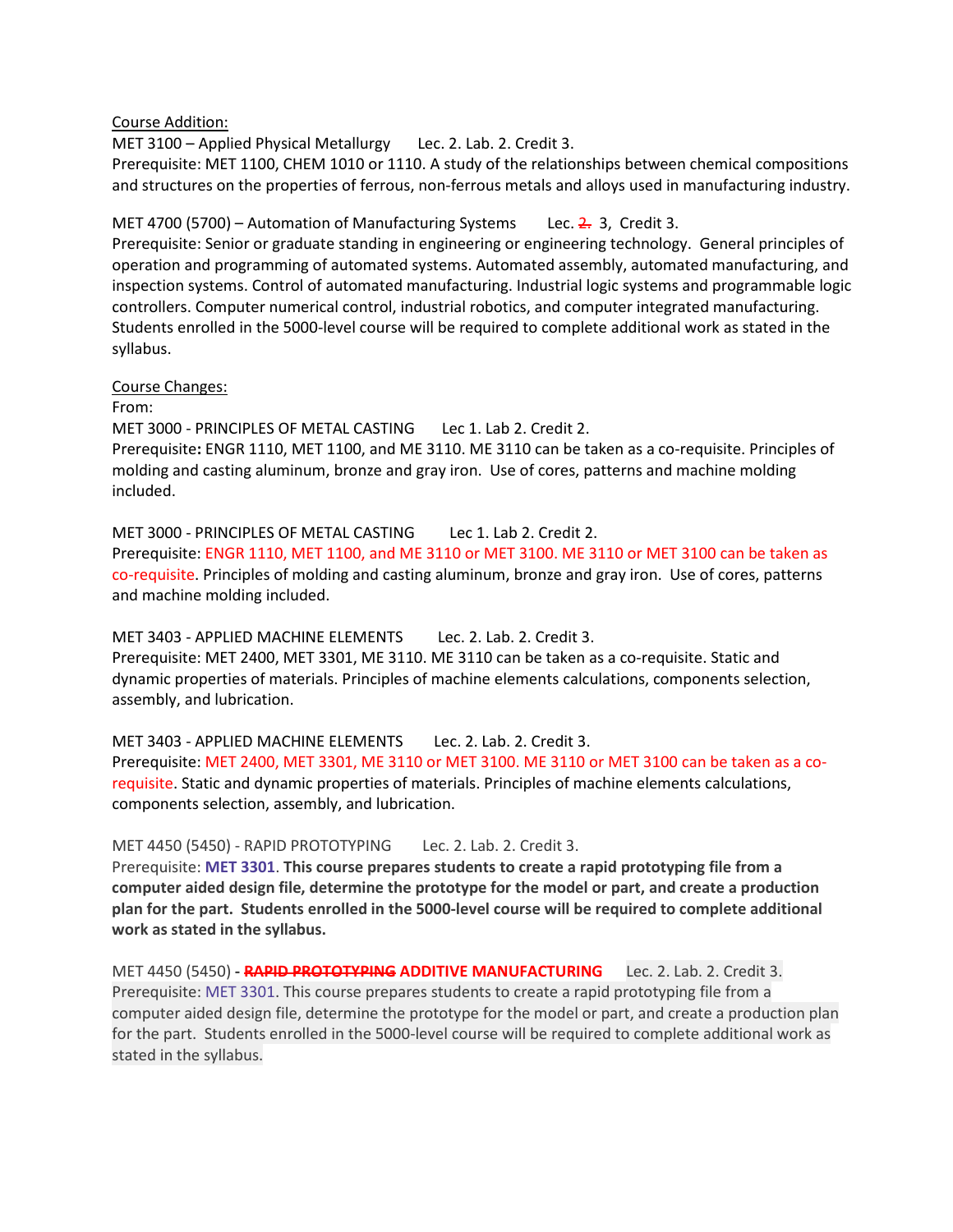Curriculum Change:

Add MET 4700 (5700) Automation of Manufacturing Systems as elective for BSET emphasis I – Manufacturing Engineering Technology.

Add MKT 3400 - Principles of Marketing to the Business Minor for the MET Department and BSET Emphases II.

Dr. Hoy requested to change the lecture hours for the course addition MET 4700 from 2 to 3. Curriculum changes should read "OR" in the curriculum. XXXXX Check with Jerri on this.

**Motion.** Dr. Hoy moved to approve the additions and changes effective Summer 2016. The motion was seconded by Dr. Eisen and carried.

# **Approval of Curriculum Change from the Department of History**

In a memorandum dated February 3, 2016, approval was requested for the following:

Curriculum Change:

From: Foreign Language, 1020, 2010 or 2020 (listed under junior year on the program sheet)

To:

Foreign Language 1020 (thereby deleting the references to 2010 and 2020) Note: The program sheet will also be adjusted so that this requirement is listed under the sophomore year.

**Motion.** Dr. Propes, representing Dr. Roberts, moved to approve the change effective Fall 2016. The motion was seconded by Dr. Groundland and carried.

# **Approval of Course Deletion, Changes, Curriculum Changes and Creation of a Minor from the Department of Chemistry**

In 3 memorandums dated February 26 and February 11, 2016, approval was requested for the following:

Curriculum Changes: **Pre-Professional Health Sciences** (memo dated Feb. 25) A. Pre-Medicine Remove footnote 2 regarding MCAT<sup>2015</sup>.

B. Pre-Pharmacy Remove introductory statements and replace with new introduction. Remove CHEM 4610 (5610) - [General Biochemistry](http://catalog.tntech.edu/preview_program.php?catoid=19&poid=2130&returnto=3410) Credit: 3. Remove CHEM 4620 (5620) - [General Biochemistry](http://catalog.tntech.edu/preview_program.php?catoid=19&poid=2130&returnto=3410) Credit: 3. Adjust Elective Credit to 12.

C. Pre-Dentistry Add Math Credit: 6. Adjust Elective Credit to 3. Footnote 1 regarding elective credit becomes Footnote 2 Add new Footnote 1 regarding math: "A course in calculus and a course statistics are recommended."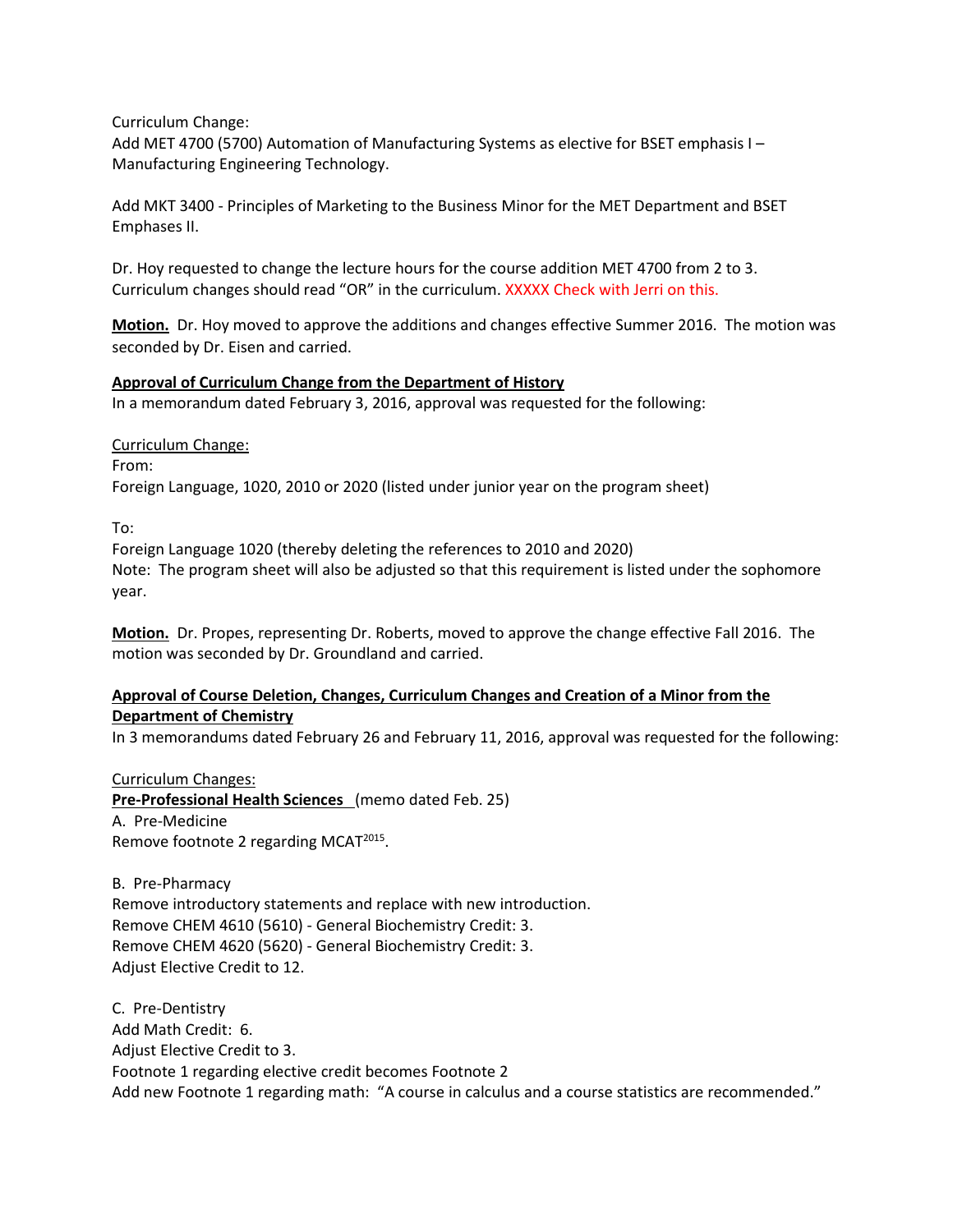D. Pre-Optometry Add Humanities/Fine Arts Credit: 3. Adjust Electives Credit to 6.

E. Pre-Physician Assistant Add CHEM 4610 (5610) - General Biochemistry Credit: 3. Add SPCH 2410 - Introduction to Speech Communication Credit: 3. Adjust General Education Core or Major Credit to 13-15.

F. Pre-Occupational Therapy Add EXPW 4420 Kinesiology Credit: 3. Adjust Elective Credit to 18-20.

G. Pre-Medical Technology Replace Elective Credit: 3 with Humanities Credit: 3. Add SPCH 2410 - [Introduction to Speech Communication](http://catalog.tntech.edu/content.php?navoid=3465&catoid=19#tt5629) Credit 3. Replace Electives (Humanities-3 hours) Credit 10.<sup>1</sup> with Electives Credit 7.<sup>1</sup>

There are no changes to the following programs:

Pre-Physical Therapy Pre-Dental Hygiene Pre-Health Information Management

**Motion.** Dr. Crouse moved to approve the changes effective Fall 2016. The motion was seconded by Dr. Craven and carried.

Course Deletion & Changes: (memo dated Feb. 11) Delete CHEM 4510 Physiological Chemistry Laboratory.

## **MODIFICATIONS**

**A.** Add a minimum grade requirement to the prerequisite for CHEM 1120.

From:

**CHEM 1120 - General Chemistry II** Lec. 3. Lab. 3. Credit 4.

Prerequisite: [CHEM 1110](http://catalog.tntech.edu/content.php?filter%5B27%5D=CHEM&filter%5B29%5D=&filter%5Bcourse_type%5D=-1&filter%5Bkeyword%5D=&filter%5B32%5D=1&filter%5Bcpage%5D=1&cur_cat_oid=19&expand=&navoid=3562&search_database=Filter&filter%5Bexact_match%5D=1#tt2406) is prerequisite to 1120. Basic course in general chemistry for curricula requiring more than one year of chemistry. Laboratory includes qualitative analysis procedures.

◆ Meets Tennessee Technological University and Tennessee Board of Regents minimum degree requirements. Chemistry majors may not earn credit in both CHEM 1010 and 1110 or both 1020 and 1120. Credit will not be given for both CHEM 1210, 1310 and any of the above courses.

## TO

**CHEM 1120 - General Chemistry II** Lec. 3. Lab. 3. Credit 4.

Prerequisite: [CHEM 1110](http://catalog.tntech.edu/content.php?filter%5B27%5D=CHEM&filter%5B29%5D=&filter%5Bcourse_type%5D=-1&filter%5Bkeyword%5D=&filter%5B32%5D=1&filter%5Bcpage%5D=1&cur_cat_oid=19&expand=&navoid=3562&search_database=Filter&filter%5Bexact_match%5D=1#tt2406) with a grade of C or better. Basic course in general chemistry for curricula requiring more than one year of chemistry. Laboratory includes qualitative analysis procedures.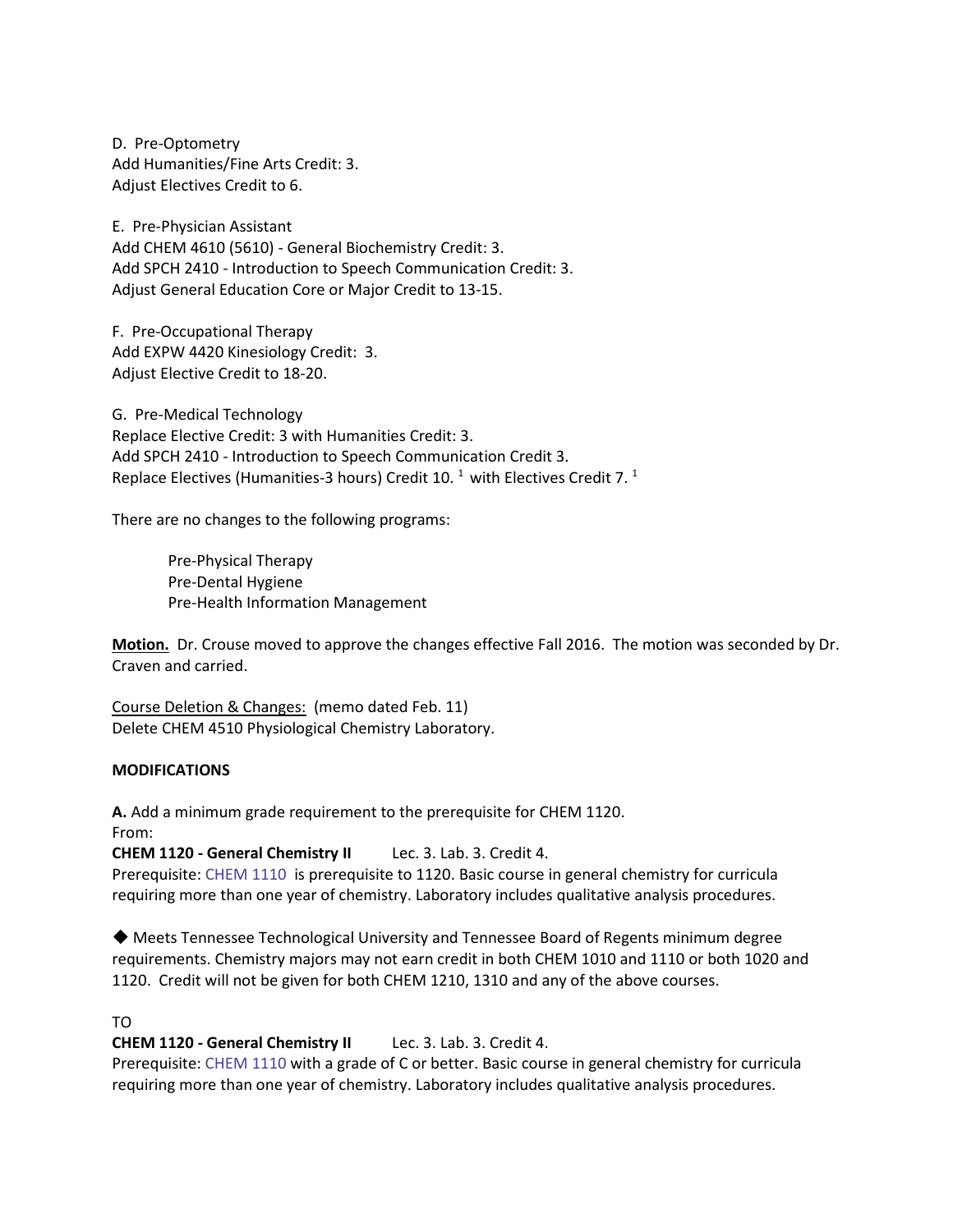◆ Meets Tennessee Technological University and Tennessee Board of Regents minimum degree requirements. Chemistry majors may not earn credit in both CHEM 1010 and 1110 or both 1020 and 1120. Credit will not be given for both CHEM 1210, 1310 and any of the above courses.

**B.** Remove CHEM 1010-1020 as an optional prerequisite from CHEM 3010.

From:

CHEM 3010 - Organic Chemistry I **Lec. 3. Lab. 3. Credit 4. Prerequisite: [CHEM 1120](http://catalog.tntech.edu/content.php?filter%5B27%5D=CHEM&filter%5B29%5D=&filter%5Bcourse_type%5D=-1&filter%5Bkeyword%5D=&filter%5B32%5D=1&filter%5Bcpage%5D=1&cur_cat_oid=19&expand=&navoid=3562&search_database=Filter&filter%5Bexact_match%5D=1#tt3016) with a grade of C or better or a minimum grade of B i[n CHEM 1010](http://catalog.tntech.edu/content.php?filter%5B27%5D=CHEM&filter%5B29%5D=&filter%5Bcourse_type%5D=-1&filter%5Bkeyword%5D=&filter%5B32%5D=1&filter%5Bcpage%5D=1&cur_cat_oid=19&expand=&navoid=3562&search_database=Filter&filter%5Bexact_match%5D=1#tt9756) and [CHEM 1020](http://catalog.tntech.edu/content.php?filter%5B27%5D=CHEM&filter%5B29%5D=&filter%5Bcourse_type%5D=-1&filter%5Bkeyword%5D=&filter%5B32%5D=1&filter%5Bcpage%5D=1&cur_cat_oid=19&expand=&navoid=3562&search_database=Filter&filter%5Bexact_match%5D=1#tt8858) . Study of carbon-containing compounds using the functional group approach and an emphasis in simple mechanisms of aliphatic and aromatic compounds.**

#### To

**CHEM 3010 - Organic Chemistry I** Lec. 3. Lab. 3. Credit 4.

Prerequisite: [CHEM 1120](http://catalog.tntech.edu/content.php?filter%5B27%5D=CHEM&filter%5B29%5D=&filter%5Bcourse_type%5D=-1&filter%5Bkeyword%5D=&filter%5B32%5D=1&filter%5Bcpage%5D=1&cur_cat_oid=19&expand=&navoid=3562&search_database=Filter&filter%5Bexact_match%5D=1#tt3016) with a grade of C or better. Study of carbon-containing compounds using the functional group approach and an emphasis in simple mechanisms of aliphatic and aromatic compounds.

**C.** Change the prerequisite for CHEM 3520 to CHEM 3510.

From:

CHEM 3520 - Physical Chemistry **Lec. 3. Lab. 3. Credit 4. Prerequisite: [CHEM 1120](http://catalog.tntech.edu/content.php?filter%5B27%5D=CHEM&filter%5B29%5D=&filter%5Bcourse_type%5D=-1&filter%5Bkeyword%5D=&filter%5B32%5D=1&filter%5Bcpage%5D=1&cur_cat_oid=19&expand=&navoid=3562&search_database=Filter&filter%5Bexact_match%5D=1#tt3454) [, MATH 1920](http://catalog.tntech.edu/content.php?filter%5B27%5D=CHEM&filter%5B29%5D=&filter%5Bcourse_type%5D=-1&filter%5Bkeyword%5D=&filter%5B32%5D=1&filter%5Bcpage%5D=1&cur_cat_oid=19&expand=&navoid=3562&search_database=Filter&filter%5Bexact_match%5D=1#tt137) , [PHYS 2020](http://catalog.tntech.edu/content.php?filter%5B27%5D=CHEM&filter%5B29%5D=&filter%5Bcourse_type%5D=-1&filter%5Bkeyword%5D=&filter%5B32%5D=1&filter%5Bcpage%5D=1&cur_cat_oid=19&expand=&navoid=3562&search_database=Filter&filter%5Bexact_match%5D=1#tt4543) o[r PHYS 2110](http://catalog.tntech.edu/content.php?filter%5B27%5D=CHEM&filter%5B29%5D=&filter%5Bcourse_type%5D=-1&filter%5Bkeyword%5D=&filter%5B32%5D=1&filter%5Bcpage%5D=1&cur_cat_oid=19&expand=&navoid=3562&search_database=Filter&filter%5Bexact_match%5D=1#tt4232) (may be taken concurrently). Introduction to quantum mechanics and spectroscopy, the gas state, thermodynamics and thermochemistry, heterogeneous equilibria, kinetics, electrochemistry, colloids, photochemistry, and the solid state.**

To

CHEM 3520 - Physical Chemistry II **Lec. 3. Lab. 3. Credit 4. Prerequisite: CHEM 3510. Introduction to quantum mechanics and spectroscopy, the gas state, thermodynamics and thermochemistry, heterogeneous equilibria, kinetics, electrochemistry, colloids, photochemistry, and the solid state.**

**D.** Change the title and description for CHEM 4500 to better represent the current content.

From:

CHEM 4500 - Physiological Chemistry **Lec. 3. Credit 3. Prerequisite: [CHEM 3005.](http://catalog.tntech.edu/content.php?filter%5B27%5D=CHEM&filter%5B29%5D=&filter%5Bcourse_type%5D=-1&filter%5Bkeyword%5D=&filter%5B32%5D=1&filter%5Bcpage%5D=1&cur_cat_oid=19&expand=&navoid=3562&search_database=Filter&filter%5Bexact_match%5D=1) Introduction to the chemistry of biological molecules and the metabolic pathways as related to nutrition and physiological function. Not for chemistry majors**.

## **To**

CHEM 4500 - Nutritional Biochemistry **Lec. 3. Credit 3. Prerequisite: [CHEM 3005.](http://catalog.tntech.edu/content.php?filter%5B27%5D=CHEM&filter%5B29%5D=&filter%5Bcourse_type%5D=-1&filter%5Bkeyword%5D=&filter%5B32%5D=1&filter%5Bcpage%5D=1&cur_cat_oid=19&expand=&navoid=3562&search_database=Filter&filter%5Bexact_match%5D=1) Introductory survey course of the chemistry of proteins, lipids, carbohydrates and nucleic acids as related to the study of metabolism, nutrition, and physiological function. Not for chemistry majors.**

**E.** Change the prerequisite for CHEM 4610 to include both CHEM 3010-3020 and exclude CHEM 3005 and CHEM 3120.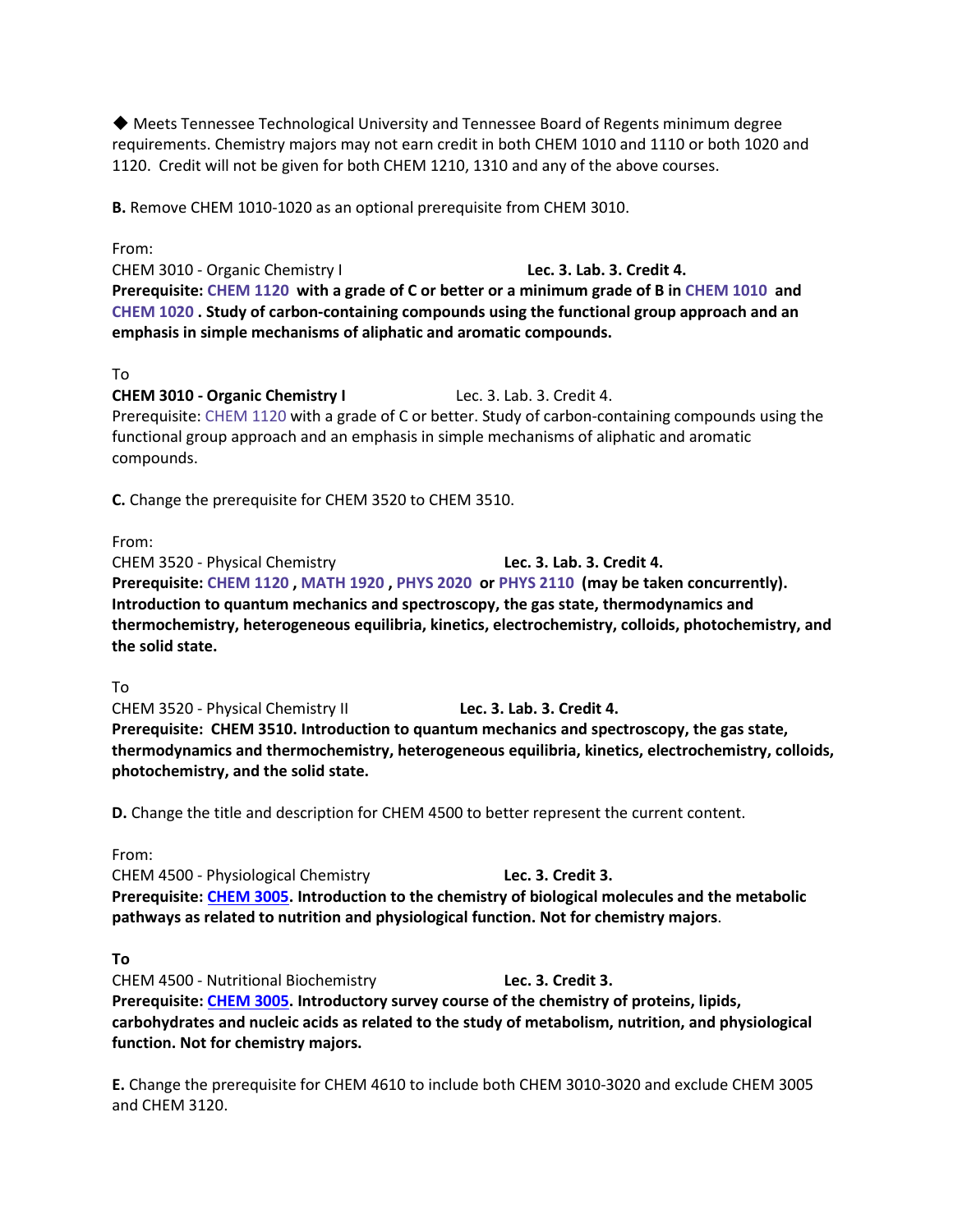From:

CHEM 4610 (5610) - General Biochemistry **Lec. 3. Credit 3. Prerequisite: [CHEM 3005](http://catalog.tntech.edu/content.php?filter%5B27%5D=CHEM&filter%5B29%5D=&filter%5Bcourse_type%5D=-1&filter%5Bkeyword%5D=&filter%5B32%5D=1&filter%5Bcpage%5D=1&cur_cat_oid=19&expand=&navoid=3562&search_database=Filter&filter%5Bexact_match%5D=1#tt8950) o[r CHEM 3010](http://catalog.tntech.edu/content.php?filter%5B27%5D=CHEM&filter%5B29%5D=&filter%5Bcourse_type%5D=-1&filter%5Bkeyword%5D=&filter%5B32%5D=1&filter%5Bcpage%5D=1&cur_cat_oid=19&expand=&navoid=3562&search_database=Filter&filter%5Bexact_match%5D=1#tt8610) . Chemistry of proteins, lipids, carbohydrates and nucleic acids. Includes study of pH, buffer systems, and biological separation methods.**

To

CHEM 4610 (5610) - General Biochemistry I **Lec. 3. Credit 3. Prerequisite: [CHEM 3010](http://catalog.tntech.edu/content.php?filter%5B27%5D=CHEM&filter%5B29%5D=&filter%5Bcourse_type%5D=-1&filter%5Bkeyword%5D=&filter%5B32%5D=1&filter%5Bcpage%5D=1&cur_cat_oid=19&expand=&navoid=3562&search_database=Filter&filter%5Bexact_match%5D=1#tt8610) and 3020, or consent of instructor. Chemistry of proteins, lipids, carbohydrates and nucleic acids. Includes study of pH, buffer systems, and biological separation methods.**

**Motion.** Dr. Crouse moved to approve the deletion and changes effective Fall 2016. The motion was seconded by Dr. Anderson and carried.

Creation of Minor (memo dated Feb. 11) Include the following statement in the Undergraduate Catalog/Undergraduate Degree Requirement/9.1 Definition of Minors.

"A minor in Chemistry will consist of 18-20 hours including CHEM 3010-3020 and 3410 plus two additional courses chosen from CHEM 2010, 3500, 3510, 3520, 4520, 4610, 4620. The minimum average GPA in these courses must be 2.0."

**Motion.** Dr. Crouse moved to approve the minor effective with the Fall 2016 catalog and forward. The motion was seconded by Dr. Anderson and carried.

# **Approval of Course Deletion, Changes and Curriculum Changes from the School of Art, Craft and Design**

In a memorandum dated March 2, 2016, approval was requested for the following:

Curriculum Change, BFA, Art Education Concentration: From: FRESHMAN YEAR UNAR 1020 - First Year Art Connections (Art Majors only) Credit: 1. or UNIV 1020 - First-Year Connections Credit: 1. or equivalent Credit 1.<sup>1</sup>

To: FRESHMAN YEAR FOED 1820 - Introductory Field Experience or FOED 1822 - Introductory Field Experience and Orientation or equivalent Credit 1.<sup>1</sup>

Curriculum Change, BFA, Metals Concentration: From: JUNIOR YEAR ART 3830 - Independent Studies in Metals Credit: 1, 2, 3. or (Three credit required) ART 4840 - Special Problems in Metals Credit: 1, 2, 3. (Three credit required)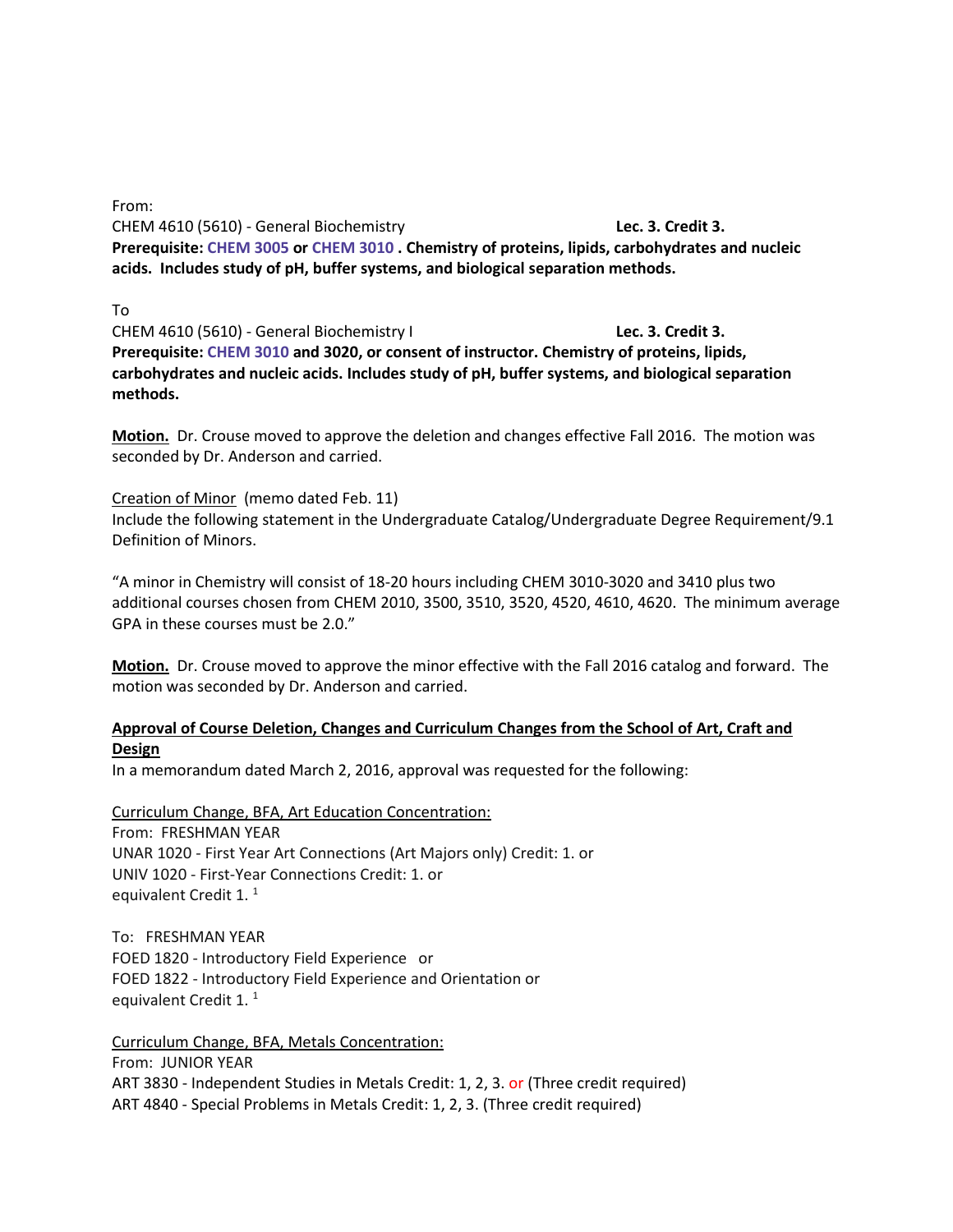To: JUNIOR YEAR ART 3830 - Independent Studies in Metals Credit: 1, 2, 3. and (Three credit required) ART 4840 - Special Problems in Metals Credit: 1, 2, 3. (Three credit required)

Curriculum Change, BFA, Clay, Fibers, Glass, Metals, Painting and Wood Concentrations: From: FRESHMAN YEAR UNAR 1020 - First Year Art Connections (Art Majors only) Credit: 1. or UNIV 1020 - First-Year Connections Credit: 1. or equivalent Credit 1.<sup>1</sup>

To: FRESHMAN YEAR UNIV 1020 - First-Year Connections Credit: 1. or equivalent Credit 1.<sup>1</sup>

Delete Course: UNAR 1020 - FIRST YEAR ART CONNECTIONS (ART MAJORS ONLY) Rec. 1. Credit 1. This course engages B.F.A. students in meaningful artistic, academic, and non-academic out-ofclassroom activities, emphasizing critical thinking in the formation of academic and artistic goals and providing essential guidance in self-management, study skills, and artistic development.

**Motion.** Mr. Ward moved to approve the curriculum changes and deletion effective Fall 2016. The motion was seconded by Dr. Wendt and carried.

Course Changes - Prerequisite: From: ART 4100 – ART TOUR Credit 3. Prerequisite: ART 1030. A 1-2 week trip to view internationally recognized art. Additional preparatory studies and written assignments will be required. May be repeated for credit if trip is different.

#### To: ART 4100 – ART TOUR Credit 3.

Prerequisite: standing as a declared BFA major or ART 1030 or consent of the instructor. A 1-2 week trip to view internationally recognized art. Additional preparatory studies and written assignments will be required. May be repeated for credit if trip is different.

Change Prerequisite:

From: ART 3130 - ART SINCE 1900 Lec. 3. Credit 3.

Prerequisite: ART 2120. A survey of the major movements in western art history from the late 19th century through the present. It is recommended but not required that students take ART 2120 before taking ART 3130.

#### To: ART 3130 - ART SINCE 1900 Lec. 3. Credit 3.

A survey of the major movements in western art history from the late 19th century through the present. It is recommended but not required that students take ART 2120 before taking ART 3130.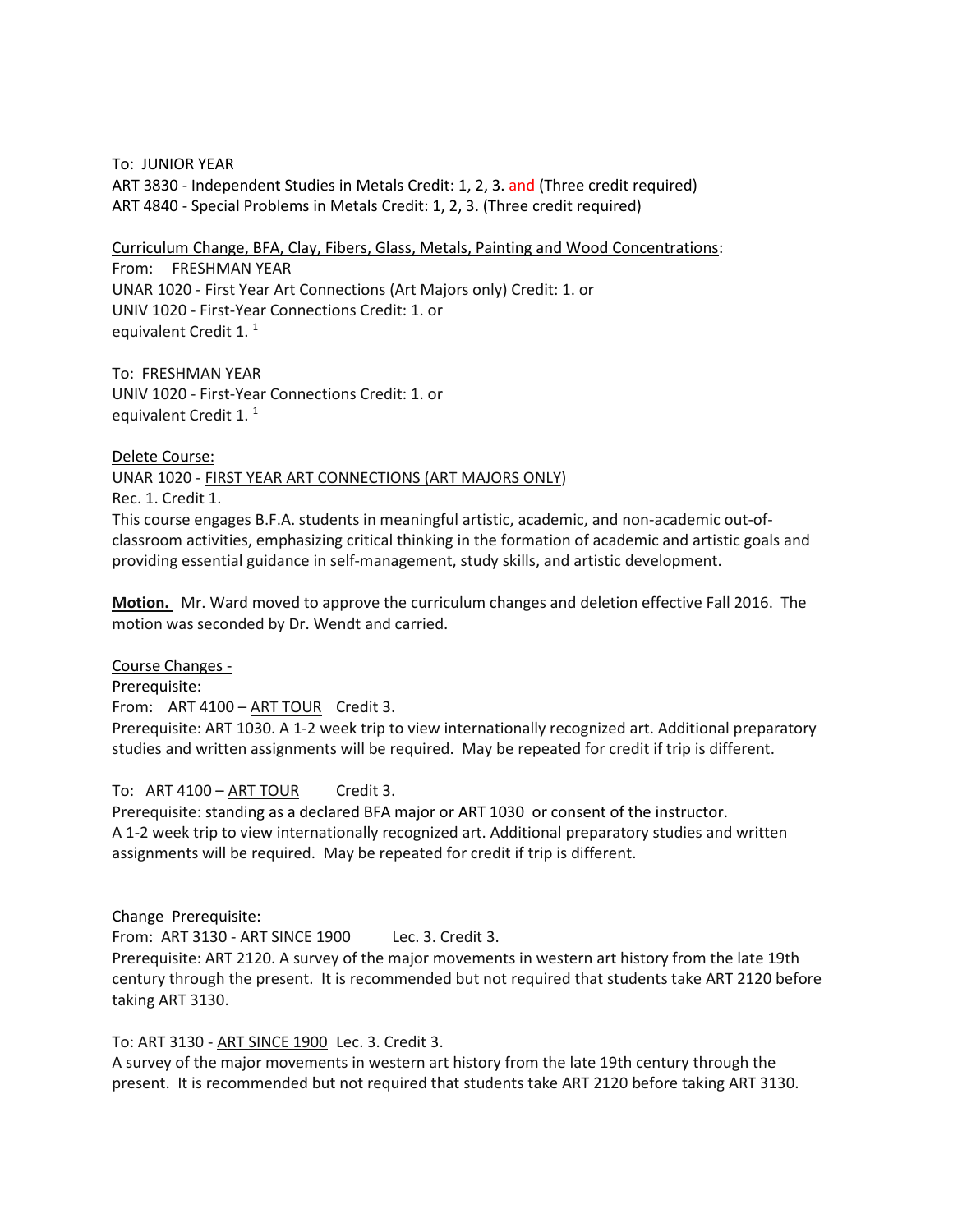Change Prerequisite: From: ART 3160 - HISTORY OF CRAFTS II Lec. 3. Credit 3. Prerequisite: ART 3150. Survey of crafts from the Medieval Period through the present. It is recommended but not required that students take ART 3150 before taking ART 3160.

# To: ART 3160 - HISTORY OF CRAFTS II Lec. 3. Credit 3.

Survey of crafts from the Medieval Period through the present. It is recommended but not required that students take ART 3150 before taking ART 3160.

**Motion.** Mr. Ward moved to approve the course changes effective Fall 2016. The motion was seconded by Dr. Wendt and carried.

Delete: Course: ART 3200 - ART APPLICATIONS I Lec. 1. Studio 1. Credit 2. Prerequisite: Admission to the Teacher Education Program. Introduction to materials and methods of teaching art in Grades K-6.

Change Prerequisite:

From: ARED 3155 - SECONDARY PRACTICUM

Lab. 1. Credit 1.

Prerequisite: ARED 2020 and ART 3200. Corequisite: ART 3205. This practicum is to prepare art education students for their Residency I and II requirements in the senior year. Students will be required to spend at least 20 hours in a public school elementary art environment.

To: ARED 3155 - SECONDARY PRACTICUM

Lab. 1. Credit 1.

Prerequisite: ARED 2020 and ARED 3200. Corequisite: ART 3205. This practicum is to prepare art education students for their Residency I and II requirements in the senior year. Students will be required to spend at least 20 hours in a public school elementary art environment.

Change Prerequisite: From: ARED 3165 - SECONDARY PRACTICUM Lab. 1. Credit 1.

Prerequisite: ARED 2020, ARED 3155, ART 3200 and ART 3205. This practicum is to prepare art education students for their Residency I and II requirements in the senior year. Students will be required to spend at least 20 hours in a public school secondary art environment.

To: ARED 3165 - SECONDARY PRACTICUM

Lab. 1. Credit 1.

Prerequisite: ARED 2020, ARED 3155, ARED 3200 and ART 3205. This practicum is to prepare art education students for their Residency I and II requirements in the senior year. Students will be required to spend at least 20 hours in a public school secondary art environment.

Change Prerequisite: From: ART 3205 - METHODS AND MEDIA Lec. 1. Studio 1. Credit 2.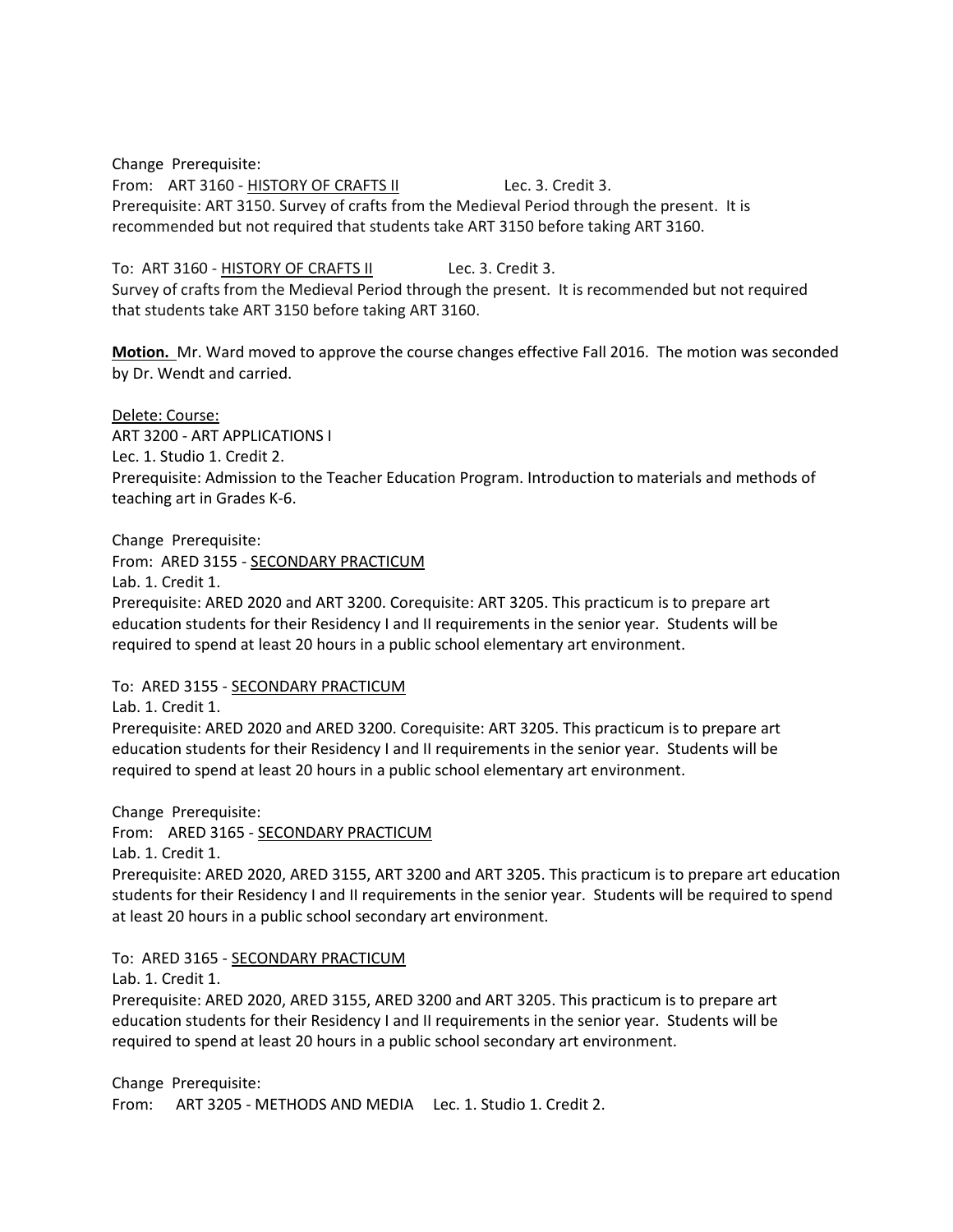Prerequisite: ARED 2020 and ART 3200. The course is structured to provide art education majors with opportunities to constructively develop and apply their knowledge and skills in the theory and practice of teaching the visual arts. This holistic-arts educational methods course emphasizes the integration of the visual arts media within cross-disciplines to be practiced in the public/private section of learning institutions.

To: ART 3205 METHODS & MEDIA, Lec. 2. Lab, Field 1. Credit 3. Prerequisite: ARED 2020 and ARED 3200

This course surveys and applies art educational curricula with classroom lectures, studio methodologies and application that are most significant and relevant for today's students and teachers at all grade levels.

**Motion.** Mr. Ward moved to approve the course deletion and changes effective Fall 2016. The motion was seconded and carried.

# **Add: Notations to Program of Study of the Design Concentration in the Catalog** Note:

1. Art studio electives and guided electives shall total 12 credit hours.

From 3 credits to 9 credits may be selected from art studio electives, defined as any art studio course not applied to other requirements.

From 3 credits to 9 credits may be selected from the following list of guided electives -- WEBD 1500, WEBD 2300, WEBD 4950, JOUR 2200, JOUR 3740, JOUR 4360, MKT 3400, MKT 3430, MKT 3900

2. Majors in the BFA concentration in design must have C or above in all art courses applied to fulfill requirements in the major. Art courses must also have the grade of C or above in order to serve as prerequisites for other art courses, and to be counted as completed in the sophomore assessment for recommendation to advance in the concentration.

**Motion.** Mr. Ward moved to approve the catalog changes effective Fall 2016. The motion was seconded and carried.

## **Approval of Course Deletion and Changes from the Department of English**

In a two memorandums dated February 11 and February 23, 2016, approval was requested for the following:

Course Deletion: (memo dated February 11) LING 4440 Semiotics: Code Systems and Language Theory Lec. 3 Credit 3

**Motion.** Dr. Null, representing Dr. Pelton, moved to approve the deletion effective Summer 2016. The motion was seconded and carried.

Course Changes: (memo dated February 23) Change the titles of the following courses: From: ENGL 1010 Writing I ENGL 1020 Writing II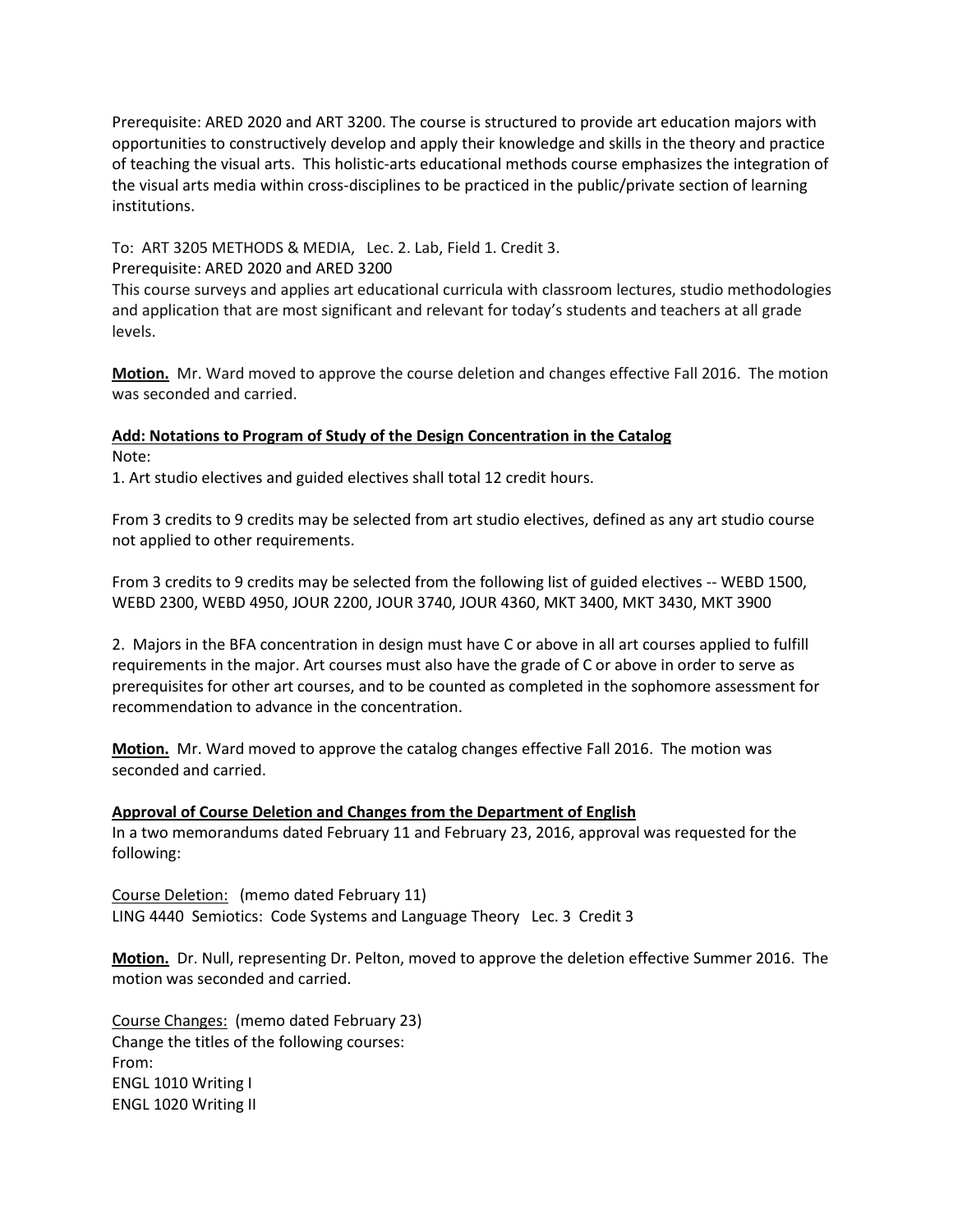ENGL 2130 American Literature ENGL 2230 British Literature ENGL 2330 World Literature

To: ENGL 1010 English Composition I ENGL 1020 English Composition II ENGL 2130 Topics in American Literature ENGL 2230 Topics in British Literature ENGL 2330 Topics in World Literature

**Motion.** Dr. Null moved to approve the changes effective Summer 2016. The motion was seconded and carried.

## **Approval of Course Additions from the School of Agriculture**

In two memorandums dated February 1 and March 7, 2016, approval was requested for the following:

Course Addition: (memo dated March 7) ANS 4250 Companion Animal Management Lec. 2, Lab 4-2, Credit 3 Prerequisites: Junior standing  $($ >60 hours) Care, management and uses of companion animals, particularly involving human health and well-being, and behavior modification in elementary school students.

Dr. Riley requested to change the Lab credit hours from 1 to 2.

**Motion.** Dr. Riley moved to approve the addition effective July 2016. The motion was seconded by Dr. Anderson and carried.

Course Addition: (memo dated February 1) AGRN 3350 Soil and Water Conservation Lec. 3, Credit 3 Prerequisites: AGRN 2300 and AGRN 2310 or consent of instructor Examination of soil health and water quality as impacted by natural and human influences. Emphasis on soil productivity conversation.

**Motion.** Dr. Riley moved to approve the addition effective Fall 2016. The motion was seconded by Dr. Anderson and carried.

## **Approval of Curriculum Changes to International Business and Cultures Major, Track 1 from the IBAC Program**

In a memorandum dated February 23, 2016, approval was requested for the following:

Curriculum Changes: I. Track 1 Changes 1. IBAC, Track 1 From: ECON 4600. Economic Growth and Development (credit 3)

To: ECON 4120. Natural Resource Economics (credit 3)/AGBE 4120. Natural Resource Economics (credit 3) 4120 or ECON 4200. Environmental Economics (credit 3)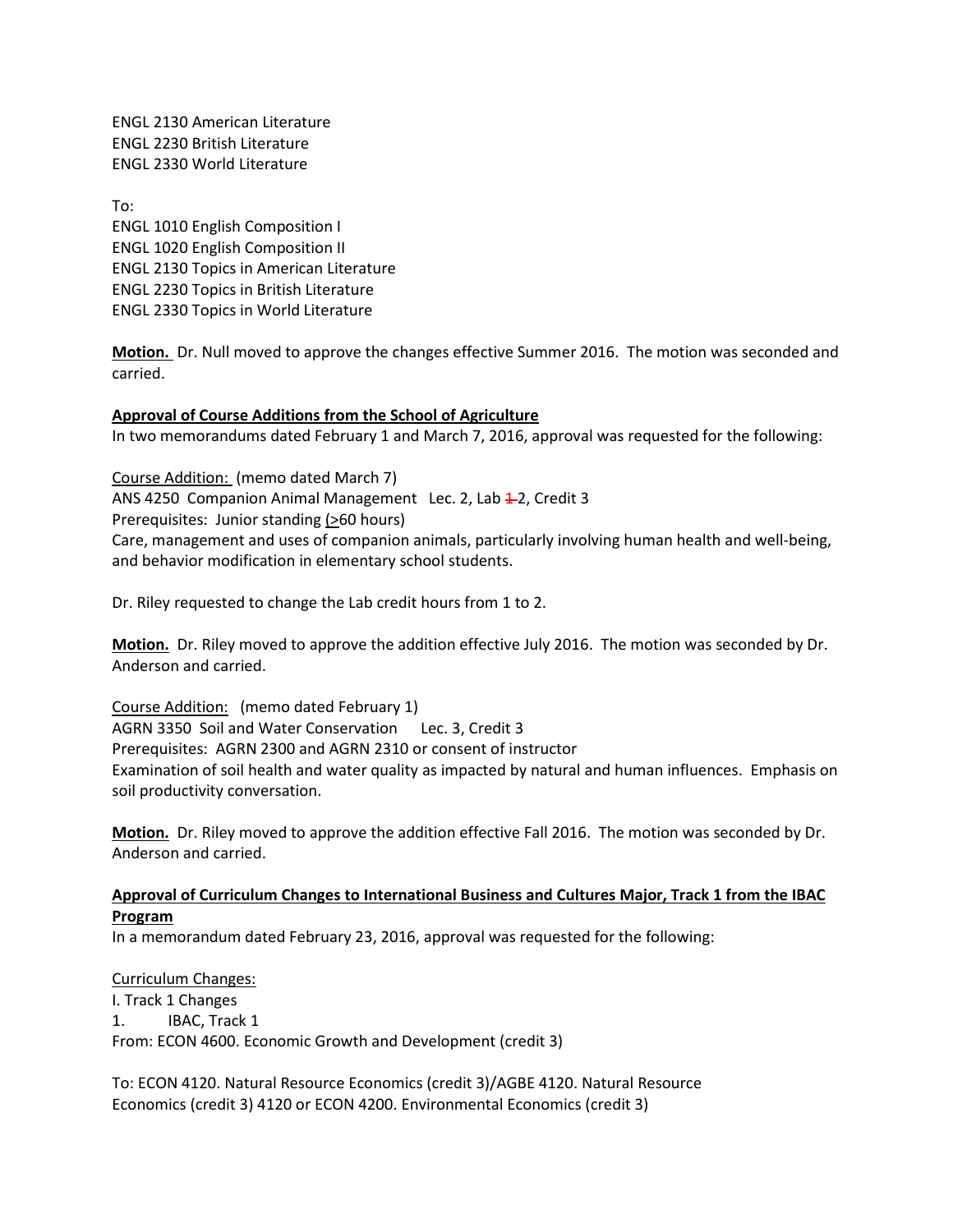# 2. IBAC, Track 1

From: World studies elective (credit 6). Footnote: Students may choose from the following: **ENGL 4680**, [ENGL 4720 \(5720\);](http://catalog.tntech.edu/preview_program.php?catoid=19&poid=2104&hl=%22international+business%22&returnto=search#tt3868) [FREN 3510;](http://catalog.tntech.edu/preview_program.php?catoid=19&poid=2104&hl=%22international+business%22&returnto=search#tt8356) GERM 3510 o[r GERM 3520;](http://catalog.tntech.edu/preview_program.php?catoid=19&poid=2104&hl=%22international+business%22&returnto=search#tt5568) **[JAPN 3510](http://catalog.tntech.edu/preview_program.php?catoid=19&poid=2104&hl=%22international+business%22&returnto=search#tt6921)**; **[RUSS 3510](http://catalog.tntech.edu/preview_program.php?catoid=19&poid=2104&hl=%22international+business%22&returnto=search#tt4855)**; [SPAN 3510](http://catalog.tntech.edu/preview_program.php?catoid=19&poid=2104&hl=%22international+business%22&returnto=search#tt6275) or [SPAN](http://catalog.tntech.edu/preview_program.php?catoid=19&poid=2104&hl=%22international+business%22&returnto=search#tt9718)  [3550](http://catalog.tntech.edu/preview_program.php?catoid=19&poid=2104&hl=%22international+business%22&returnto=search#tt9718) or any upper-level foreign language class not used for the foreign language requirement; **[GEOG](http://catalog.tntech.edu/preview_program.php?catoid=19&poid=2104&hl=%22international+business%22&returnto=search#tt6114)  [1110](http://catalog.tntech.edu/preview_program.php?catoid=19&poid=2104&hl=%22international+business%22&returnto=search#tt6114)**[, GEOG 1120,](http://catalog.tntech.edu/preview_program.php?catoid=19&poid=2104&hl=%22international+business%22&returnto=search#tt7859) [GEOG 1130,](http://catalog.tntech.edu/preview_program.php?catoid=19&poid=2104&hl=%22international+business%22&returnto=search#tt8350) [GEOG 3200;](http://catalog.tntech.edu/preview_program.php?catoid=19&poid=2104&hl=%22international+business%22&returnto=search#tt706) **[HIST 3710](http://catalog.tntech.edu/preview_program.php?catoid=19&poid=2104&hl=%22international+business%22&returnto=search#tt1393)**, [HIST 4440-4449 \(5440\),](http://catalog.tntech.edu/preview_program.php?catoid=19&poid=2104&hl=%22international+business%22&returnto=search#tt147) [HIST 4550 \(5550\),](http://catalog.tntech.edu/preview_program.php?catoid=19&poid=2104&hl=%22international+business%22&returnto=search#tt4306) [HIST](http://catalog.tntech.edu/preview_program.php?catoid=19&poid=2104&hl=%22international+business%22&returnto=search#tt3832)  [4560 \(5560\),](http://catalog.tntech.edu/preview_program.php?catoid=19&poid=2104&hl=%22international+business%22&returnto=search#tt3832) [HIST 4570 \(5570\),](http://catalog.tntech.edu/preview_program.php?catoid=19&poid=2104&hl=%22international+business%22&returnto=search#tt4482) [HIST 4620 \(5620\),](http://catalog.tntech.edu/preview_program.php?catoid=19&poid=2104&hl=%22international+business%22&returnto=search#tt6730) [HIST 4710,](http://catalog.tntech.edu/preview_program.php?catoid=19&poid=2104&hl=%22international+business%22&returnto=search#tt7978) [HIST 4730 \(5730\),](http://catalog.tntech.edu/preview_program.php?catoid=19&poid=2104&hl=%22international+business%22&returnto=search#tt1035) [HIST 4740 \(5740\),](http://catalog.tntech.edu/preview_program.php?catoid=19&poid=2104&hl=%22international+business%22&returnto=search#tt2987) [HIST](http://catalog.tntech.edu/preview_program.php?catoid=19&poid=2104&hl=%22international+business%22&returnto=search#tt723)  [4750 \(5750\),](http://catalog.tntech.edu/preview_program.php?catoid=19&poid=2104&hl=%22international+business%22&returnto=search#tt723) **[HIST 4760 \(5760\)](http://catalog.tntech.edu/preview_program.php?catoid=19&poid=2104&hl=%22international+business%22&returnto=search#tt1021)**, [HIST 4790-4799 \(5790\);](http://catalog.tntech.edu/preview_program.php?catoid=19&poid=2104&hl=%22international+business%22&returnto=search#tt1645) **[PHIL 4020;](http://catalog.tntech.edu/preview_program.php?catoid=19&poid=2104&hl=%22international+business%22&returnto=search#tt8929) [POLS 3300](http://catalog.tntech.edu/preview_program.php?catoid=19&poid=2104&hl=%22international+business%22&returnto=search#tt6965)**, **[POLS 3310](http://catalog.tntech.edu/preview_program.php?catoid=19&poid=2104&hl=%22international+business%22&returnto=search#tt2892)**[, POLS 4510,](http://catalog.tntech.edu/preview_program.php?catoid=19&poid=2104&hl=%22international+business%22&returnto=search#tt2016) [POLS 4960;](http://catalog.tntech.edu/preview_program.php?catoid=19&poid=2104&hl=%22international+business%22&returnto=search#tt2543) **[SOC 2100](http://catalog.tntech.edu/preview_program.php?catoid=19&poid=2104&hl=%22international+business%22&returnto=search#tt8370)**, [SOC 4090 \(5090\);](http://catalog.tntech.edu/preview_program.php?catoid=19&poid=2104&hl=%22international+business%22&returnto=search#tt2380) or **[MUS 2030](http://catalog.tntech.edu/preview_program.php?catoid=19&poid=2104&hl=%22international+business%22&returnto=search#tt8789)**.

To: World studies elective (credit 6). Footnote: Students may choose from the following: [ENGL 4720](http://catalog.tntech.edu/preview_program.php?catoid=19&poid=2104&hl=%22international+business%22&returnto=search#tt3868)  [\(5720\);](http://catalog.tntech.edu/preview_program.php?catoid=19&poid=2104&hl=%22international+business%22&returnto=search#tt3868) **FLST 3520**; [FREN 3510;](http://catalog.tntech.edu/preview_program.php?catoid=19&poid=2104&hl=%22international+business%22&returnto=search#tt8356) GERM 3510 or [GERM 3520;](http://catalog.tntech.edu/preview_program.php?catoid=19&poid=2104&hl=%22international+business%22&returnto=search#tt5568) [SPAN 3510](http://catalog.tntech.edu/preview_program.php?catoid=19&poid=2104&hl=%22international+business%22&returnto=search#tt6275) or [SPAN 3550](http://catalog.tntech.edu/preview_program.php?catoid=19&poid=2104&hl=%22international+business%22&returnto=search#tt9718) or any upper level foreign language class not used for the foreign language requirement[; GEOG 1120,](http://catalog.tntech.edu/preview_program.php?catoid=19&poid=2104&hl=%22international+business%22&returnto=search#tt7859) [GEOG 1130,](http://catalog.tntech.edu/preview_program.php?catoid=19&poid=2104&hl=%22international+business%22&returnto=search#tt8350) **GEOG 2010,** [GEOG 3200](http://catalog.tntech.edu/preview_program.php?catoid=19&poid=2104&hl=%22international+business%22&returnto=search#tt706)**;** [HIST 4440-4449 \(5440\),](http://catalog.tntech.edu/preview_program.php?catoid=19&poid=2104&hl=%22international+business%22&returnto=search#tt147) [HIST 4550 \(5550\),](http://catalog.tntech.edu/preview_program.php?catoid=19&poid=2104&hl=%22international+business%22&returnto=search#tt4306) [HIST 4560 \(5560\),](http://catalog.tntech.edu/preview_program.php?catoid=19&poid=2104&hl=%22international+business%22&returnto=search#tt3832) [HIST 4570 \(5570\),](http://catalog.tntech.edu/preview_program.php?catoid=19&poid=2104&hl=%22international+business%22&returnto=search#tt4482) [HIST](http://catalog.tntech.edu/preview_program.php?catoid=19&poid=2104&hl=%22international+business%22&returnto=search#tt6730)  [4620 \(5620\),](http://catalog.tntech.edu/preview_program.php?catoid=19&poid=2104&hl=%22international+business%22&returnto=search#tt6730) **HIST 4630, HIST 4640,** [HIST 4710,](http://catalog.tntech.edu/preview_program.php?catoid=19&poid=2104&hl=%22international+business%22&returnto=search#tt7978) [HIST 4730 \(5730\),](http://catalog.tntech.edu/preview_program.php?catoid=19&poid=2104&hl=%22international+business%22&returnto=search#tt1035) [HIST 4740 \(5740\),](http://catalog.tntech.edu/preview_program.php?catoid=19&poid=2104&hl=%22international+business%22&returnto=search#tt2987) [HIST 4750 \(5750\),](http://catalog.tntech.edu/preview_program.php?catoid=19&poid=2104&hl=%22international+business%22&returnto=search#tt723) [HIST 4790-4799 \(5790\);](http://catalog.tntech.edu/preview_program.php?catoid=19&poid=2104&hl=%22international+business%22&returnto=search#tt1645) [POLS 4510,](http://catalog.tntech.edu/preview_program.php?catoid=19&poid=2104&hl=%22international+business%22&returnto=search#tt2016) [POLS 4960,](http://catalog.tntech.edu/preview_program.php?catoid=19&poid=2104&hl=%22international+business%22&returnto=search#tt2543) [SOC 4090 \(5090\),](http://catalog.tntech.edu/preview_program.php?catoid=19&poid=2104&hl=%22international+business%22&returnto=search#tt2380) **SPCH 3620**.

3. IBAC, Track 1

From: Foreign Language (21 hours) [beginning in 2010]

To: Foreign Language (21 hours) [beginning in 1010]

II. Track 2 Changes

4. IBAC, Track 2. American Studies From: GEOG 4810. Special Topics in Geography (credit 3)

To: GEOG 1130. Natural Hazards (credit 3)

5. IBAC, Track 2. American Studies From: SOC 2110. Soc. Class & Inequality in America (credit 3)

To: SOC 2110 or RELS 2010. Intro to Religious Studies (credit 3)

6. IBAC, Track 2

From: American Studies Electives (12 hours). Footnote: Students may choose from the following: [ENGL](http://catalog.tntech.edu/preview_program.php?catoid=19&poid=2104&hl=%22international+business%22&returnto=search#tt8295)  [4610 \(5610\),](http://catalog.tntech.edu/preview_program.php?catoid=19&poid=2104&hl=%22international+business%22&returnto=search#tt8295) ENGL 4711, [ENGL 4830 \(5830\);](http://catalog.tntech.edu/preview_program.php?catoid=19&poid=2104&hl=%22international+business%22&returnto=search#tt8109) [HIST 4010 \(5010\),](http://catalog.tntech.edu/preview_program.php?catoid=19&poid=2104&hl=%22international+business%22&returnto=search#tt7816) [HIST 4020 \(5020\),](http://catalog.tntech.edu/preview_program.php?catoid=19&poid=2104&hl=%22international+business%22&returnto=search#tt6663) [HIST 4030 \(5030\),](http://catalog.tntech.edu/preview_program.php?catoid=19&poid=2104&hl=%22international+business%22&returnto=search#tt5796) **HIST 4040 (5040)**, [HIST 4050 \(5050\),](http://catalog.tntech.edu/preview_program.php?catoid=19&poid=2104&hl=%22international+business%22&returnto=search#tt2820) [HIST 4060 \(5060\),](http://catalog.tntech.edu/preview_program.php?catoid=19&poid=2104&hl=%22international+business%22&returnto=search#tt4943) [HIST 4210 \(5210\),](http://catalog.tntech.edu/preview_program.php?catoid=19&poid=2104&hl=%22international+business%22&returnto=search#tt4506) [HIST 4230-4239 \(5230\),](http://catalog.tntech.edu/preview_program.php?catoid=19&poid=2104&hl=%22international+business%22&returnto=search#tt9950) [HIST 4250](http://catalog.tntech.edu/preview_program.php?catoid=19&poid=2104&hl=%22international+business%22&returnto=search#tt1999)  [\(5250\),](http://catalog.tntech.edu/preview_program.php?catoid=19&poid=2104&hl=%22international+business%22&returnto=search#tt1999) **HIST 4310 (5310)**, [HIST 4330-4339 \(5330\),](http://catalog.tntech.edu/preview_program.php?catoid=19&poid=2104&hl=%22international+business%22&returnto=search#tt5663) [HIST 4360-4369 \(5360\),](http://catalog.tntech.edu/preview_program.php?catoid=19&poid=2104&hl=%22international+business%22&returnto=search#tt6302) [HIST 4370 \(5370\),](http://catalog.tntech.edu/preview_program.php?catoid=19&poid=2104&hl=%22international+business%22&returnto=search#tt5619) HIST 4380, **[HIST 4730 \(5730\)](http://catalog.tntech.edu/preview_program.php?catoid=19&poid=2104&hl=%22international+business%22&returnto=search#tt3091)**; **JOUR 3760 [; POLS 3700](http://catalog.tntech.edu/preview_program.php?catoid=19&poid=2104&hl=%22international+business%22&returnto=search#tt3703) , [POLS 3710](http://catalog.tntech.edu/preview_program.php?catoid=19&poid=2104&hl=%22international+business%22&returnto=search#tt6420) , 3800**[, POLS 4210](http://catalog.tntech.edu/preview_program.php?catoid=19&poid=2104&hl=%22international+business%22&returnto=search#tt1209) and **[SOC 2840](http://catalog.tntech.edu/preview_program.php?catoid=19&poid=2104&hl=%22international+business%22&returnto=search#tt2378)**.

To: American Studies Electives (12 hours). Footnote: Students may choose from the following: [ENGL](http://catalog.tntech.edu/preview_program.php?catoid=19&poid=2104&hl=%22international+business%22&returnto=search#tt8295)  [4610 \(5610\),](http://catalog.tntech.edu/preview_program.php?catoid=19&poid=2104&hl=%22international+business%22&returnto=search#tt8295) ENGL 4711 (ENGL 5711), [ENGL 4830 \(5830\);](http://catalog.tntech.edu/preview_program.php?catoid=19&poid=2104&hl=%22international+business%22&returnto=search#tt8109) [HIST 4010 \(5010\),](http://catalog.tntech.edu/preview_program.php?catoid=19&poid=2104&hl=%22international+business%22&returnto=search#tt7816) [HIST 4020 \(5020\),](http://catalog.tntech.edu/preview_program.php?catoid=19&poid=2104&hl=%22international+business%22&returnto=search#tt6663) [HIST 4030](http://catalog.tntech.edu/preview_program.php?catoid=19&poid=2104&hl=%22international+business%22&returnto=search#tt5796)  [\(5030\),](http://catalog.tntech.edu/preview_program.php?catoid=19&poid=2104&hl=%22international+business%22&returnto=search#tt5796) [HIST 4050 \(5050\),](http://catalog.tntech.edu/preview_program.php?catoid=19&poid=2104&hl=%22international+business%22&returnto=search#tt2820) [HIST 4060 \(5060\),](http://catalog.tntech.edu/preview_program.php?catoid=19&poid=2104&hl=%22international+business%22&returnto=search#tt4943) **HIST 4200,** [HIST 4210 \(5210\),](http://catalog.tntech.edu/preview_program.php?catoid=19&poid=2104&hl=%22international+business%22&returnto=search#tt4506) [HIST 4230-4239 \(5230\),](http://catalog.tntech.edu/preview_program.php?catoid=19&poid=2104&hl=%22international+business%22&returnto=search#tt9950) [HIST](http://catalog.tntech.edu/preview_program.php?catoid=19&poid=2104&hl=%22international+business%22&returnto=search#tt1999)  [4250 \(5250\),](http://catalog.tntech.edu/preview_program.php?catoid=19&poid=2104&hl=%22international+business%22&returnto=search#tt1999) [HIST 4330-4339 \(5330\),](http://catalog.tntech.edu/preview_program.php?catoid=19&poid=2104&hl=%22international+business%22&returnto=search#tt5663) [HIST 4360-4369 \(5360\),](http://catalog.tntech.edu/preview_program.php?catoid=19&poid=2104&hl=%22international+business%22&returnto=search#tt6302) [HIST 4370 \(5370\),](http://catalog.tntech.edu/preview_program.php?catoid=19&poid=2104&hl=%22international+business%22&returnto=search#tt5619) HIST 4380**-4389**; **JOUR 2200,** and [POLS 4210.](http://catalog.tntech.edu/preview_program.php?catoid=19&poid=2104&hl=%22international+business%22&returnto=search#tt1209)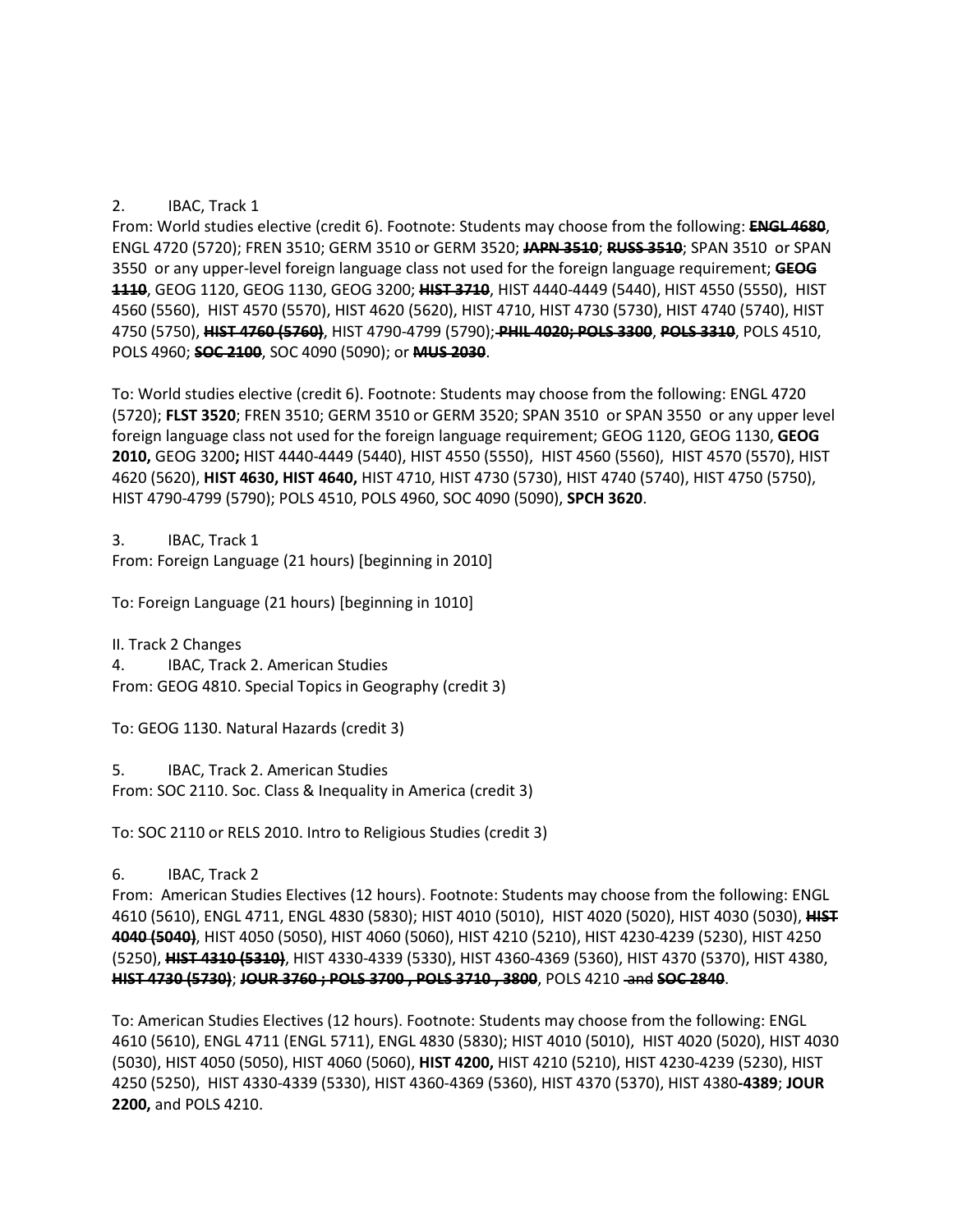7. IBAC, Track 2 From: DS 3520. Operations Management (credit 3)

To: BMGT 4930. Business Strategy (credit 3)

III. Tracks 1 & 2 Changes

8. IBAC, Tracks 1&2 From: FIN 4510. International Trade and Finance (credit 3)

To: ECON 4510. International Trade and Finance (credit 3)

9. IBAC, Tracks 1&2

From: Approved elective Credit 0-3. Footnote: Elective course to be selected in consultation with the academic advisor.

To: Elective Credit 0-3.

**Motion.** Dr. Groundland moved to approve the changes effective Fall 2016. The motion was seconded by Dr. Joe Roberts and carried.

# **Approval of Course Change from the Department of Decision Sciences and Management**

In two memorandums dated February 25, 2016, approval was requested for the following:

Course Change:

From:

BMGT 4410 Conflict Management and Negotiation

Prerequisite: BMGT 3630. Development of interpersonal skills for managing conflict and negotiations in business. Enrollment in junior- or senior-level law courses requires junior standing. All business majors must have completed the Basic Business Program

To:

BMGT 4410 Conflict Management and Negotiation Development of interpersonal skills for managing conflict and negotiations in business. Students must have junior or senior standing. All business majors must have completed the Basic Business Program.

**Motion.** Dr. Armstrong moved to approve the change effective Fall 2016. The motion was seconded by Dr. Joe Roberts and carried.

## Course Addition:

ENTR 4500 – Innovation and Entrepreneurship: Lean Launchpad Lec. 3

ENTR 4500 – Innovation and Entrepreneurship: Lean Launchpad focuses on innovating and evolving a product or service into a viable business model. The curriculum is structured around the Lean Launchpad program where student teams organize and develop their "business canvas." Students must have junior or senior standing or approval of the instructor.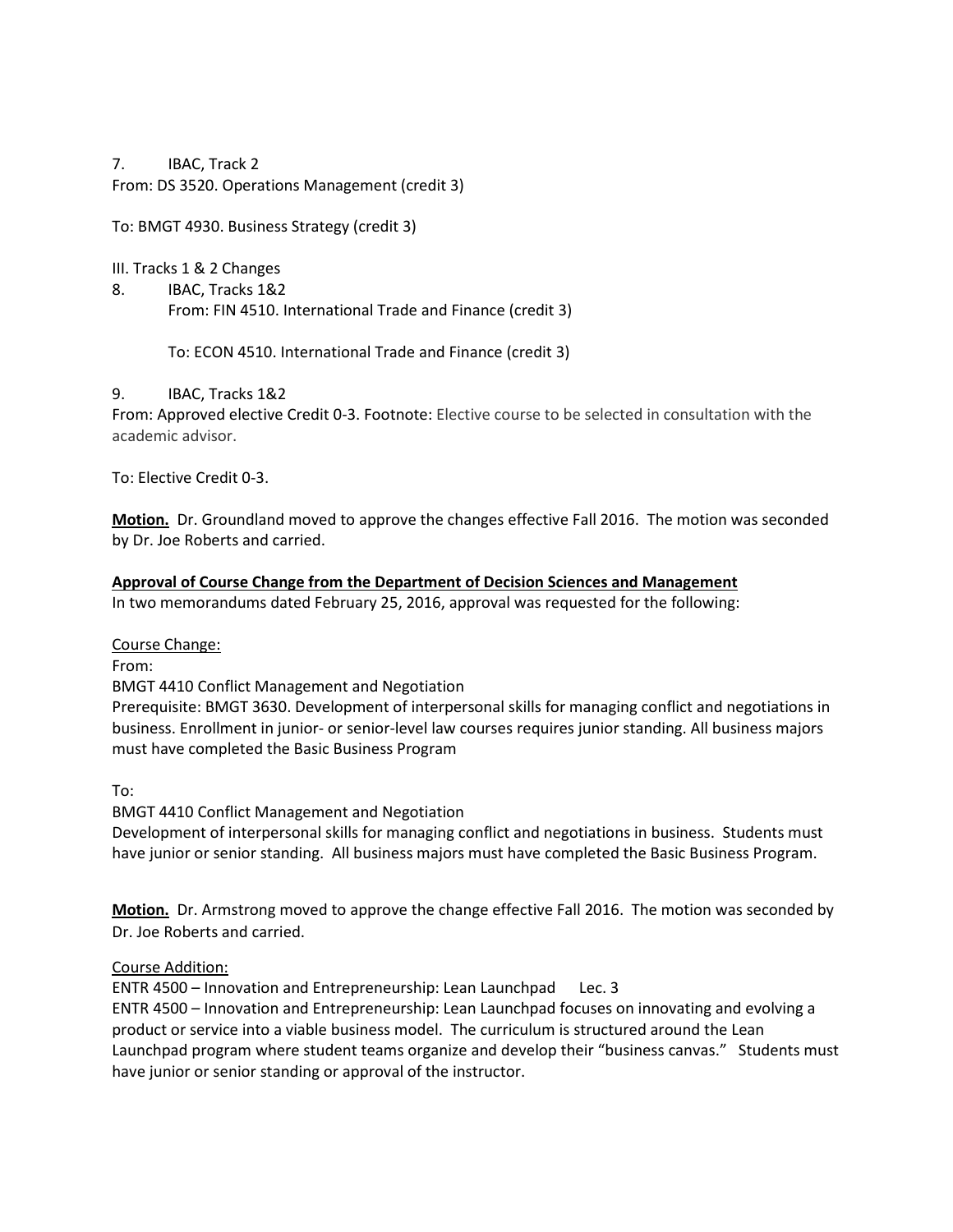Dr. Armstrong moved to approve the addition effective Fall 2016. The motion was seconded by Dr. Johnson and carried.

#### **Approval of Course and Curriculum Changes from the School of Interdisciplinary Studies**

In a memorandum dated March 8, 2016, approval was requested for the following: Course Changes: From:

UNIV 4995 – Culminating Special Project Lec. 3, Credit 3 Prerequisite: Permission of instructor. Academic research or other creative activity resulting in a tangible product to demonstrate synthesis of student's coursework. This course is required for all PRST and LIST majors.

To:

PRST 4995 - Culminating Capstone Project Lec. 3, Credit 3 Cross Listing: LIST 4995

Prerequisite: Permission of instructor. Academic research or other creative activity resulting in a tangible product to demonstrate synthesis of student's coursework. This course is required for all PRST and LIST majors.

From:

UNIV 4113 – PRST/LIST Internship Lec. 3, Credit 3.

Prerequisite: Permission of instructor. Educational activity within an organization dealing with the type of work the student hopes to do upon graduation. The internship is a learning environment where the student is treated as one of the employees but often does not have the pressures of being a full-time employee.

Class may be taken twice for a total of (6) credit hours. Interdisciplinary Studies majors may take up to (6) credit hours of internship. This may be accomplished through one semester of UNIV 4116 (6 credit hours) or two semesters of UNIV 4113 (3 credit hours).

To:

LIST 4113 – PRST/LIST Internship Lec. 3, Credit 3. Prerequisite: Permission of instructor. Educational activity within an organization dealing with the type of work the student hopes to do upon graduation. The internship is a learning environment where the student is treated as one of the employees but often does not have the pressures of being a full-time

Class may be taken twice for a total of (6) credit hours. Interdisciplinary Studies majors may take up to (6) credit hours of internship. .

From:

employee.

UNIV 4114 – PRST/LIST Internship Lec. 4, Credit 4.

Prerequisite: Permission of instructor. Educational activity within an organization dealing with the type of work the student hopes to do upon graduation. The internship is a learning environment where the student is treated as one of the employees but often does not have the pressures of being a full-time employee.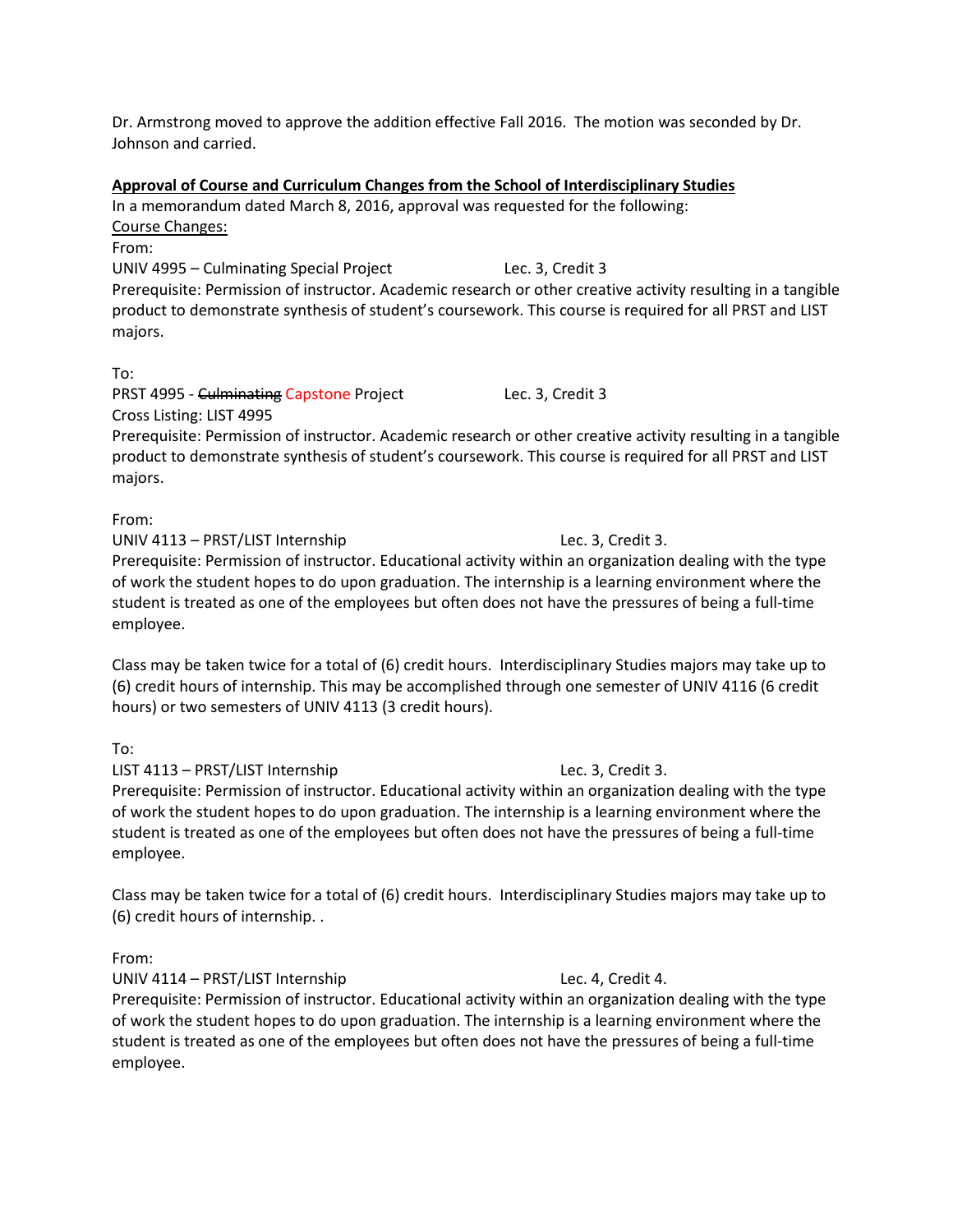#### To:

## LIST 4114 – PRST/LIST Internship Lec. 4, Credit 4.

Prerequisite: Permission of instructor. Educational activity within an organization dealing with the type of work the student hopes to do upon graduation. The internship is a learning environment where the student is treated as one of the employees but often does not have the pressures of being a full-time employee.

Interdisciplinary Studies majors may take up to (6) credit hours of internship.

# From:

UNIV 4115 – PRST/LIST Internship Lec. 5, Credit 5. Prerequisite: Permission of instructor. Educational activity within an organization dealing with the type of work the student hopes to do upon graduation. The internship is a learning environment where the student is treated as one of the employees but often does not have the pressures of being a full-time employee.

# To:

LIST 4115 – PRST/LIST Internship Lec. 5, Credit 5. Prerequisite: Permission of instructor. Educational activity within an organization dealing with the type of work the student hopes to do upon graduation. The internship is a learning environment where the student is treated as one of the employees but often does not have the pressures of being a full-time employee.

Interdisciplinary Studies majors may take up to (6) credit hours of internship.

# From:

## UNIV 4116 – PRST/LIST Internship Lec. 6, Credit 6.

Prerequisite: Permission of instructor. Educational activity within an organization dealing with the type of work the student hopes to do upon graduation. The internship is a learning environment where the student is treated as one of the employees but often does not have the pressures of being a full-time employee.

# To:

LIST 4116 – PRST/LIST Internship Lec. 6, Credit 6.

Prerequisite: Permission of instructor. Educational activity within an organization dealing with the type of work the student hopes to do upon graduation. The internship is a learning environment where the student is treated as one of the employees but often does not have the pressures of being a full-time employee.

Interdisciplinary Studies majors may take up to (6) credit hours of internship.

II. Course Deletions: UNIV 4996 – PRST/LIST Special Projects Credit 4

# **Motion.** Dr. Joe Roberts moved to approve the addition, deletions and changes effective Summer 2016. The motion was seconded by Dr. Camuti.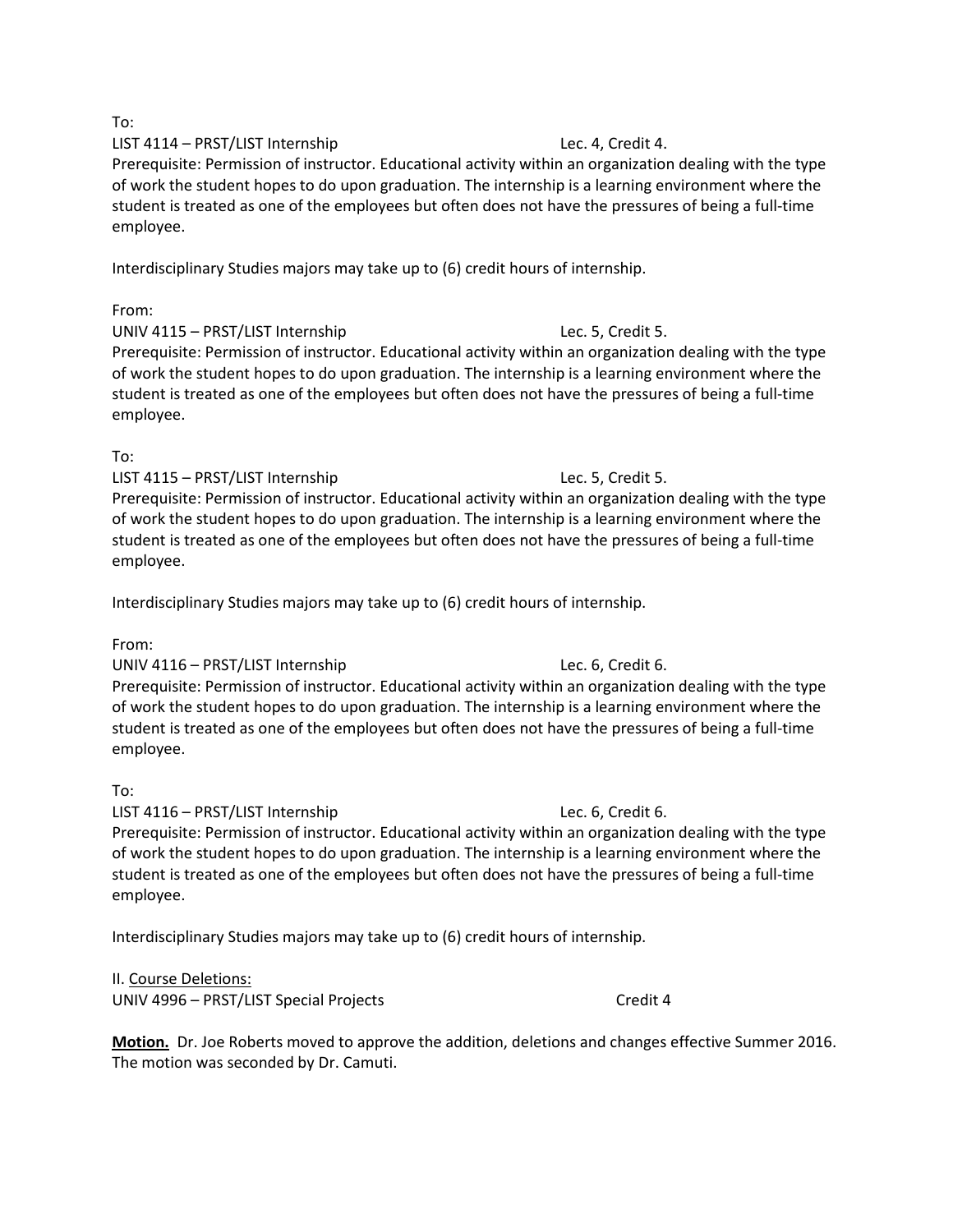Dr. Null requested to change the title of LIST 4995 from Culminating Project to Capstone Project, as this course is being proposed at the upcoming RODP Curriculum Committee meeting as UNIV 4995 Capstone Project.

Dr. Roberts accepted this as a friendly amendment, pending approval by the RODP Curriculum Committee. A vote was taken and the motion carried.

III. Course Addition:

Course Title – LIST 3300 – Workplace Etiquette. Lec 3, Credit 3 The purpose of this course is to introduce students to professional skills and conduct that will help in job acquisition and advancement. Prerequisites: None.

**Motion.** Dr. Joe Roberts moved to approve the addition effective Summer 2016. The motion was seconded by Dr. Camuti and carried.

IV. Curriculum Changes: From: Senior Year UNIV 4995 - PRST/LIST Culminating Project Credit 3 Or UNIV 4996 – Credit 4

To: Senior Year LIST 4995 – Culminating Capstone Project Credit 3

Also, remove the following note from under Interdisciplinary Studies, B.S.: UNIV 4996 (four hrs) may be substituted from UNIV 4995 (three hrs) in order to meet graduation hour requirements.

**Motion.** Dr. Joe Roberts moved to approve the changes effective Summer 2016. The motion was seconded by Dr. Camuti and carried.

**Approval of Course and Curriculum Changes from the School of Professional Studies** In a memorandum dated March 8, 2016, approval was requested for the following:

Course Change: From: UNIV 4995 – Culminating Special Project Lec. 3, Credit 3 Prerequisite: Permission of instructor. Academic research or other creative activity resulting in a tangible product to demonstrate synthesis of student's coursework. This course is required for all PRST and LIST majors.

To: PRST 4995 - Culminating Capstone Project Lec. 3, Credit 3 Cross Listing: LIST 4995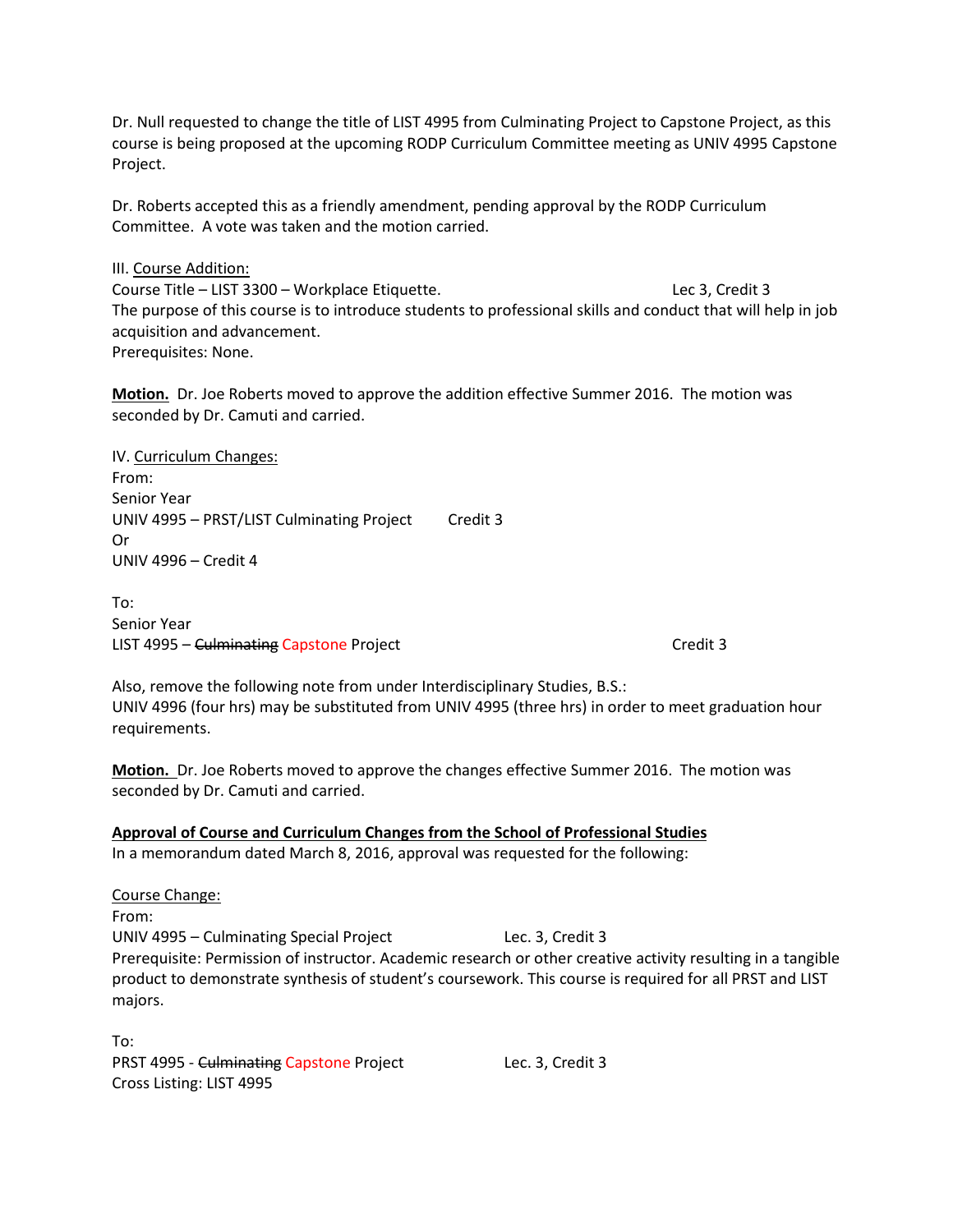Prerequisite: Permission of instructor. Academic research or other creative activity resulting in a tangible product to demonstrate synthesis of student's coursework. This course is required for all PRST and LIST majors.

II. Curriculum Changes: From: Senior Year UNIV 4995 – Culminating Special Project Credit 3

To: Senior Year PRST 4995 – Culminating Project Credit 3

**Motion.** Dr. Joe Roberts corrected the title of LIST 4995 to "Capstone Project" and moved to approve the changes effective Summer 2016. The motion was seconded by Dr. Camuti and carried.

## **Approval of Course Additions, Deletions, Changes and Curriculum Changes from the School of Human Ecology**

In a memorandum dated March 3, 2016, approval was requested for the following:

Course Additions:

HEC 4005 Senior Seminar in Human Ecology Lec.2. Credit 2. Prerequisite: Second semester junior or senior, major in Human Ecology with 35 credits earned in Human Ecology. Global interdependence, resource sustainability, use of technology, public policy and advocacy in a capstone project.

HEC 3812. Practicum in Family and Consumer Sciences Education Lab 4. Credit 2. Prerequisite: Full admission to the Teacher Education Program. Prerequisite or corequisite: HEC 3805. Observation and supervised teaching and participation in Family and Consumer Sciences Educational settings.

HEC 3805 Materials and Methods of Teaching Family and Consumer Sciences Education Lec.3. Credit 3.

Prerequisite: Full admission to the Teacher Education Program. Corequisite: HEC 3812 Junior Standing; 20 hours of human ecology courses Selection, use and evaluation of learning experiences and material, program planning.

Course Deletions:

HEC 4000 Senior Seminar in Human Ecology Lec.1.Credit 1. HEC 3811. Practicum in Family and Consumer Sciences Lec.1.Credit 1.

**Motion.** Dr. Anderson moved to approve the additions and deletions effective Fall 2016. The motion was seconded by Dr. Eisen and carried.

Curriculum Changes: From: Food, Nutrition and Dietetics Curriculum, Dietetics option: BIOL 1010 Introduction to Biology 4 credits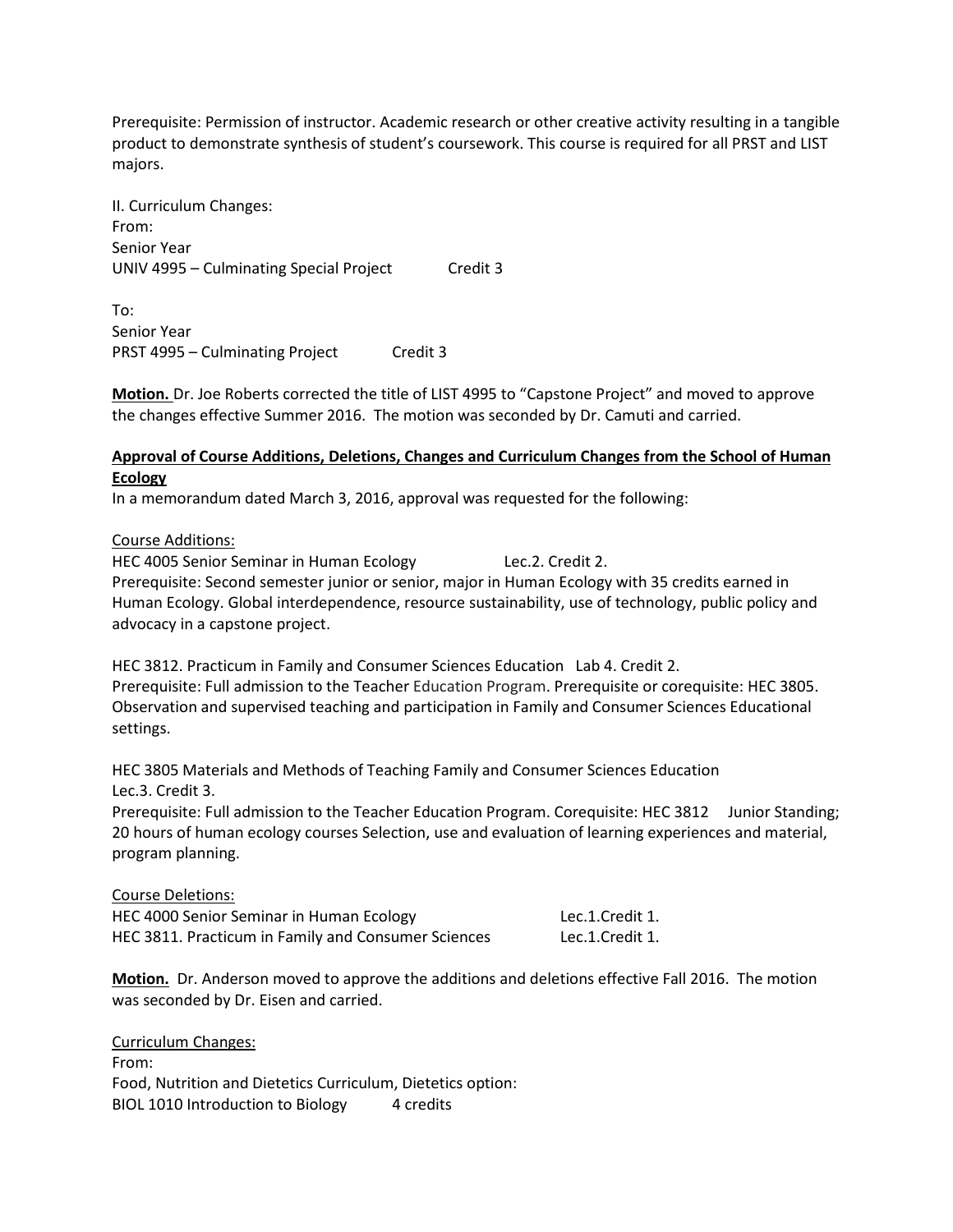Total Credits 35 Senior Year: HEC 4000 1 credit Total Credits 21

To:

Food, Nutrition and Dietetics Curriculum, Dietetics option: Delete BIOL 1010 Introduction to Biology 4 credits from Sophomore Year Total Credits 31 Add HEC 4005 Senior Seminar in Human Ecology 2 credits to Senior Year Add Electives 3 credits to Senior Year Total Credits 25

From:

Food, Nutrition and Dietetics curriculum, Foodsystems Administration option: Electives 6 credits in Junior Year Total Credits: 28 Senior Year HEC 4000 1 credit Total credits: 27

To: Food, Nutrition and Dietetics Curriculum, Foodsystems Administration option: Electives: 5 4 credits in Junior Year Total Credits: 27 29 Add: HEC 4005 Senior Seminar in HEC 2 credits to Senior Year Total credits: 28 29

From: Merchandising and Design Curriculum Electives Credit 4 in Senior Year

To: Merchandising Curriculum Electives Credit 3 in Senior Year Add: HEC 4005 Senior Seminar in HEC 2 credits to Senior Year Total Credits remain at 26

From: Housing and Design Curriculum Electives Credit 4 in Senior Year

To: Housing and Design Curriculum Electives Credit 3 in Senior Year Add: HEC 4005 Senior Seminar in HEC 2 credits in Senior Year Total Credits remain at 29

From: Child Life Curriculum EXPW 2430 First Aid, Safety and CPR 2 credits in Junior Year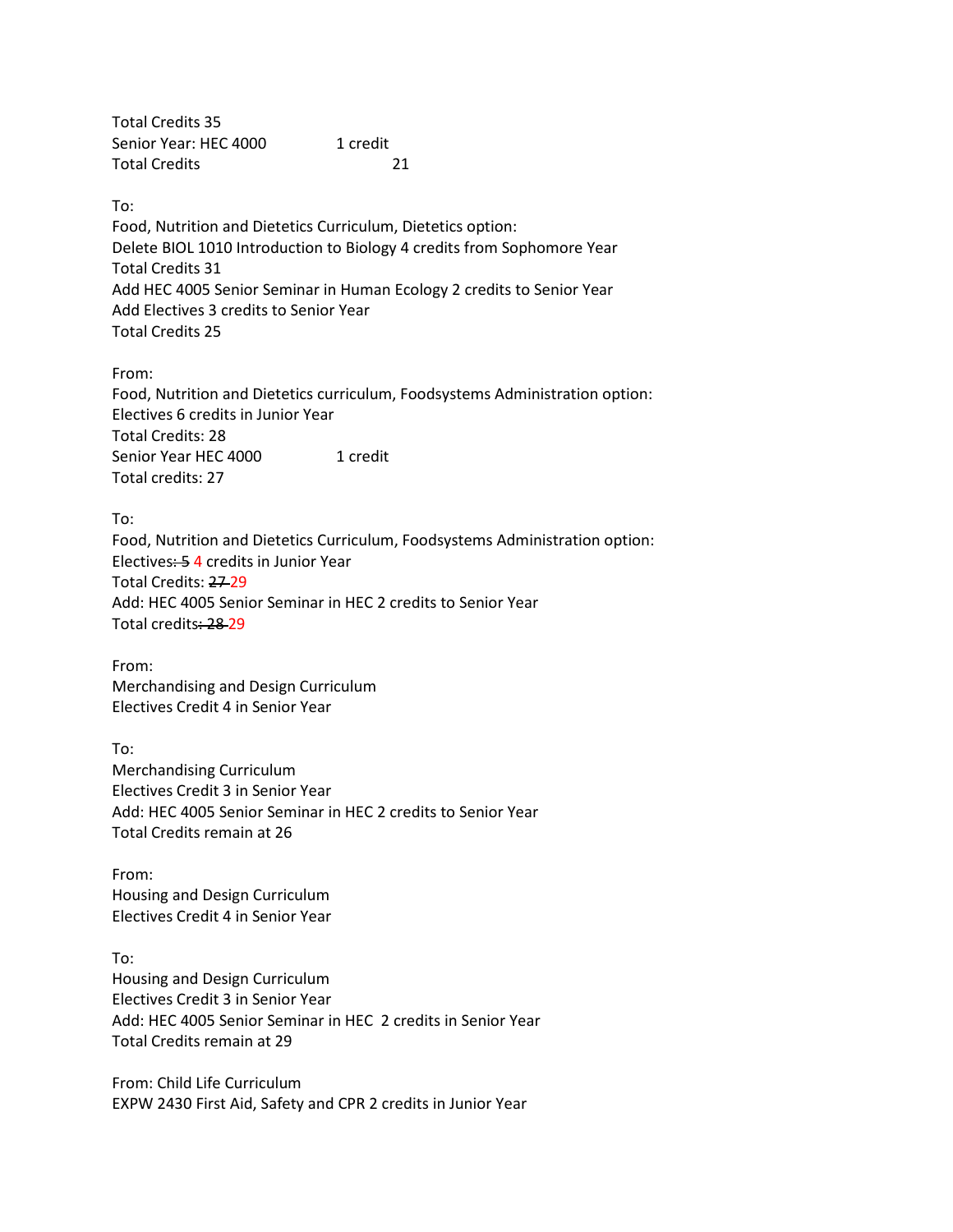Junior Total Credits: 34 Senior Total Credits: 26

To: Child Life Curriculum Delete EXPW 2430 from Junior Year Junior Total Credits: 32 34 Add HEC 4005 Senior Seminar in HEC 2 Credits to Senior Year Add Elective Credit 1 to Senior Year Senior Total Credits: 28-29

From: Child Development and Family Relations concentration: Electives Credit 6 Senior Year Senior Total Credits: 28

To:

Child Development and Family Relations concentration: Elective Credit 5 Senior Year Add: HEC 4005 Senior Seminar in HEC 2 credits to Senior Year Senior Total Credits remain at 28

From: Family and Consumer Sciences Education curriculum: Elective Credit 1 Junior Year

To:

Family and Consumer Sciences Education curriculum: Delete Elective credit 1 junior year Add: HEC 4005 Senior Seminar in HEC 2 credits to Junior Year Total credits remain at 28

From**:** 

HEC 4872 Seminar in Family and Consumer Sciences Education Lec. 5. Credit 5. Prerequisite: Admission to the Teacher Education Program. Corequisite: HEC 4871, Candidates will identify and learn to implement engaging strategies related to students' developmental, cultural and socioeconomic factors.

To**:** 

HEC 4872: Seminar in Family and Consumer Science Education Lec. 5. Credit 5. Prerequisite: Full admission to the Teacher Education Program. Corequisite: HEC 4871.Candidates will identify and learn to implement engaging strategies related to students' developmental, cultural and socioeconomic factors.

**Add**: "Full" wording to admission requirement

From**:** HEC 4871 Residency I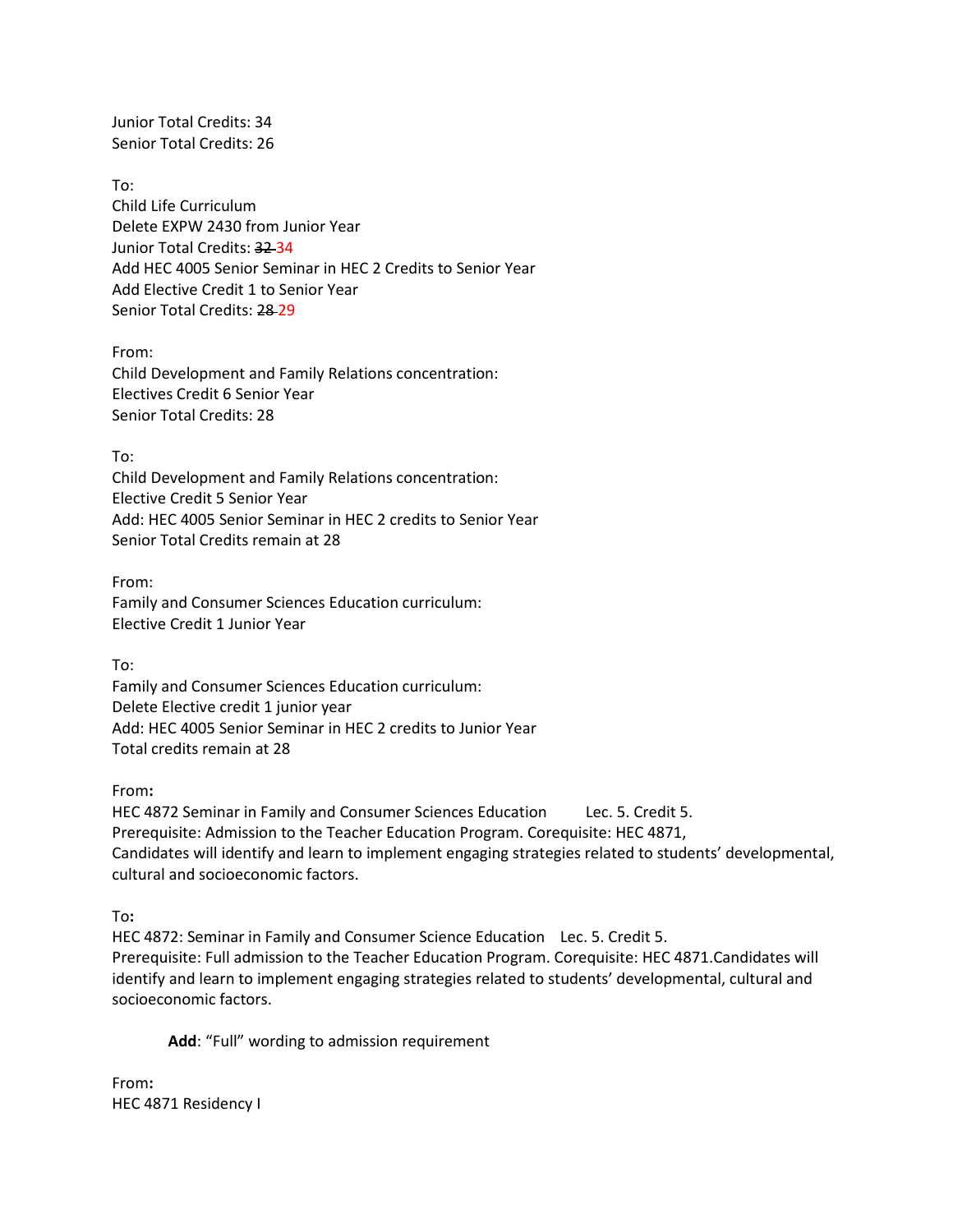Admission to Teacher Education Program. Corequisite HEC 4872 Credit 5. Performance based clinical experience in authentic settings involving planning appropriate instruction based on student's needs, creating a positive learning environment, communicating and collaborating with colleagues and others, effectively assessing student learning and reflecting on practice. A grade of B is required to meet degree requirements.

#### To**:**

HEC 4871 Residency I Credit 5.

Prerequisite: Full admission to the Teacher Education Program. Corequisite: HEC 4872 Performance based clinical experience in authentic settings involving planning appropriate instruction based on student's needs, creating a positive learning environment, communicating and collaborating with colleagues and others, effectively assessing student learning and reflecting on practice. A grade of B is required to meet degree requirements.

**Add:** "Full" wording to admission requirement.

#### From**:**

HEC 4881 Residency II Credit 10.

Prerequisite: Admission to the Teacher Education Program. Corequisite: HEC 4882 Prerequisite: HEC 4871 with a grade of B. Performance based full time clinical experience in authentic settings involving planning appropriate instruction based on student's needs, demonstrating effective instructional strategies, creating a positive learning environment, communicating and collaborating with colleagues and others, effectively assessing student learning and reflecting on practice. A grade of B is required to meet degree requirements.

#### To**:**

HEC 4881 Residency II Credit 10

Prerequisite: Full admission to the Teacher Education Program. Corequisite: HEC 4882 Prerequisite: HEC 4871 with a grade of B. Performance based full time clinical experience in authentic settings involving planning appropriate instruction based on student's needs, demonstrating effective instructional strategies, creating a positive learning environment, communicating and collaborating with colleagues and others, effectively assessing student learning and reflecting on practice. A grade of B is required to meet degree requirements.

**Add:** "Full" wording to admission requirement.

## From

HEC 4882 Professional Seminar II Lec. 2 Credit 2 Admission to the Teacher Education Program Corequisite: HEC 4881. Seminar for residency II candidates supporting professional development in areas of planning, assessment, instruction, classroom management, communication and reflection.

## To

HEC 4882 Professional Seminar II Lec.2. Credit 2. Full admission to the Teacher Education Program Corequisite: HEC 4881. Seminar for Residency II candidates supporting professional development in areas of planning, assessment, instruction, classroom management, communication and reflection. **Add:** "Full" wording to admission requirement.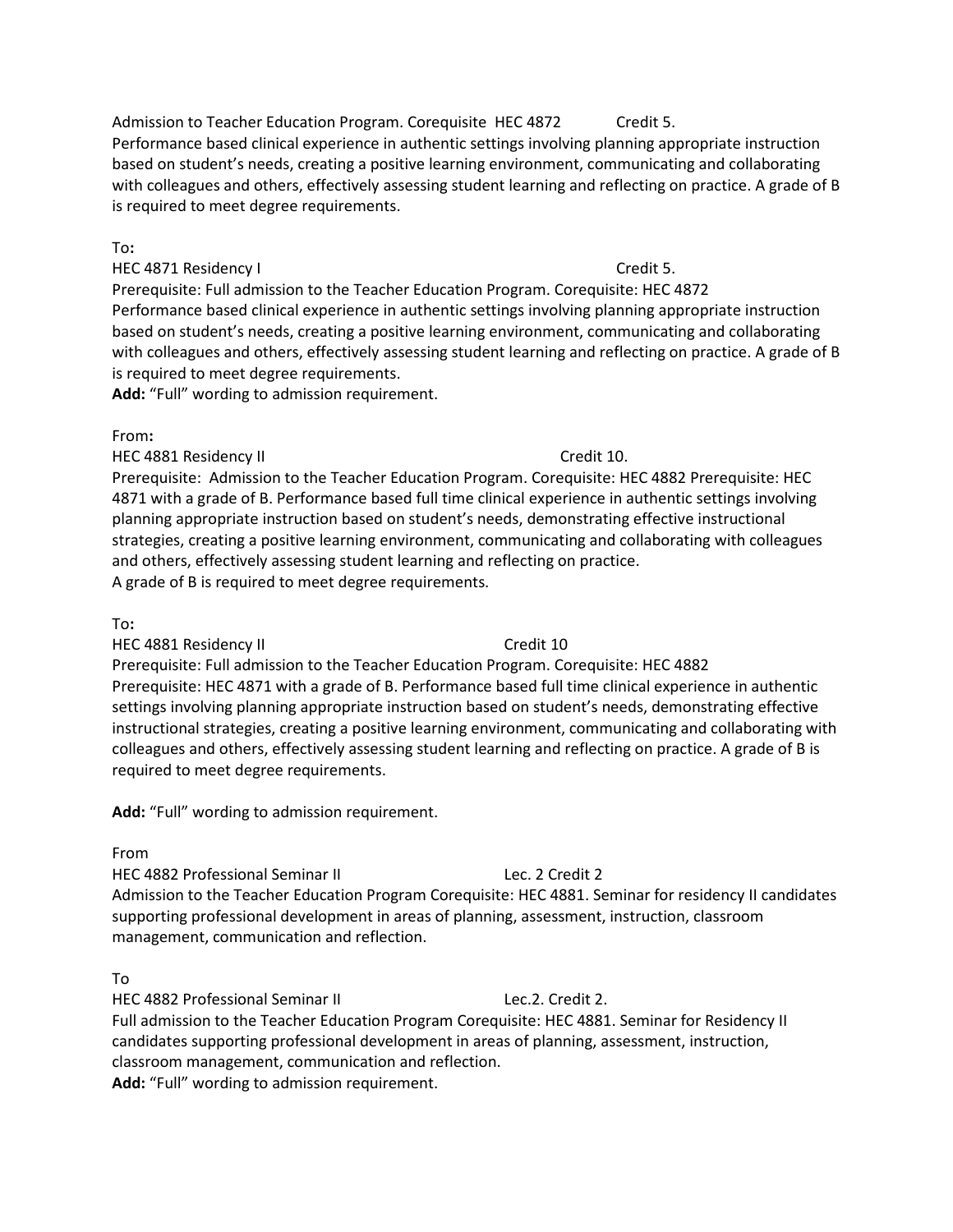Add Curriculum Note #4 to Child Development and Family Relations Concentration:

Add notation #4 to end of degree title: Human Ecology, Child Development and Family Relations Concentration4

## Add the following statements to Note section:

4 The School of Human Ecology, Child Development and Family Relations (CDFR) concentration has met the standards and criteria required for the Provisional Certified Family Life Educator (CFLE) designation from the National Council on Family Relations (NCFR). Beginning in Fall 2016, students who graduate from the School of Human Ecology CDFR curriculum (and have met all CFLE course requirements) now qualify to complete an abbreviated CFLE application process.

This program approval does not imply accreditation, but recognizes the inclusion of relevant course work for each of the ten family life content areas needed for the Provisional Certified Family Life Educator designation.

Dr. Anderson requested credit hour changes to the Food, Nutrition and Dietetics Curriculum, Foodsystems Administration and to the Child Life Curriculum. (See above in Red)

**Motion.** Dr. Anderson moved to approve the changes effective Fall 2016. The motion was seconded Dr. Riley and carried.

# **Approval of Creation of Lower Division and Upper Division Dietetics Concentrations from the School of Human Ecology**

In a memorandum dated March 3, 2016, approval was requested for the following:

# **Creation of Lower Division and Upper Division Dietetics Concentrations**

The Dietetics option (within the Food, Nutrition and Dietetics concentration) is part of an accredited Didactic Program in Dietetics (DPD), which requires a mandatory enrollment policy. A total of 20 students will be enrolled each year at the junior level, and a total of 20 students will be enrolled each year at the senior level. Students should plan to apply for admission into upper division dietetics during the sophomore year. Admission criteria can be found at [www.tntech.edu/hec](http://www.tntech.edu/hec)

Request approval to separate the two options within Food, Nutrition and Dietetics (Dietetics) and (Foodsystems Administration) into two separate concentrations for purposes of being able to track dietetic students for upper division admission.

The Dietetics option would become: Nutrition and Dietetics (HDPD)

The Foodsystems Administration option would remain as Foodsystems Administration and become: HEFA LDPD

Currently the tracking of Dietetic students is done as a manual process, since Banner does not recognize options, only concentrations.

Request approval to designate Dietetic students as Lower Division DPD (LDPD), and Upper Division DPD (UDPD) HDPD in the Banner system similar to the processes used by the School of Nursing and the College of Education to track their lower and upper division students.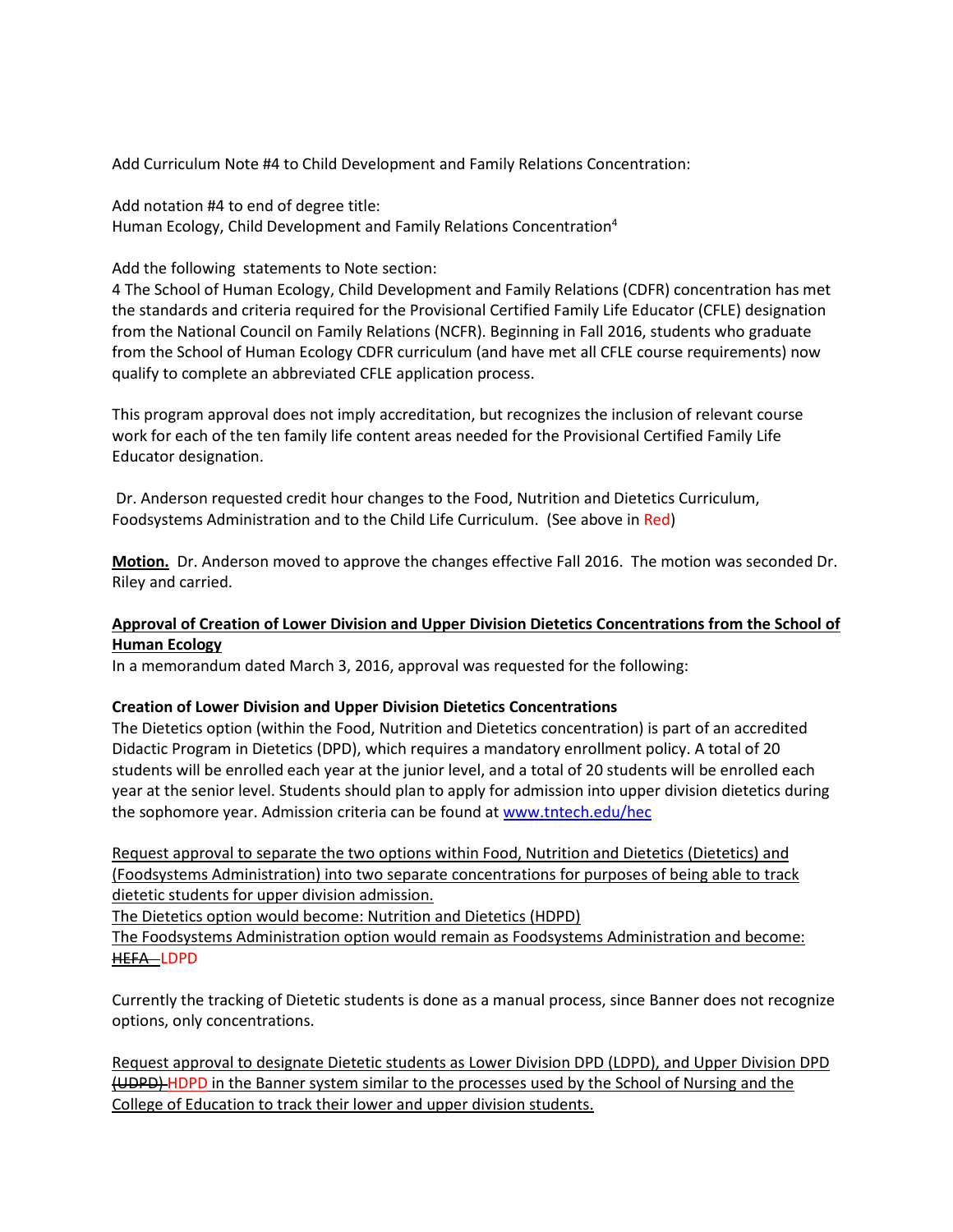Dr. Anderson requested to change the lower division designation from HEFA to LDPD and the upper division designation to HDPD.

**Motion.** Dr. Anderson moved to approve the two new concentrations, upon TBR approval, effective Fall 2016. The motion was seconded by Dr. Riley and carried.

# **Approval of Addition of Catalog Statement – Certified Family Life Educator In Human Ecology Curriculum from the School of Human Ecology**

In a memorandum dated March 3, 2016, approval was requested for the following:

Statement added to catalog:

Certified Family Life Educator in Human Ecology Curriculum

This memorandum is to document:

"The School of Human Ecology, Child Development and Family Relations (CDFR) concentration has met the standards and criteria required for the Provisional Certified Family Life Educator (CFLE) designation from the National Council on Family Relations (NCFR).

Beginning in Fall 2016, students who graduate from the School of Human Ecology CDFR curriculum (and have met all CFLE course requirements) now qualify to complete an abbreviated CFLE application process.

This program approval does not imply accreditation, but recognizes the inclusion of relevant course work for each of the ten family life content areas needed for the Provisional Certified Family Life Educator designation. "

Request approval of these statements in quotations to be added to the undergraduate catalog, on the School of Human Ecology main program.

**Motion.** Dr. Anderson moved to approve the catalog statement. The motion was seconded by Dr. Riley and carried.

**Approval of Name/Title Change from the Department of Sociology and Political Science**

In a memorandum dated February 21, 2016 and a TBR Name/Title Change form, approval was requested for the following:

Name/Title Change: From: Sociology with Concentration in Criminal Justice

To: Sociology with Concentration in Criminology and Criminal Justice

**Motion.** Dr. Raymondo moved to approve the change effective Summer 2016. The motion was seconded by Dr. Joe Roberts and carried.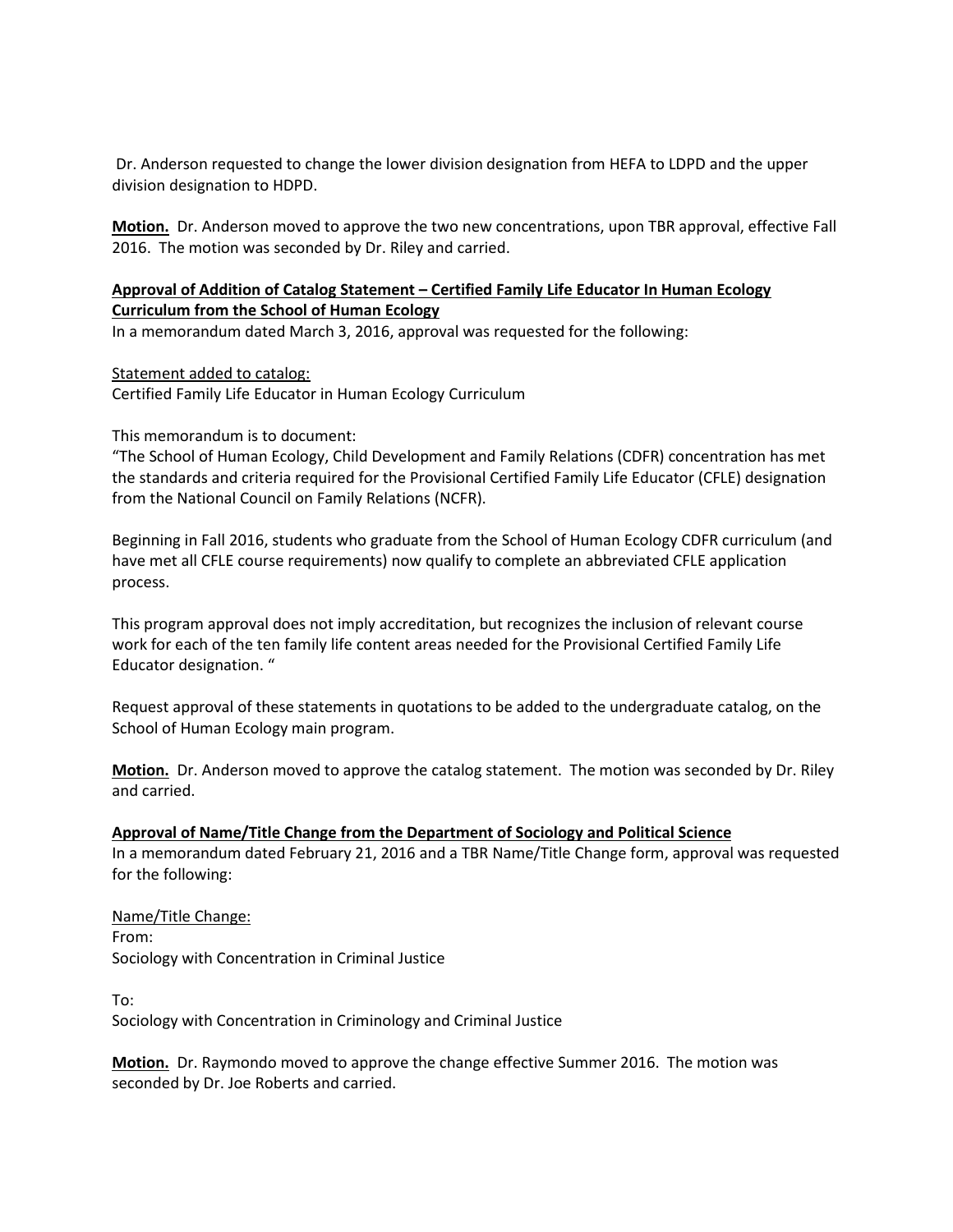# **Approval of Course Change from the Learning Support Program**

In a memorandum dated March 15, 2016, approval was requested for the following:

#### Course Change:

From: READ 1100 Learning Support Lab for Writing and Reading

To:

READ 1100 Learning Support Lab for English Composition I and Reading

**Motion.** Ms. Whitaker moved to approve the change effective Fall 2016. The motion was seconded by Dr. Wilson and carried.

## **Approval of Residence Statement for Undergraduate Catalog and Policy 260**

Dr. Hodum presented the recommendation of the subcommittee formed to review a suggested revision to the requirements for a baccalaureate degree and graduation that was made at the February 11, 2016 meeting. The issue stems from the way Degree Works was preventing students from taking six hours (1000 and 2000 level courses) in their senior year.

## Revision:

Residence: To meet the residence requirements, a student must complete at least 25% of the credit for the degree requirements including a minimum of 24 of the last 30-semester hours of 3000 and 4000 level requirements course credit at Tennessee Technological University.

**Motion.** Dr. Hodum moved to approve the statement for the undergraduate catalog and Policy 260, to be retroactive for all catalogs. The motion was seconded by Ms. Galloway and carried.

## **Approval of Academic Minor Requirements**

Dr. Hodum stated the subcommittee charged with revising the minor statement in Policy 260 has made adjustments to allow for "double-dipping" and are presented below.

## Revision:

## **Academic Minor Requirements**

- 1. The awarding of a minor at Tennessee Tech requires the successful completion of 15 hours of specified course work in the relevant area of discipline, in addition to fulfilling the requirements for a degree above detailed. In some cases, Successfully completed courses may simultaneously fulfill a student's degree requirements and the requirements for a minor.
- 2. A student may elect to complete more than one minor; however, no more than two minors may will appear on the student's academic transcript.
- 3. The specific course requirements for each minor offered at Tennessee Tech may be found in the portion of the Undergraduate Catalog addressing the relevant academic area or discipline.
- 4. A student may not earn a minor in the same academic program as his/her major.
- 5. A student may not earn a minor in the same academic program as his/her concentration.